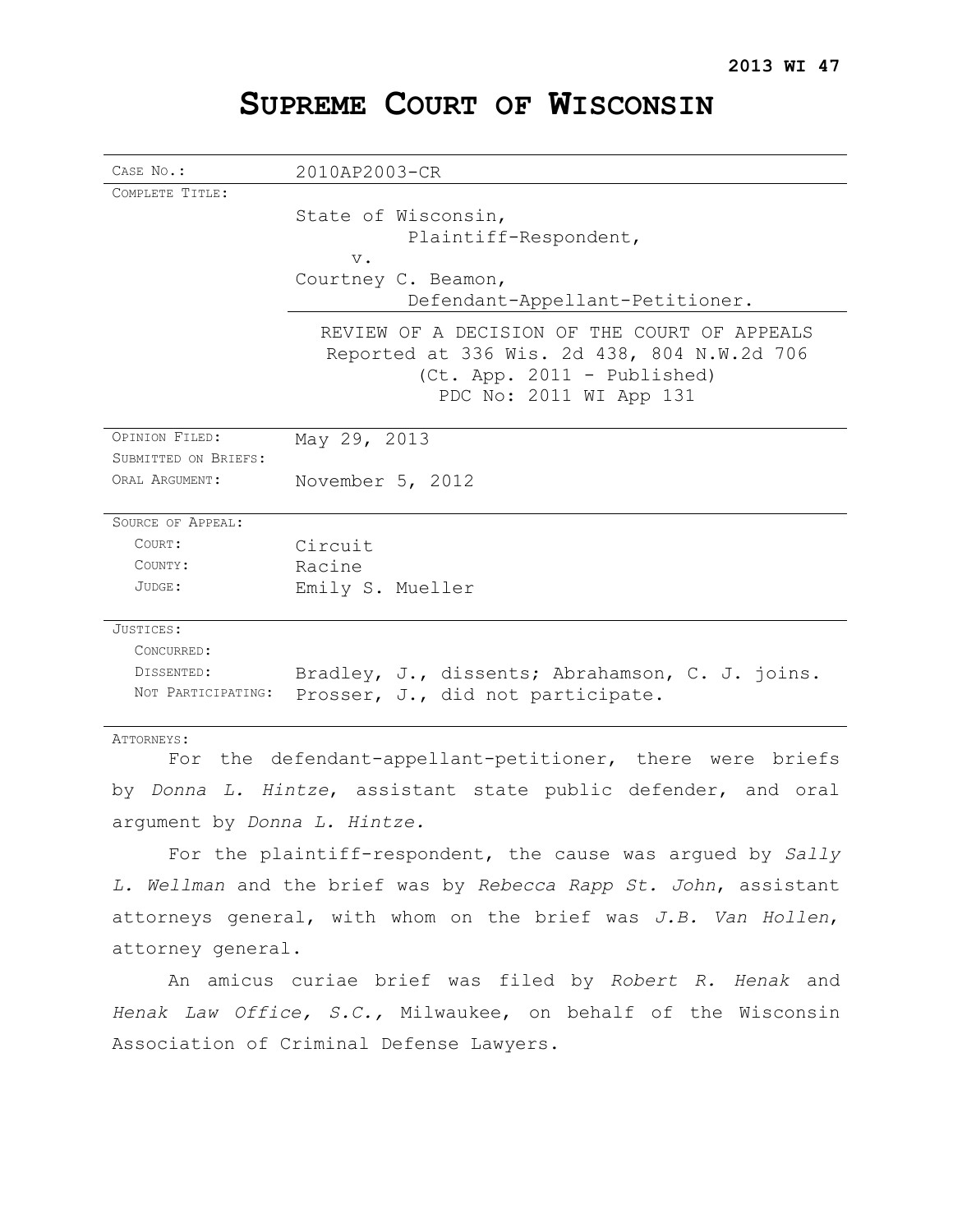## **2013 WI 47**

#### NOTICE

**This opinion is subject to further editing and modification. The final version will appear in the bound volume of the official reports.** 

No. 2010AP2003-CR (L.C. No. 2007CF1499)

STATE OF WISCONSIN  $\qquad \qquad :$  IN SUPREME COURT

**State of Wisconsin,**

 **Plaintiff-Respondent,** 

 **v.** 

 $\overline{a}$ 

**Courtney C. Beamon,** 

Diane M. Fremgen

 **Defendant-Appellant-Petitioner.**  Clerk of Supreme Court

REVIEW of a decision of the Court of Appeals. *Affirmed.*

¶1 PATIENCE DRAKE ROGGENSACK, J. This is a review of a published decision of the court of appeals<sup>1</sup> that affirmed the judgment of conviction entered by the Racine County Circuit Court.<sup>2</sup> Relevant to this appeal, defendant Courtney C. Beamon was convicted of fleeing or attempting to elude a traffic officer, in violation of Wis. Stat.  $$346.04(3)$  (2009-10).<sup>3</sup>

 $1$  State v. Beamon, 2011 WI App 131, 336 Wis. 2d 438, 804 N.W.2d 706.

 $2$  The Honorable Emily S. Mueller presided.

 $3$  All subsequent references to the Wisconsin Statutes are to the 2009–10 version unless otherwise indicated.

# **FILED**

# **MAY 29, 2013**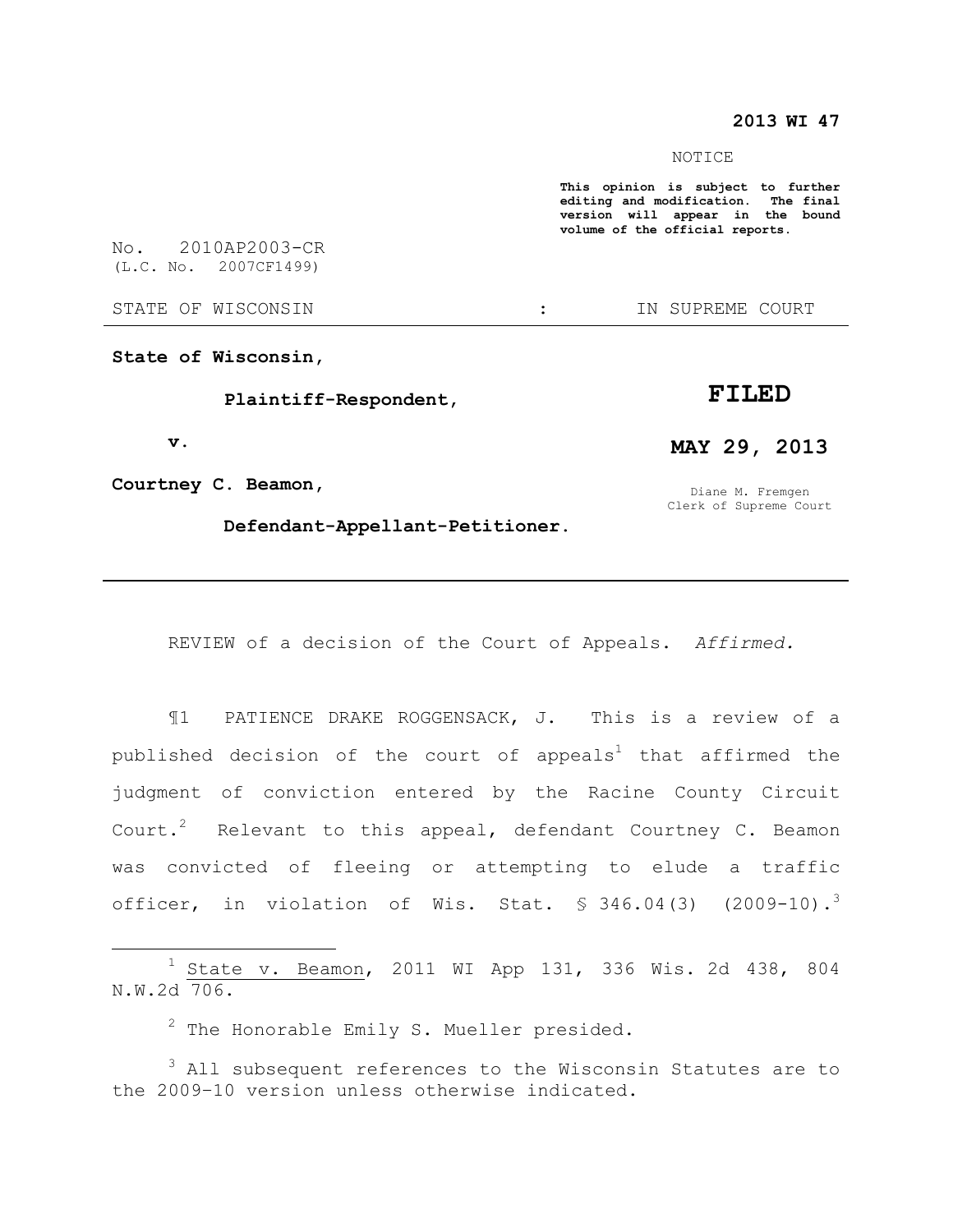Beamon argues that, under the particular jury instructions given in this case, there was insufficient evidence to convict him of fleeing or attempting to elude a traffic officer. Specifically, Beamon claims that the jury instructions required the State to prove beyond a reasonable doubt that Beamon violated § 346.04(3) "by increasing the speed of the vehicle to flee," and that there was no evidence that Beamon increased the speed of his vehicle after law enforcement officers began to pursue him.

¶2 Wisconsin Stat. § 346.04(3) sets out the two requirements necessary for commission of the offense charged. The second requirement may be proven in three different ways. That is, § 346.04(3) does not require that the defendant's flight or attempt to elude have been accomplished by the defendant increasing the speed of his vehicle to flee, as the instructions given in this case provided. Beamon's argument, therefore, rests on his contention that the sufficiency of the evidence must be evaluated by comparison with the jury instructions actually given, even though those instructions added a requirement to the statutory definition of the crime.

¶3 We conclude that jury instructions that add requirements to what the statute sets out as necessary to prove the commission of a crime are erroneous; and therefore, we examine the sufficiency of the evidence in this case by comparison to what the statute requires and not by comparison to an additional requirement in the jury instructions. Furthermore, jury instruction errors are subject to harmless error analysis, which we apply here. A harmless error analysis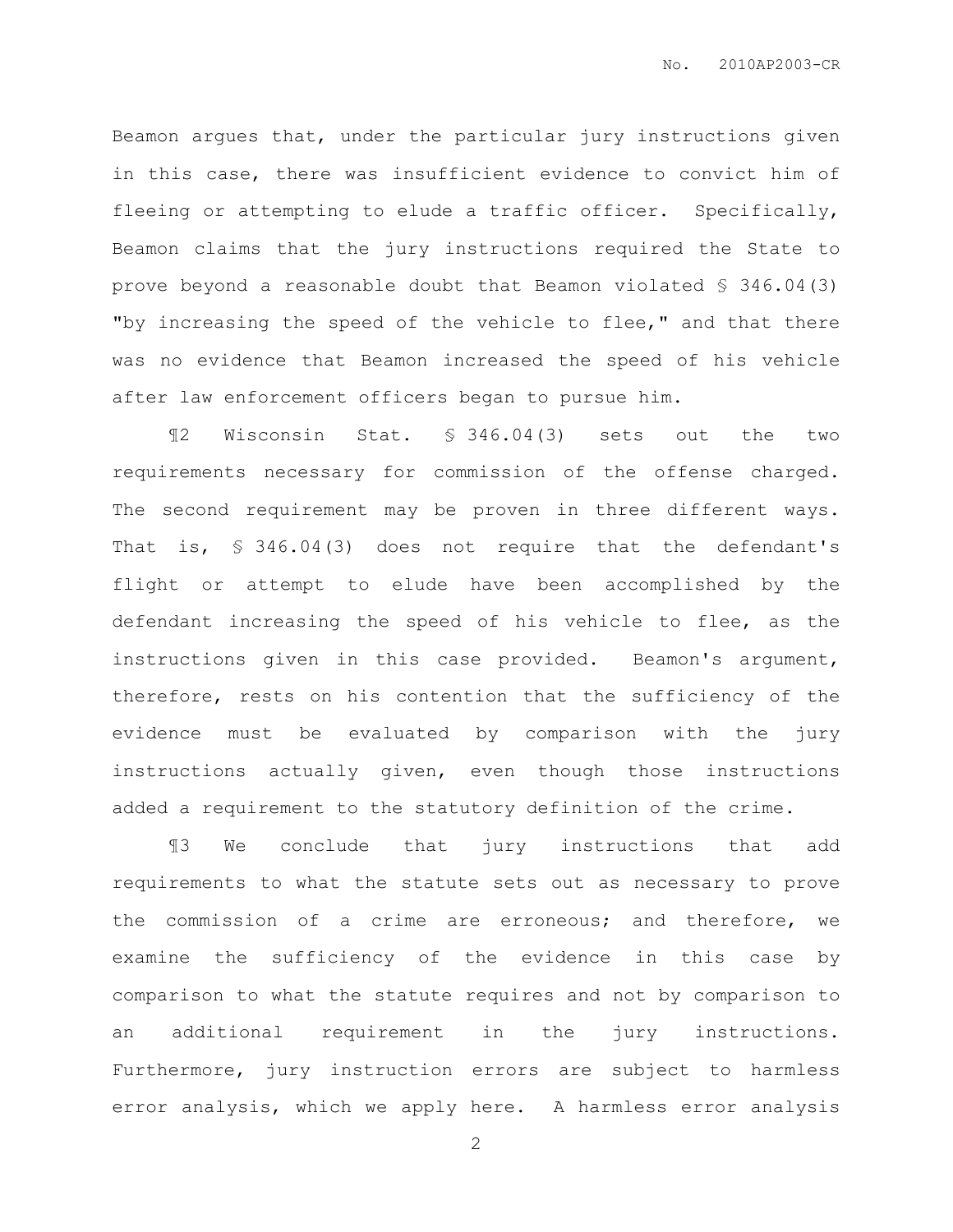asks whether, based on the totality of the circumstances, it is clear beyond a reasonable doubt that a rational jury, properly instructed, would have found the defendant guilty.

¶4 We conclude that under the totality of circumstances, it is clear beyond a reasonable doubt the jury would have found Beamon guilty of fleeing or attempting to elude an officer absent the erroneous jury instruction. The evidence at trial unquestionably supported the jury's verdict that Beamon violated the fleeing or eluding statute. Accordingly, we conclude that there was sufficient evidence to convict Beamon, and we affirm the decision of the court of appeals.

#### I. BACKGROUND

¶5 In the early morning hours of November 19, 2007, offduty Racine Police Officer Dennis Cecchini and another officer were working as private security guards at the American Legion Bar in Racine. At approximately 12:45 a.m., the officers heard multiple gunshots. After radioing police dispatch, the two officers left the bar to investigate. Officer Cecchini heard two more gunshots, and took cover behind a parked vehicle.

¶6 Officer Cecchini then observed a male figure run from the porch of a nearby house in a crouched position and enter a vehicle parked near the house. Cecchini again radioed dispatch to describe the vehicle and to provide information about the vehicle's direction of travel, noting that the vehicle was driving north, with its headlights extinguished.

¶7 As he was speaking to the dispatcher, Cecchini heard Racine Police Officer Frank Miller remark on the radio that he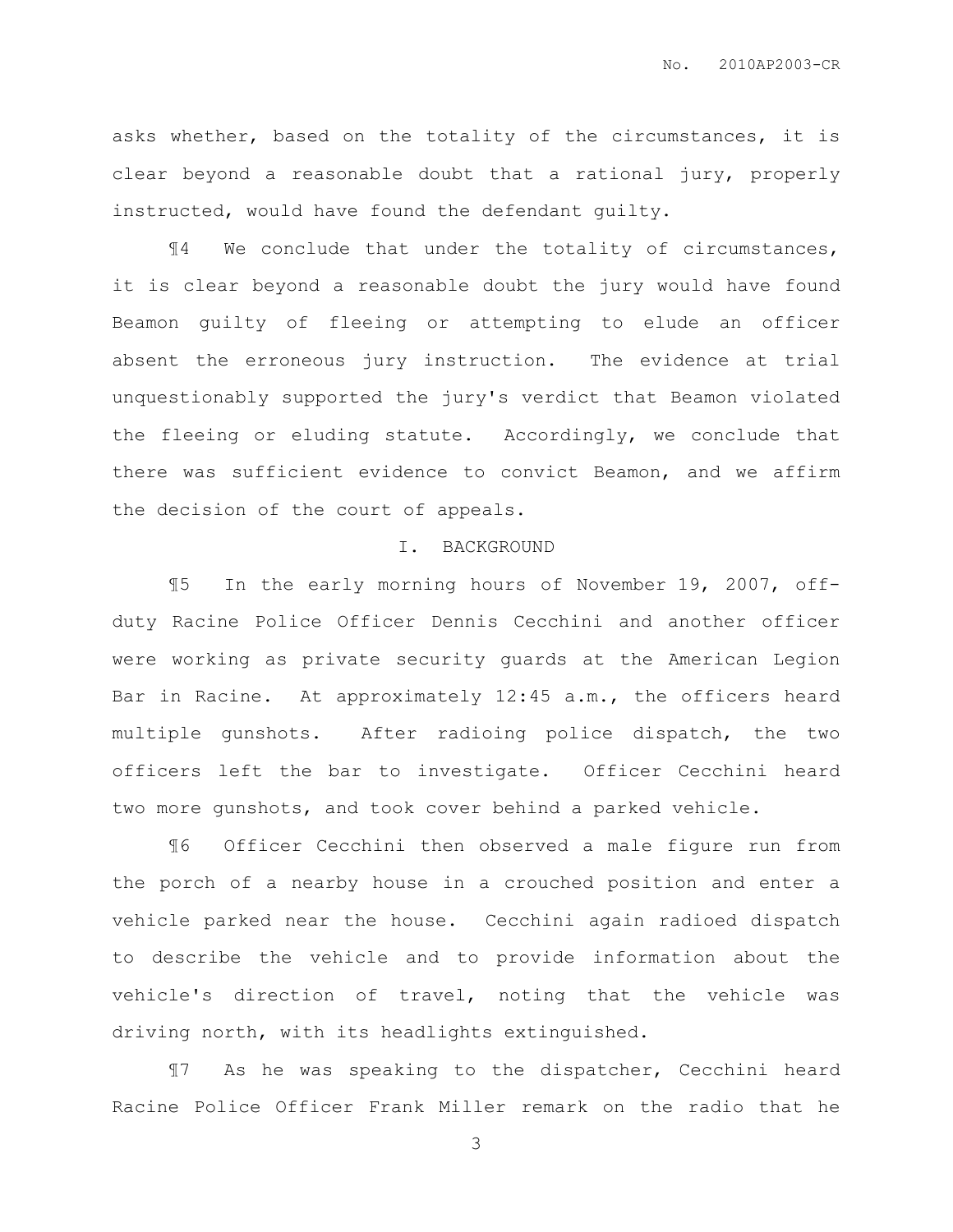saw the vehicle that Cecchini had described. At that point, Officer Miller activated his emergency lights and siren and began following the vehicle, which he noted was travelling approximately 45 to 50 miles per hour in a 30 miles-per-hour zone.

¶8 When Officer Miller began pursuit, he was approximately three-quarters of a block behind the speeding vehicle. As the vehicle slowed to negotiate a soft right turn, Officer Miller closed the distance between his squad car and the other vehicle. After negotiating the turn, the vehicle continued driving toward an intersection controlled by a fourway stop sign. The vehicle, still with its lights off, drove through the intersection without stopping or slowing down.

¶9 Immediately after the vehicle passed through the intersection, Officer Miller saw the suspect roll out of the driver's-side door of the vehicle, which was then travelling approximately 25 miles per hour. The vehicle then ran over the suspect's legs and collided with a parked car.

¶10 After the suspect was run over by his vehicle, he stood up and began running away from Officer Miller's squad car. For a short time, Officer Miller remained in his squad car as he pursued the suspect, with the lights and sirens still activated. After coming within a few feet of the suspect, Officer Miller exited his vehicle and began pursuing on foot. During the chase, Officer Miller issued various orders to the suspect, all of which the suspect disregarded. After a lengthy chase, Miller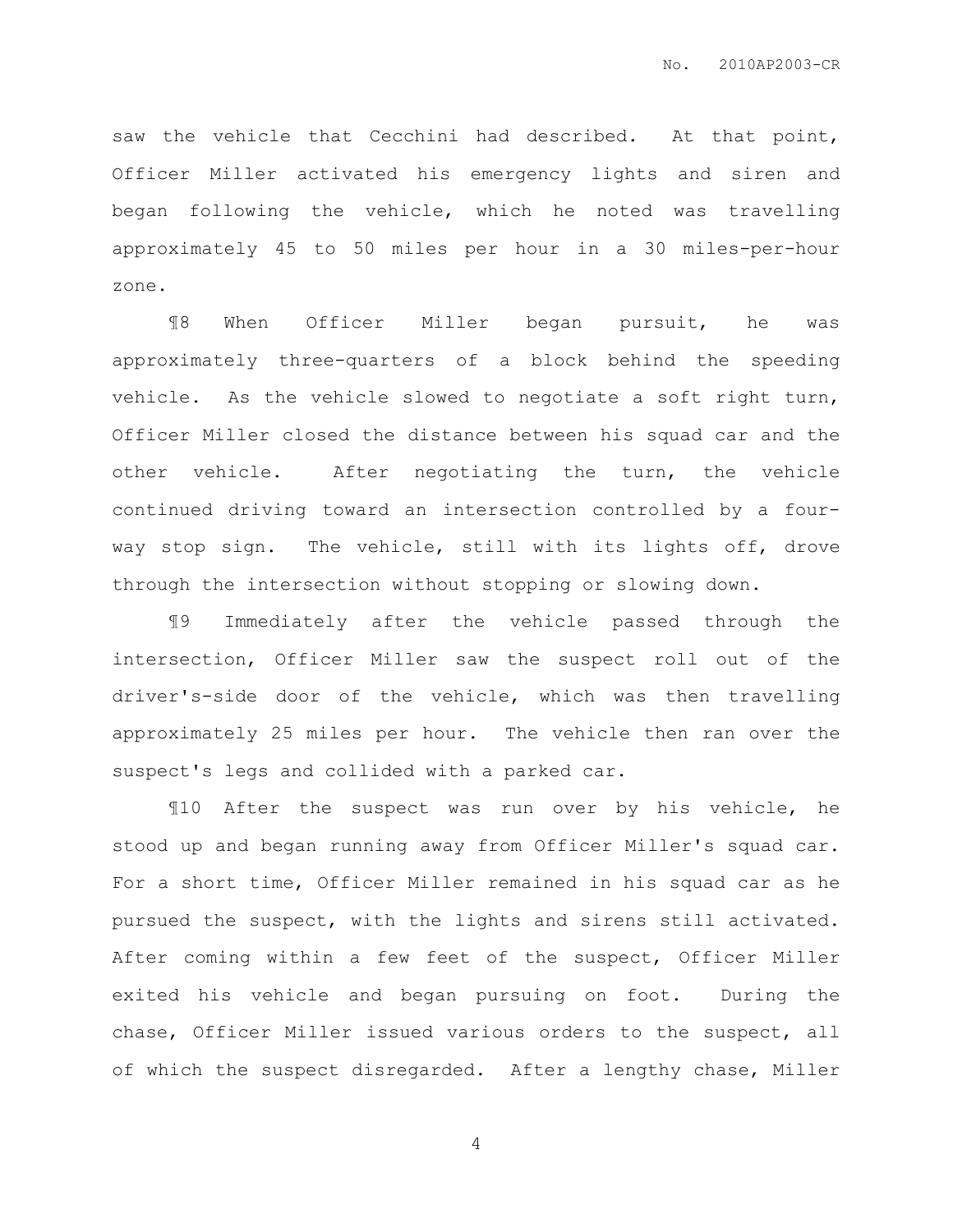finally knocked the suspect to the ground, placed him in handcuffs, and took him to the hospital for medical treatment.

¶11 The suspect, later identified as Beamon, was charged in an eight-count information, including repeater enhancements for all counts. The charge relevant to Beamon's current appeal is Count 1, Vehicle Operator Flee/Elude Officer, in violation of Wis. Stat. § 346.04(3). For that charge, the information provided that: "On or about 11-19-2007 . . . [defendant Beamon did] unlawfully and feloniously, as the operator of a vehicle, after having received a visual or audible signal from a traffic officer, or marked police vehicle, knowingly flee or attempt to elude any traffic officer by willful or wanton disregard of such signal so as to interfere with or endanger the operation of the police vehicle, or the traffic officer or other vehicles or pedestrians, or did increase the speed of the vehicle or extinguish the lights of the vehicle in an attempt to elude or flee . . . ."

¶12 At trial, the jury heard testimony from Officer Cecchini describing the gunshots and the suspect's subsequent flight in a vehicle with its headlights extinguished. The jury also heard Officer Miller's testimony regarding the car chase, the suspect's exit from his moving vehicle, and the foot chase ending with Beamon's arrest.

¶13 Additionally, the jury heard Beamon's testimony, which generally corroborated the officers' testimonies. For example, Beamon testified to having been near the location of the shots fired; having gotten into the car and driven away with his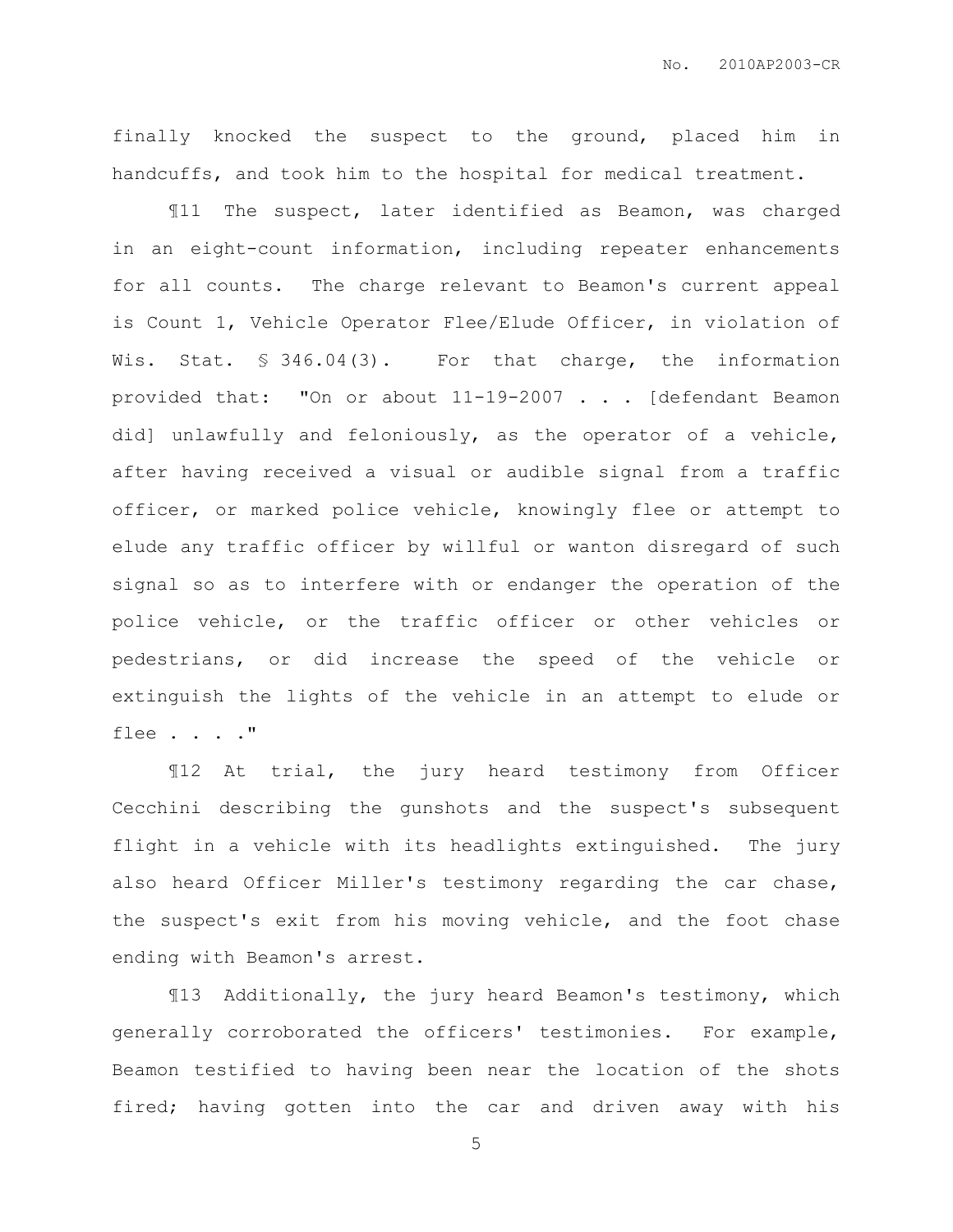headlights extinguished; and having rolled out of the vehicle while it was still moving. Beamon also did not challenge Officer Miller's testimony that Miller had activated his emergency lights and siren during the pursuit; instead, Beamon asserted that he did not remember seeing or hearing the emergency signals until he approached the stop sign, at which point he rolled out of his vehicle. Beamon also testified that he had been extremely intoxicated that night.

¶14 During the course of the trial, the jury twice heard the charge against Beamon for fleeing or eluding, exactly as set forth in the information. The jury first heard the charge during jury selection, when assistant district attorney Sharon Riek read the entire information. The second time the jury heard the information was when Judge Mueller read the charge, as set forth in the statute, immediately before reading the jury instructions for the charged offense.

¶15 The instructions that the jury heard immediately following Judge Mueller's reading of the information did not track the language used in either Wis. Stat. § 346.04(3) or in the information. Instead, the instructions provided that:

 Sec. 346.04(3) of the Wisconsin Statutes is violated by a person who operates a motor vehicle on a highway after receiving a visual or audible signal from a marked police vehicle and knowingly flees any traffic officer by willful disregard of such signal so as to interfere with or endanger the traffic officer by increasing the speed of the vehicle to flee. Before you may find the defendant guilty of this offense, the State must prove by evidence which satisfies you beyond a reasonable doubt that the following two elements were present.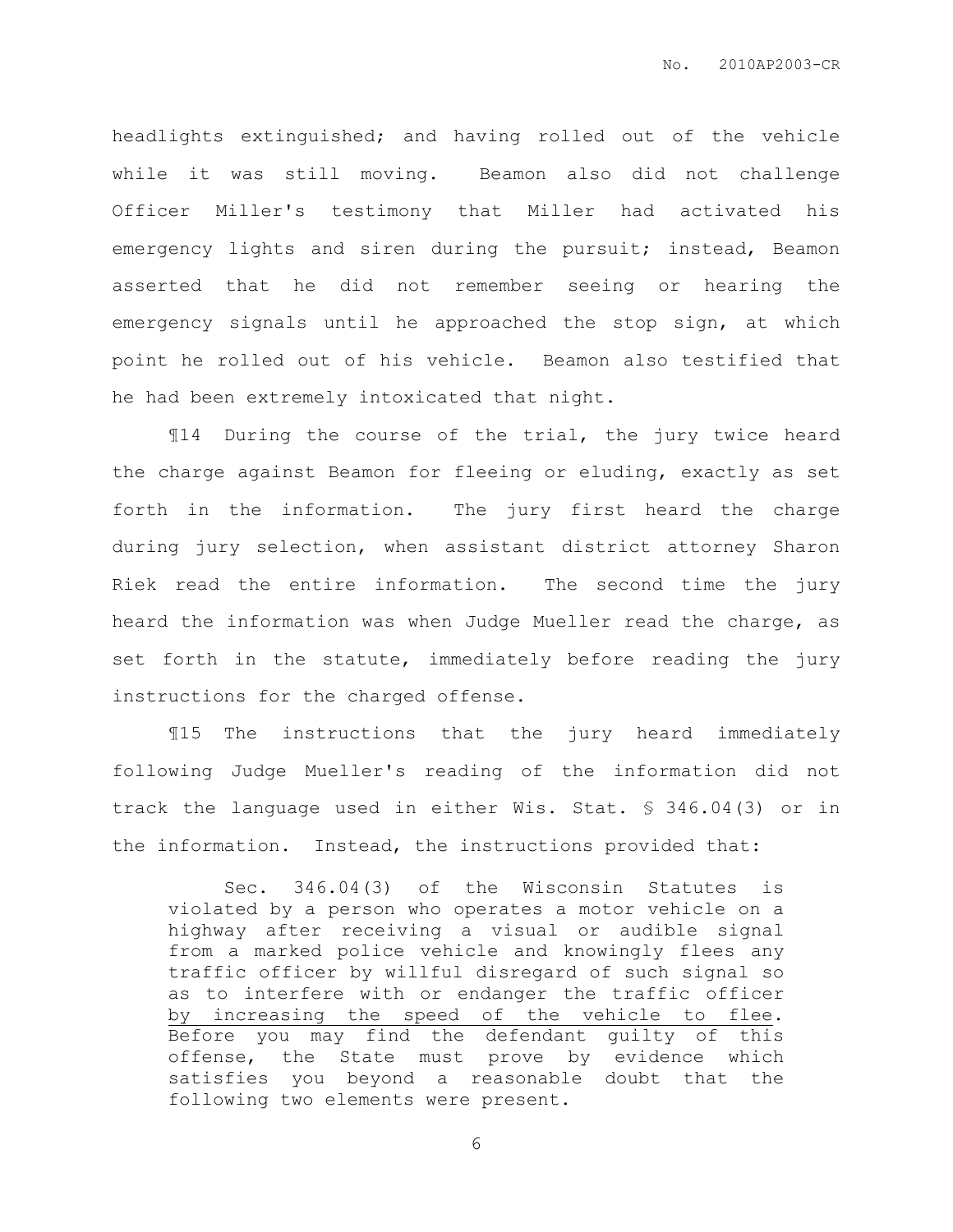First, the defendant operated a motor vehicle on a highway after receiving a visual and audible signal from a marked police vehicle.

 Secondly, the defendant knowingly fled a marked squad car by willful disregard of the visual or audible signal so as to interfere with or endanger the traffic officer by increasing the speed of the vehicle to flee.

(Emphases added.) The jury found Beamon guilty of fleeing or eluding a traffic officer, as well as the other seven counts charged. The circuit court subsequently entered a judgment of conviction on the jury verdict, and Beamon was sentenced.

¶16 Beamon appealed his conviction for fleeing or eluding, alleging that the evidence was insufficient to convict him, based on the jury instructions. Namely, Beamon argued that there was no evidence that he had increased the speed of his vehicle after Officer Miller began pursuing him, and that without such a showing, the State had failed to prove fleeing or eluding as that charge was stated in the jury instructions.

¶17 In a published opinion, State v. Beamon, 2011 WI App 131, 336 Wis. 2d 438, 804 N.W.2d 706, the court of appeals affirmed Beamon's conviction, concluding that the jury instructions on fleeing or eluding were erroneous, but that any discrepancy between the jury instructions and the charged offense was harmless. The court also concluded that the evidence was sufficient to affirm the conviction when measured against the offense charged. Id., ¶¶11–12. Beamon petitioned this court for review, which we granted.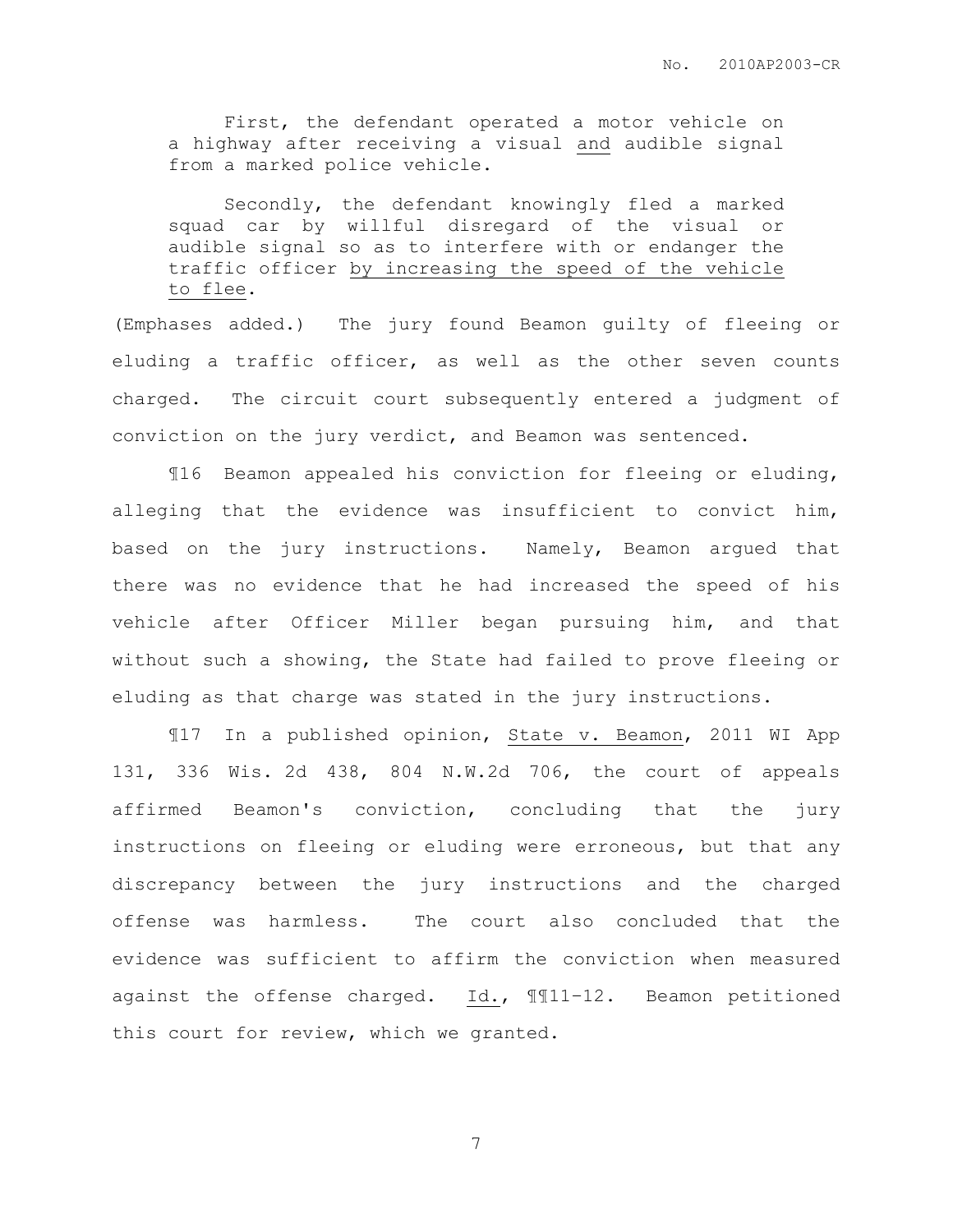#### II. DISCUSSION

# A. Standard of Review

¶18 Beamon argues that the evidence presented was insufficient to convict him of fleeing or eluding a traffic officer under the requirements of the charge as stated in the jury instructions. Because the jury instructions did not conform to the requirements of the offense of fleeing or eluding as set forth in Wis. Stat. § 346.04(3), Beamon's challenge requires us to determine, as a threshold matter, whether the jury instructions correctly stated the statutory requirements for conviction of the crime. Whether jury instructions accurately state the applicable law presents a question of law, which we review independently of the circuit court and the court of appeals, benefiting from their analyses. See State v. Fonte, 2005 WI 77, ¶9, 281 Wis. 2d 654, 698 N.W.2d 594.

¶19 Where jury instructions do not accurately state the controlling law, we will examine the erroneous instructions under the standard for harmless error, which presents a question of law for our independent review. See State v. Harvey, 2002 WI 93, ¶18, 254 Wis. 2d 442, 647 N.W.2d 189.

¶20 Finally, if we determine the jury instruction error was harmless, we will evaluate the sufficiency of the evidence under the correct legal standard, and when applying that standard, we will not overturn the jury's verdict "unless the evidence, viewed most favorably to the state and the conviction, is so lacking in probative value and force that no trier of fact, acting reasonably, could have found guilt beyond a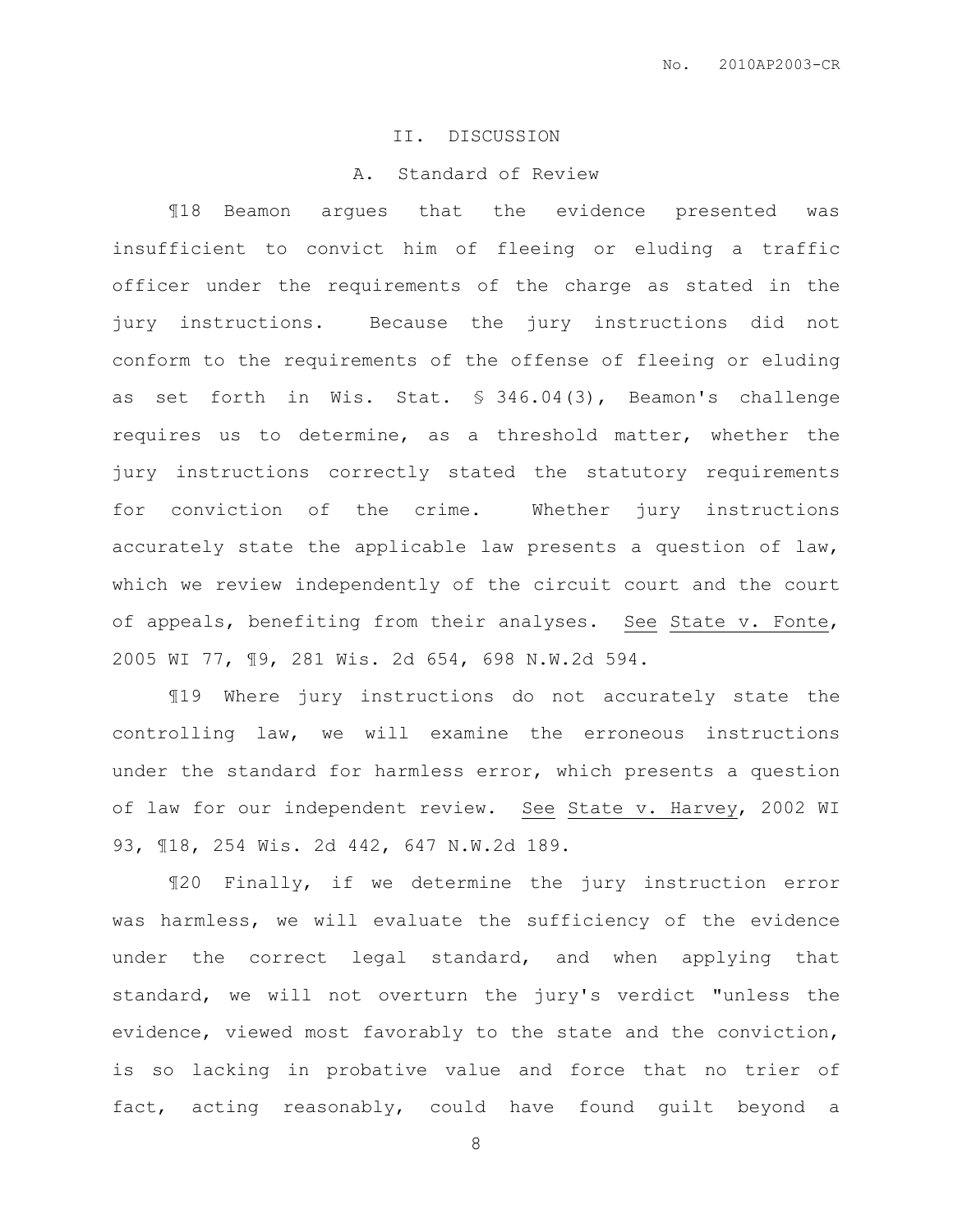reasonable doubt" based on the statutory requirements of the offense. See Fonte, 281 Wis. 2d 654, ¶10 (quoting State v. Poellinger, 153 Wis. 2d 493, 507, 451 N.W.2d 752 (1990)) (internal quotation marks omitted).

## B. Sufficiency of the Evidence

#### 1. Legal principles

¶21 The standard for reviewing the sufficiency of the evidence is highly deferential to a jury's verdict, and provides that an appellate court may not overturn a jury's verdict unless the evidence, viewed most favorably to sustaining the conviction, "is so insufficient in probative value and force that it can be said as a matter of law that no trier of fact, acting reasonably, could have found guilt beyond a reasonable doubt." Poellinger, 153 Wis. 2d at 501. Accordingly, a defendant challenging the sufficiency of the evidence bears a heavy burden to show the evidence could not reasonably have supported a finding of guilt. State v. Hanson, 2012 WI 4, ¶31, 338 Wis. 2d 243, 808 N.W.2d 390.

¶22 This heavy burden for defendants challenging the sufficiency of the evidence, however, begs the question presented in this case. Here, the question is whether the evidence is sufficient according to what standard: the jury instructions actually used, the statutory requirements of the crime, or some other legal standard, such as the complaint or the information? Generally, when the jury instructions conform to the statutory requirements of that offense, we will review the sufficiency of the evidence by comparison to those jury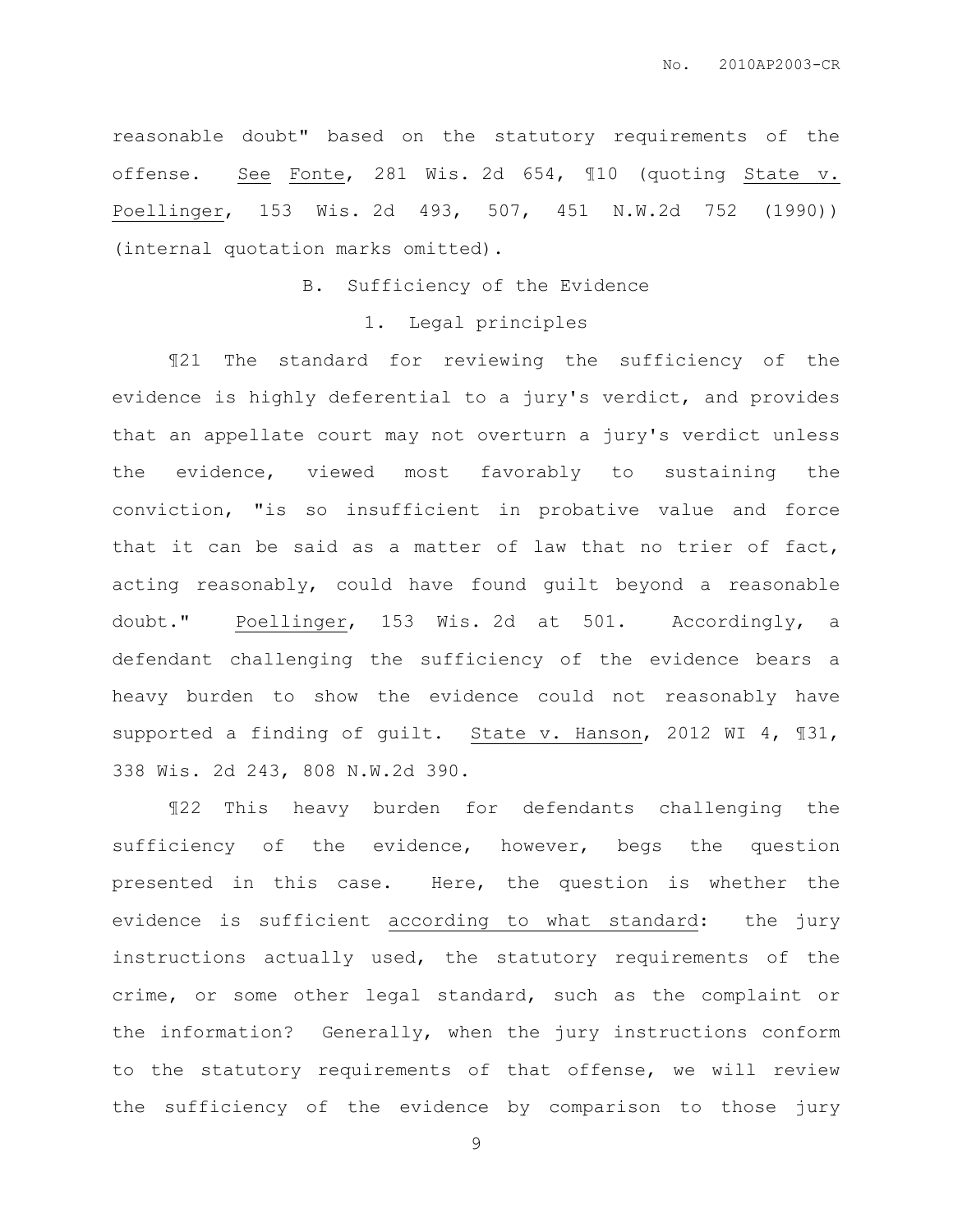instructions. See, e.g., State v. Witkowski, 163 Wis. 2d 985, 991, 473 N.W.2d 512 (Ct. App. 1991). However, where the jury instructions do not accurately reflect the statute enacted by the legislature, we cannot review the sufficiency of the evidence with the jury instructions as our standard. See State v. Zelenka, 130 Wis. 2d 34, 48–49, 387 N.W.2d 55 (1986); see also Jackson v. Virginia, 443 U.S. 307, 318 (1979) (recognizing that "the critical inquiry on review of the sufficiency of the evidence . . . must be not simply to determine whether the jury was properly instructed, but to determine whether the record evidence could reasonably support a finding of guilt beyond a reasonable doubt.").

¶23 When reviewing the sufficiency of the evidence, we cannot rely on an erroneous statement of the statute in the jury instructions as our standard, because doing so would, in effect, allow the parties and the circuit court in that case to define an ad hoc, common law crime. Cf. State v. Baldwin, 101 Wis. 2d 441, 446–47, 304 N.W.2d 742 (1981) (holding that conviction required proof beyond a reasonable doubt of statutory requirements of a criminal offense, rather than requirements as set forth in the complaint and information). Allowing parties or courts to establish the requirements necessary to constitute a crime is contrary to the established principle in Wisconsin that there are no common law crimes and that all crimes are defined by statute. See Wis. Stat. § 939.10 (abolishing common law crimes); Wis. Stat. § 939.12 (defining crime as "conduct which is prohibited by state law").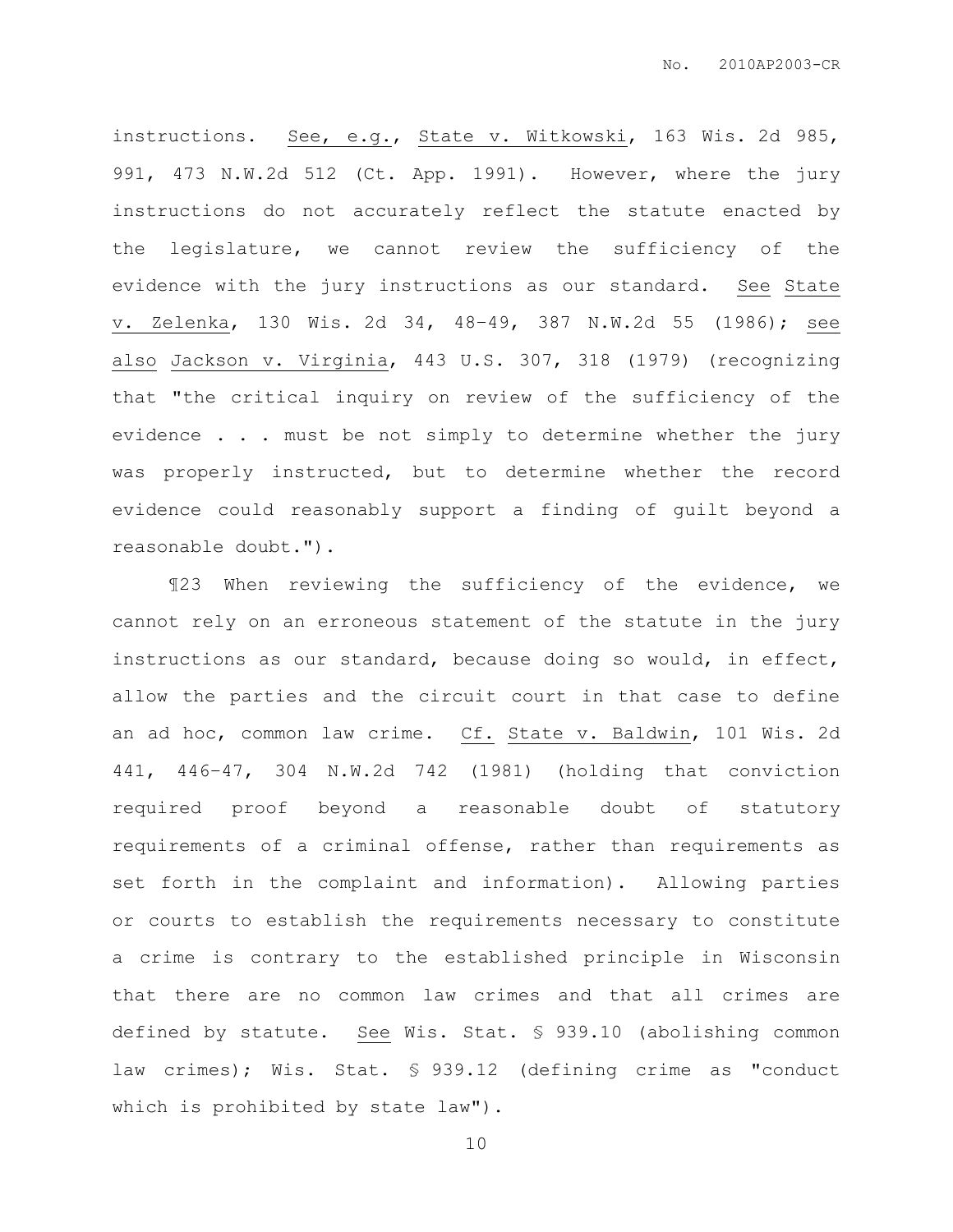¶24 Accordingly, a jury instruction that does not accurately state the statutory requirements for the crime charged constitutes an erroneous statement of the law. See Zelenka, 130 Wis. 2d at 48; State v. Ferguson, 2009 WI 50, ¶44, 317 Wis. 2d 586, 767 N.W.2d 187 (noting that even a jury instruction "that is incomplete, but is in all other respects a correct statement of the law, may be erroneous"). Such instructional errors are presumed to be subject to harmless error analysis, see Hedgpeth v. Pulido, 555 U.S. 57, 61 (2008) (noting that "while there are some errors to which harmlesserror analysis does not apply, they are the exception and not the rule") (internal quotation marks and alterations omitted). Harmless error analysis is appropriate when examining erroneous jury instructions "so long as the error at issue does not categorically vitiate all the jury's findings." Id. (quoting Neder v. United States, 527 U.S. 1, 11 (1999)) (internal quotation marks omitted). Often, such errors involve omissions from the jury instructions, whereby the State is relieved of the burden of proving one or more requirements of an offense. See, e.g., State v. Smith, 2012 WI 91, ¶¶60–63, 342 Wis. 2d 710, 817 N.W.2d 410 (reaffirming that harmless error analysis applies where jury instructions erroneously omitted a requirement that, under the Sixth Amendment, the jury should have been required to find), cert. denied, 133 S. Ct. 635 (2012).

¶25 If an error that relieves the State of part of its burden can be harmless, then, logically, a jury instruction that directs the State to prove additional requirements also may be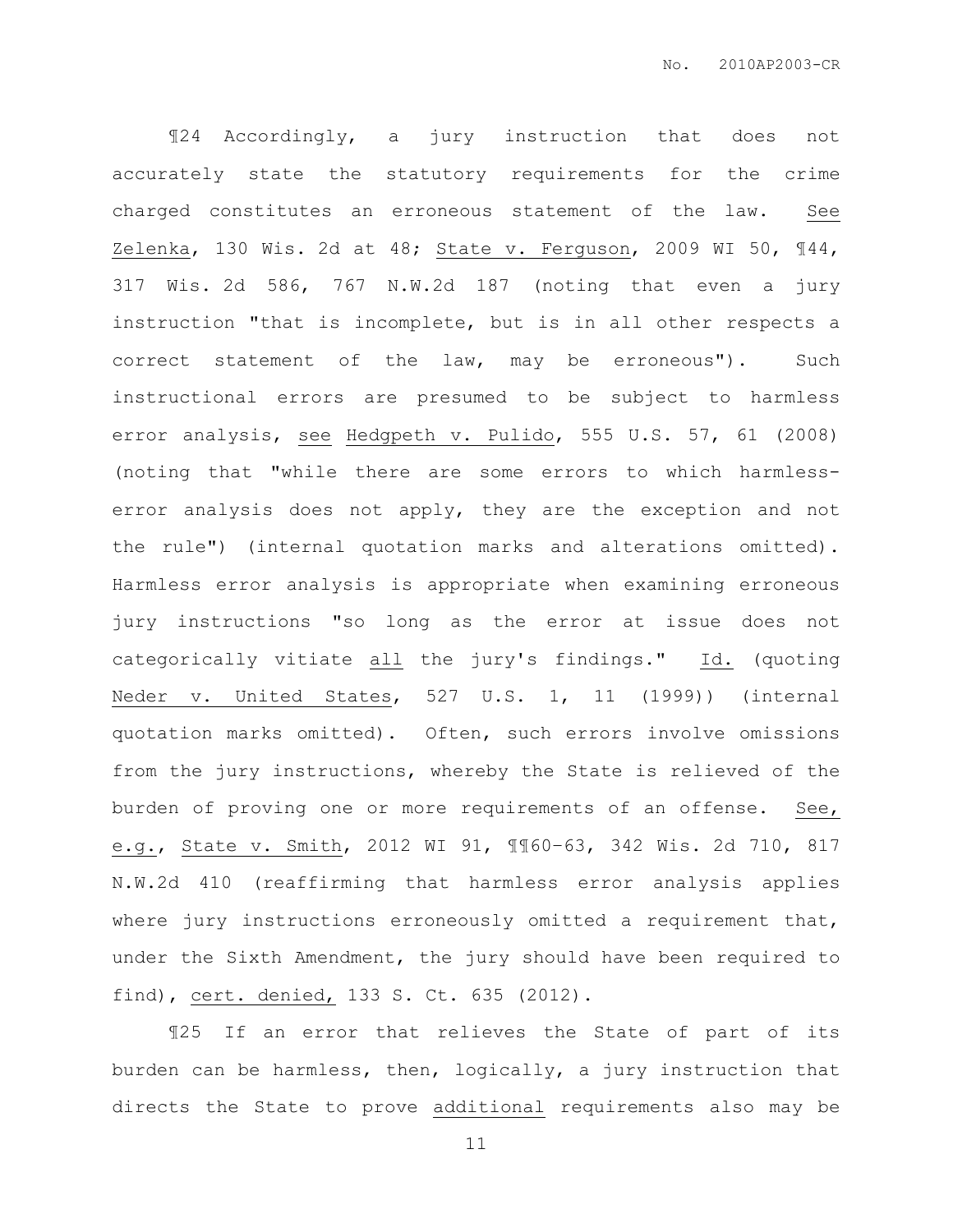subjected to a harmless error analysis. See Zelenka, 130 Wis. 2d at 48–49; State v. Courtney, 74 Wis. 2d 705, 715–16, 247 N.W.2d 714 (1976). These types of errors typically attempt to increase the State's burden by requiring the State to prove, beyond a reasonable doubt, certain facts that are not part of the statutory definition of the relevant offense. See Courtney, 74 Wis. 2d at 716 (upholding guilty verdict where jury instructions required additional finding, not required by the offense charged).<sup>4</sup> Accordingly, as the United States Supreme Court has stated, because harmless error analysis can apply where a statutory requirement is withdrawn from the jury's consideration, refusing to allow harmless error analysis where the jury instructions include additional requirements would be "patently illogical." See Hedgpeth, 555 U.S. at 61 (holding that harmless error analysis applies where jury was instructed on alternative theories of guilt).

 $\overline{a}$ 

 $4$  Our discussion in State v. Courtney, 74 Wis. 2d 705, 247 N.W.2d 714 (1976), did not decide the proper standard by which to review the sufficiency of the evidence when a jury instruction includes an additional requirement beyond those set forth in the statute. Rather, in Courtney, the defendant's sufficiency of the evidence challenge was separate from his jury instruction error argument. Id. at 713-16. In his sufficiency of the evidence challenge, Courtney asserted that one of the requirements——as stated in the controlling administrative code section—had not been proved at trial. See id. at 713-15. His separate argument asserting that the jury instruction was erroneous simply alleged that the addition of that requirement entitled him to reversal. See id. at 715–16. We concluded that the evidence was sufficient to show that the offense had been proved, and that the additional requirement was, in effect, harmless. See id. at 713–16. Accordingly, our decision in Courtney supports our conclusion here.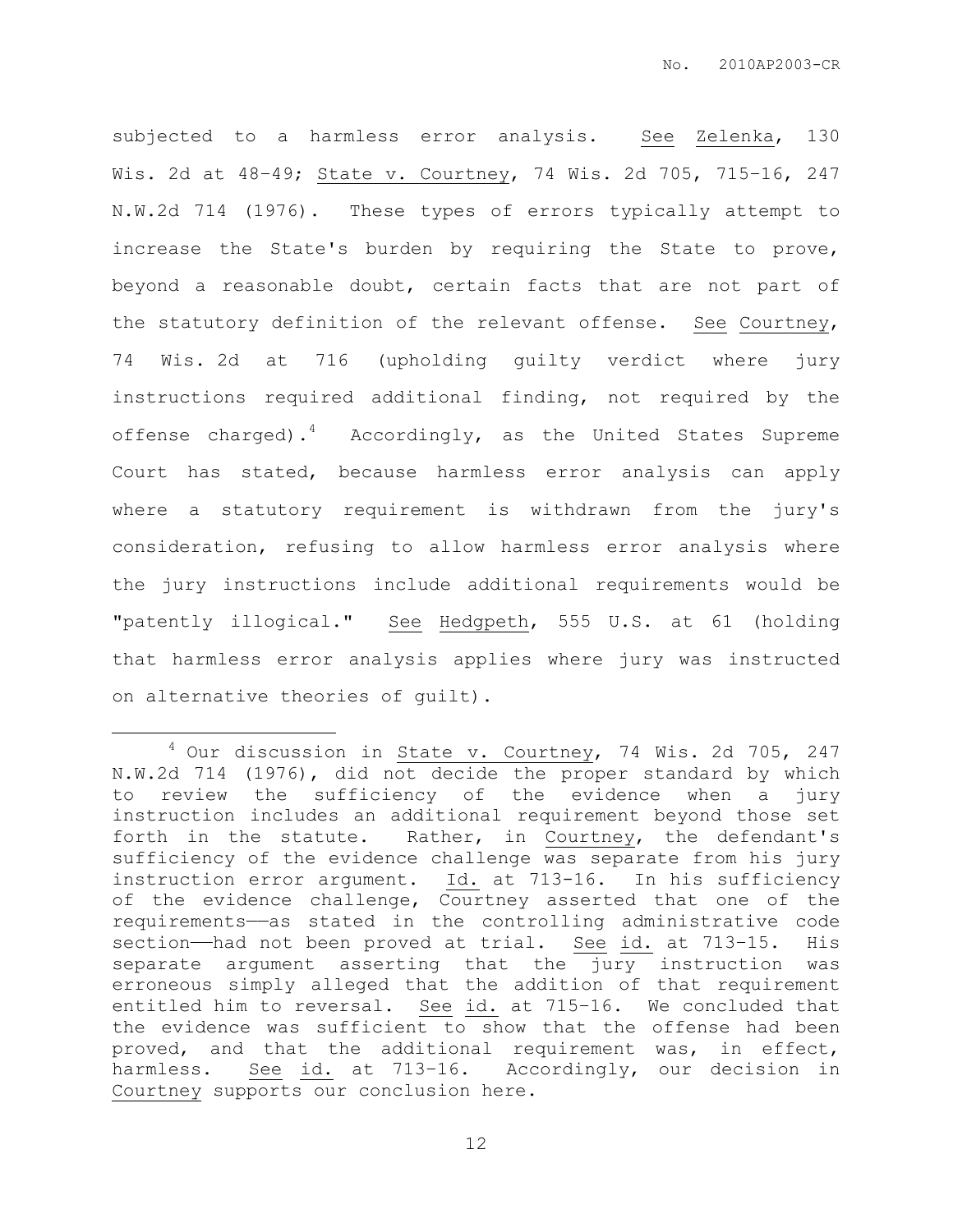¶26 Given that harmless error analysis applies in the context of jury instructions that omit statutory requirements, see Harvey, 254 Wis. 2d 442, ¶47, as well as jury instructions that include extra considerations beyond what the statute requires, see Hedgpeth, 555 U.S. at 61, we conclude that harmless error analysis is appropriate where jury instructions include a requirement in addition to that set forth in a statute, such as occurred in Beamon's case. To illustrate, in Beamon's case, the jury was asked whether Beamon interfered with or endangered the traffic officer "by increasing the speed of [his] vehicle to flee." (Emphasis added.) Because such a connection suggests that the jury had to find that the defendant interfered with or endangered the officer by engaging in particular conduct, this type of requirement is distinguishable from requirements that are not related to the defendant's conduct; for example, a requirement for an offense that would direct the jury to find that a firearm is a "deadly weapon." Cf. Washington v. Recuenco, 548 U.S. 212, 215–16 (2006) (concluding that harmless error may apply where sentencing court determined that "firearm" enhancement applied, although jury found defendant had used a "deadly weapon," rather than a "firearm"). Nonetheless, because instructional errors are subject to harmless error analysis, jury instructions that add an additional requirement also are subject to harmless error analysis. $5$  See Hedgpeth, 555 U.S. at 61.

 $\overline{a}$ 

<sup>&</sup>lt;sup>5</sup> One persuasive rationale for applying harmless error analysis in this context is that many instructional errors can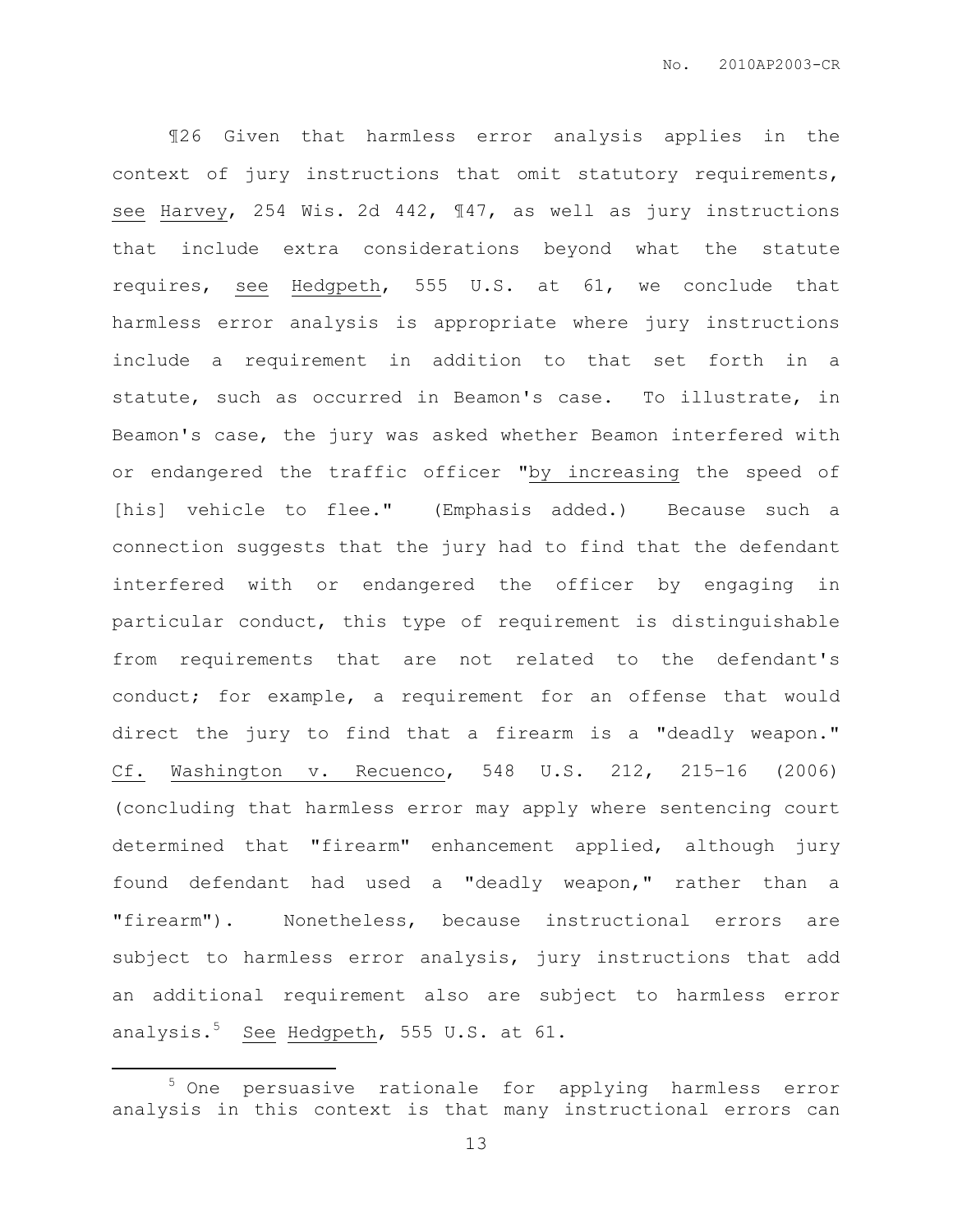¶27 Therefore, where a jury instruction erroneously states the applicable statute, we must determine whether, under the totality of the circumstances, the erroneous instruction constituted harmless error. See Harvey, 254 Wis. 2d 442, ¶46; see also State v. Mayo, 2007 WI 78, ¶48, 301 Wis. 2d 642, 734 N.W.2d 115 (listing several appropriate considerations for harmless error analysis). Under the standard for evaluating harmless error, when a court reviews a conviction based on a jury instruction that included an erroneous requirement, the court must ask whether it is "'clear beyond a reasonable doubt that a rational jury would have found the defendant guilty absent the error.'" See Harvey, 254 Wis. 2d 442, ¶49 (quoting Neder, 527 U.S. at 18).

¶28 Where the erroneous instructions are determined to have been harmless, based on the totality of the circumstances, a court should review the sufficiency of the evidence by comparing the evidence with the statutory requirements of the crime. See Zelenka, 130 Wis. 2d at 48–52. This conclusion is grounded in the defendant's constitutional right of "proof

 $\overline{a}$ 

just as easily be described as mischaracterizing a statutory requirement as they can be described as imposing an additional requirement. Cf. California v. Roy, 519 U.S. 2, 5 (1996) (per curiam) ("The specific error at issue here——an error in the instruction that defined the crime-is . . . as easily characterized as a 'misdescription of an element' of the crime, as it is characterized as an error of 'omission.'"). Accordingly, when a jury instruction imposes an additional requirement, not itself required by the statute, the instruction can be said to have incorrectly stated the actual requirements of the offense according to the statute that sets forth the crime. See id.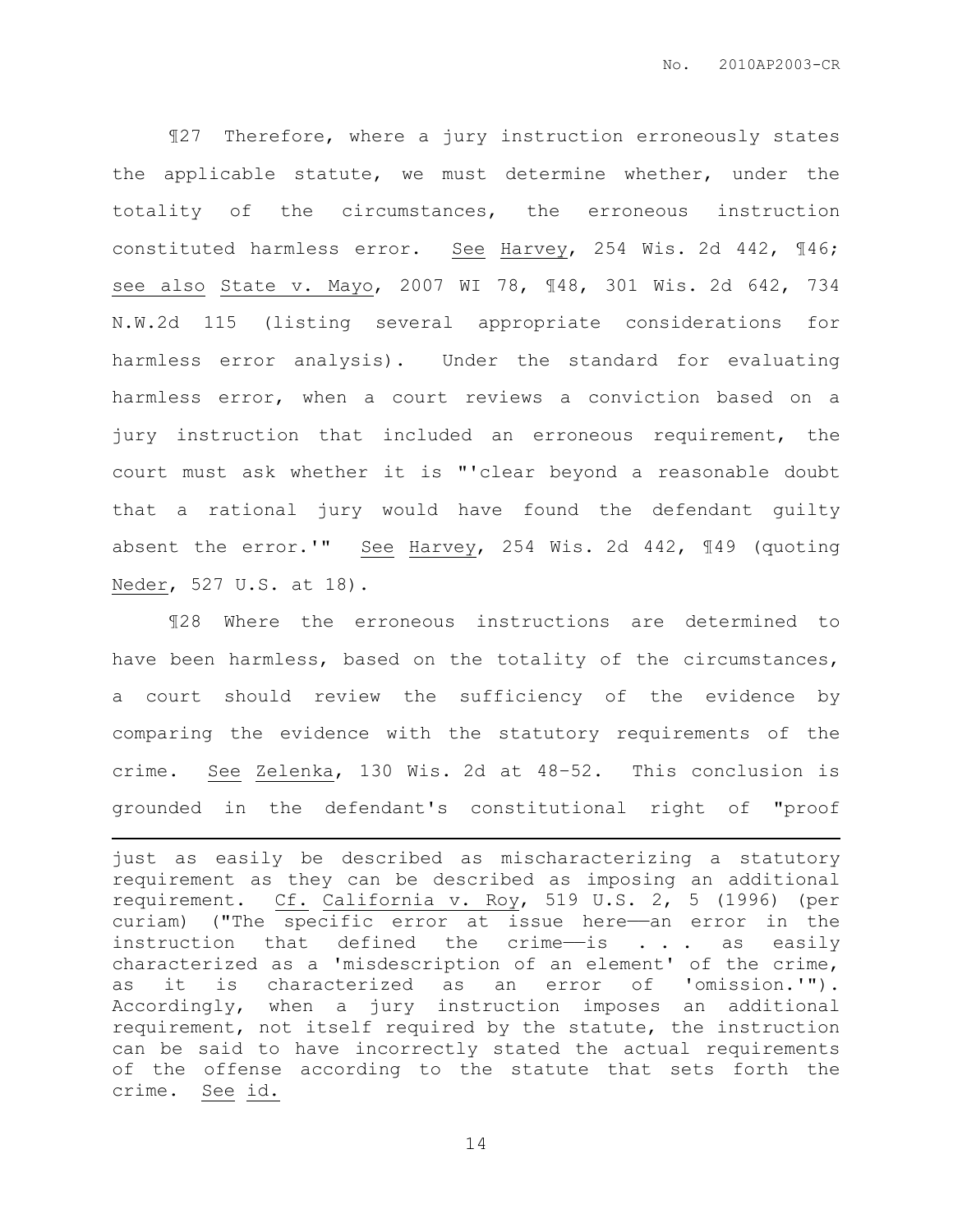beyond a reasonable doubt of every fact necessary to constitute the crime with which he is charged." In re Winship, 397 U.S. 358, 364 (1970). The corollary to this principle is that a defendant does not have a right to proof beyond a reasonable doubt for facts that are not required by the statutory statement of the crime. See United States v. Inman, 558 F.3d 742, 748 (8th Cir. 2009). Therefore, where a defendant challenges the sufficiency of the evidence and the challenge rests on an inaccurate statement of the law in the jury instructions, but the inaccurate statement of the law is determined to have been harmless, the defendant's sufficiency of the evidence challenge typically will fail. See Zelenka, 130 Wis. 2d at 48–52.

# 2. Application

¶29 Beamon claims that, based on the jury instructions for fleeing or attempting to elude in his case, there was insufficient evidence to support a finding of guilt beyond a reasonable doubt. Because a sufficiency of the evidence review requires us first to ascertain whether the jury instructions were in accord with controlling law, we begin our analysis of Beamon's claim with an examination of the controlling statute, Wis. Stat. § 346.04(3). That statute provides, in its entirety:

 No operator of a vehicle, after having received a visual or audible signal from a traffic officer, or marked police vehicle, shall knowingly flee or attempt to elude any traffic officer by willful or wanton disregard of such signal so as to interfere with or endanger the operation of the police vehicle, or the traffic officer or other vehicles or pedestrians, nor shall the operator increase the speed of the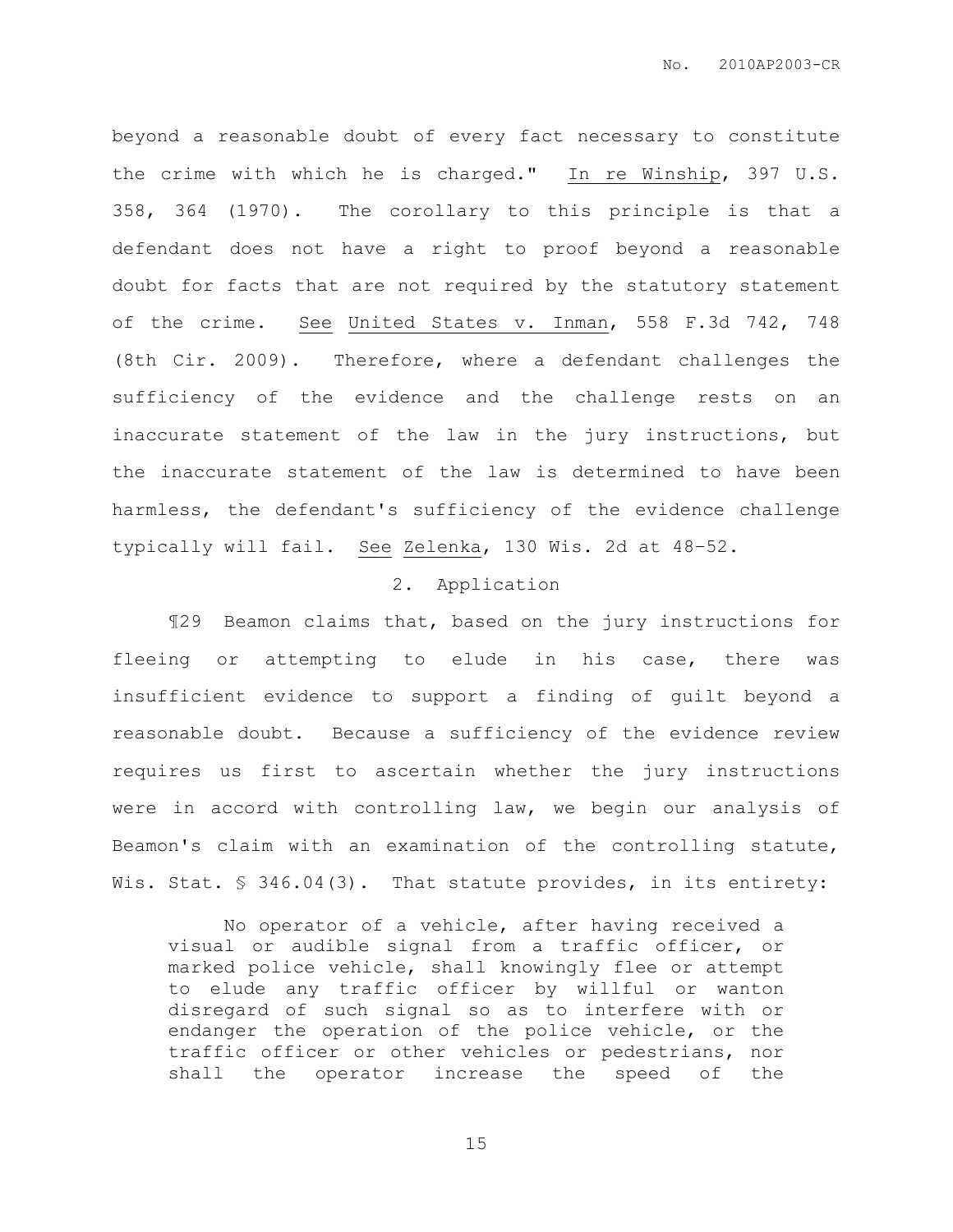operator's vehicle or extinguish the lights of the vehicle in an attempt to elude or flee.

¶30 In State v. Sterzinger, 2002 WI App 171, ¶9, 256 Wis. 2d 925, 649 N.W.2d 677, the court of appeals examined the statutory requirements of the offense of fleeing or eluding under Wis. Stat. § 346.04(3). The court of appeals explained the offense as follows:

 (1) No operator of a vehicle, after having received a visual or audible signal from a traffic officer, or marked police vehicle,

 (2) shall knowingly flee or attempt to elude any traffic officer,

 (3) by wilful or wanton disregard of such signal so as to interfere with or endanger the operation of the police vehicle, or the traffic officer or other vehicles or pedestrians.

#### Id.

¶31 As the court in Sterzinger noted, the first requirement——having operated a vehicle after receiving a visual or audible signal from a traffic officer or marked police vehicle——corresponds to the first requirement of the crime of fleeing or eluding. See id.; see also Wis JI-Criminal 2630. The court also noted that the second requirement "encompasses a knowing act (fleeing or attempting to elude the officer), which results in criminal liability under the statute if it is accompanied by one of three additional facts." Sterzinger, 256 Wis. 2d 925, 19. That is, the second and third requirements explained in Sterzinger- $(2)$  knowingly fleeing/attempting to elude and (3) by willful or wanton disregard of the signal so as to interfere with or endanger the officer, vehicles, or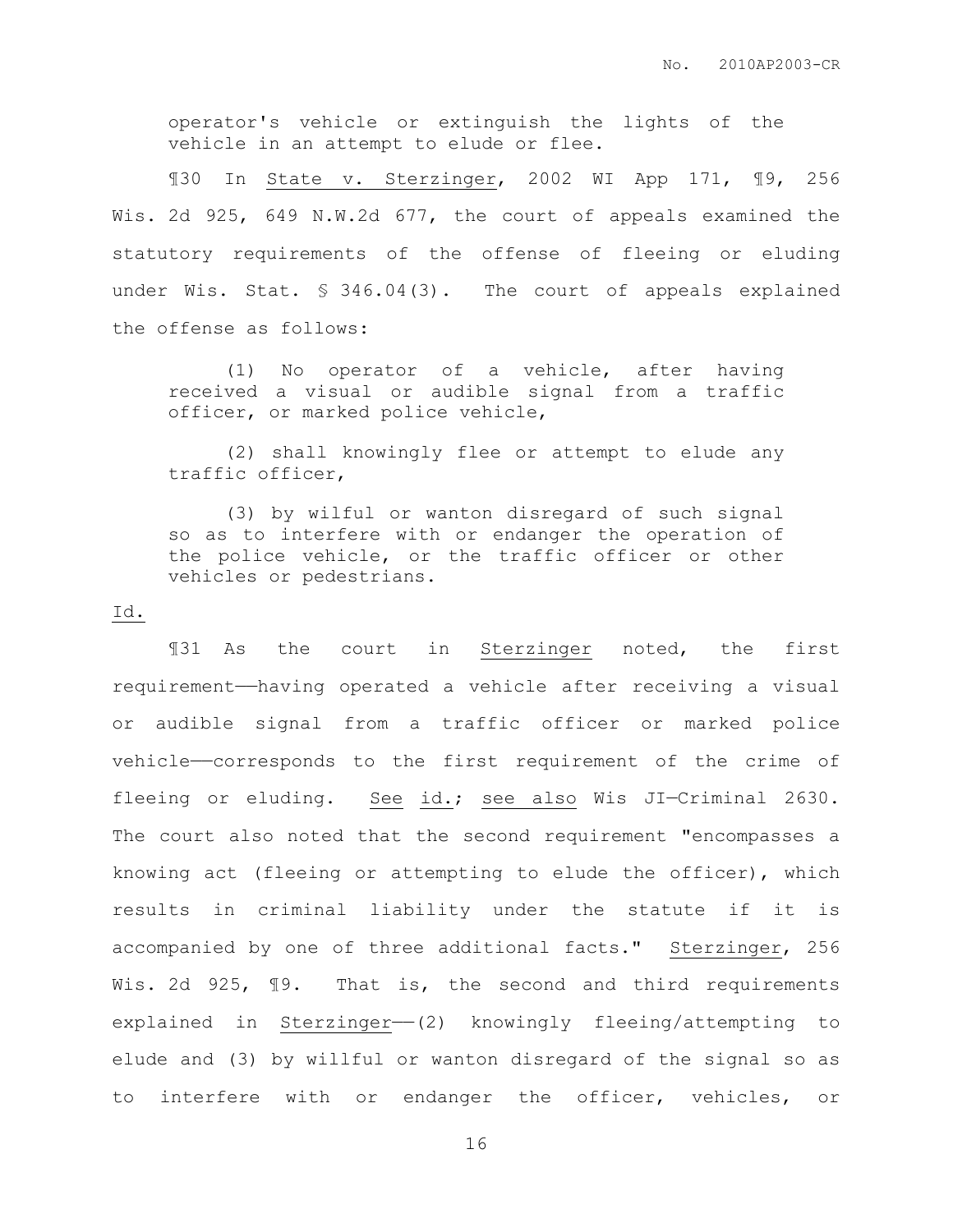pedestrians——comprise one of the three methods of satisfying the second requirement of the offense. See Wis JI—Criminal 2630.

¶32 Under both the statute and the pattern instructions, however, there are also two other methods by which the second statutory requirement of the offense can be satisfied. Each of these methods requires proof beyond a reasonable doubt that "the defendant knowingly fled or attempted to elude a traffic officer," but each then provides a different method by which knowing flight or attempted eluding may be shown. The two other methods of showing fleeing or attempting to elude are "by increasing the speed of the vehicle" or "by extinguishing the lights of the vehicle." See Wis JI—Criminal 2630. These are alternatives and also separate from the "disregarding the visual or audible signal so as to interfere with or endanger" method discussed previously.

¶33 With this understanding of the statutory requirements of Wis. Stat. § 346.04(3), we turn to the jury instructions in Beamon's case to determine whether they properly stated the terms of the statute. Those instructions provide, in relevant part:

Statutory Definition of the Crime

 Section 346.04(3) of the Wisconsin Statutes is violated by a person who operates a motor vehicle on a highway after receiving a visual or audible signal from a marked police vehicle and knowingly flees any traffic officer by willful disregard of such signal so as to interfere with or endanger the traffic officer by increasing the speed of the vehicle to flee.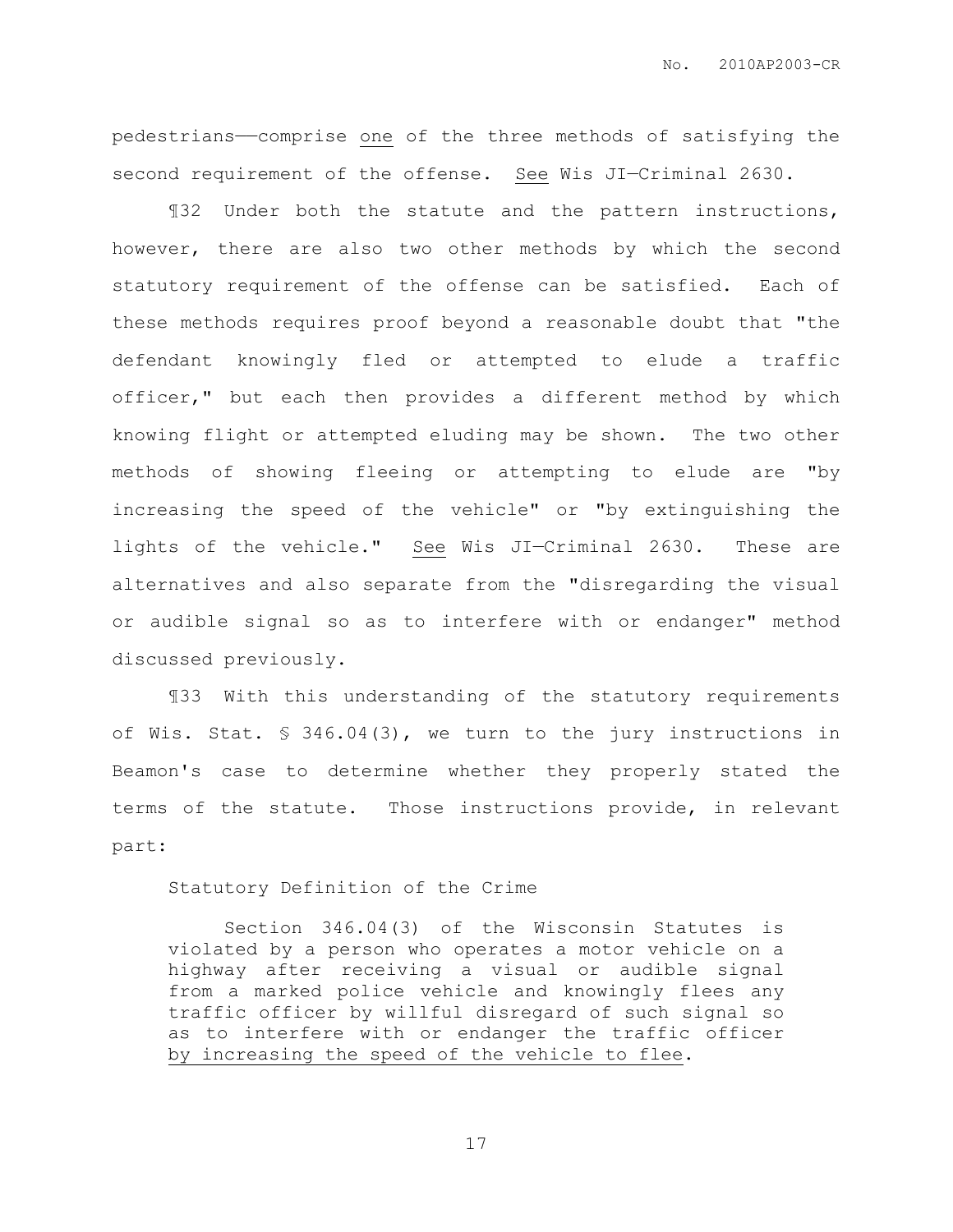State's Burden of Proof

 Before you may find the defendant guilty of this offense, the State must prove by evidence which satisfies you beyond a reasonable doubt that the following two elements were present.

Elements of the Crime That the State Must Prove

 1. The defendant operated a motor vehicle on a highway after receiving a visual and audible signal from a marked police vehicle.

 2. The defendant knowingly fled a marked squad car by willful disregard of the visual or audible signal so as to interfere with or endanger the traffic officer by increasing the speed of the vehicle to flee.

(Emphases added.)

¶34 Upon review of the instructions used in this case, we conclude that the instructions did not properly state the statutory requirements for fleeing or eluding under Wis. Stat. § 346.04(3). First, the instructions required that the jury find that the defendant received "a visual and audible signal from a marked police vehicle." Section 346.04(3), however, does not phrase the requirement in the conjunctive, and instead may be satisfied by a finding that the defendant received either a visual or an audible signal.

¶35 Second, and more importantly, the instructions combined two alternative methods of proving the second requirement of the offense. To reiterate, the second requirement of Wis. Stat. § 346.04(3)-that the defendant knowingly fled or attempted to elude an officer——may be demonstrated in one of three ways: (1) willful disregard of the signal so as to interfere with or endanger the officer,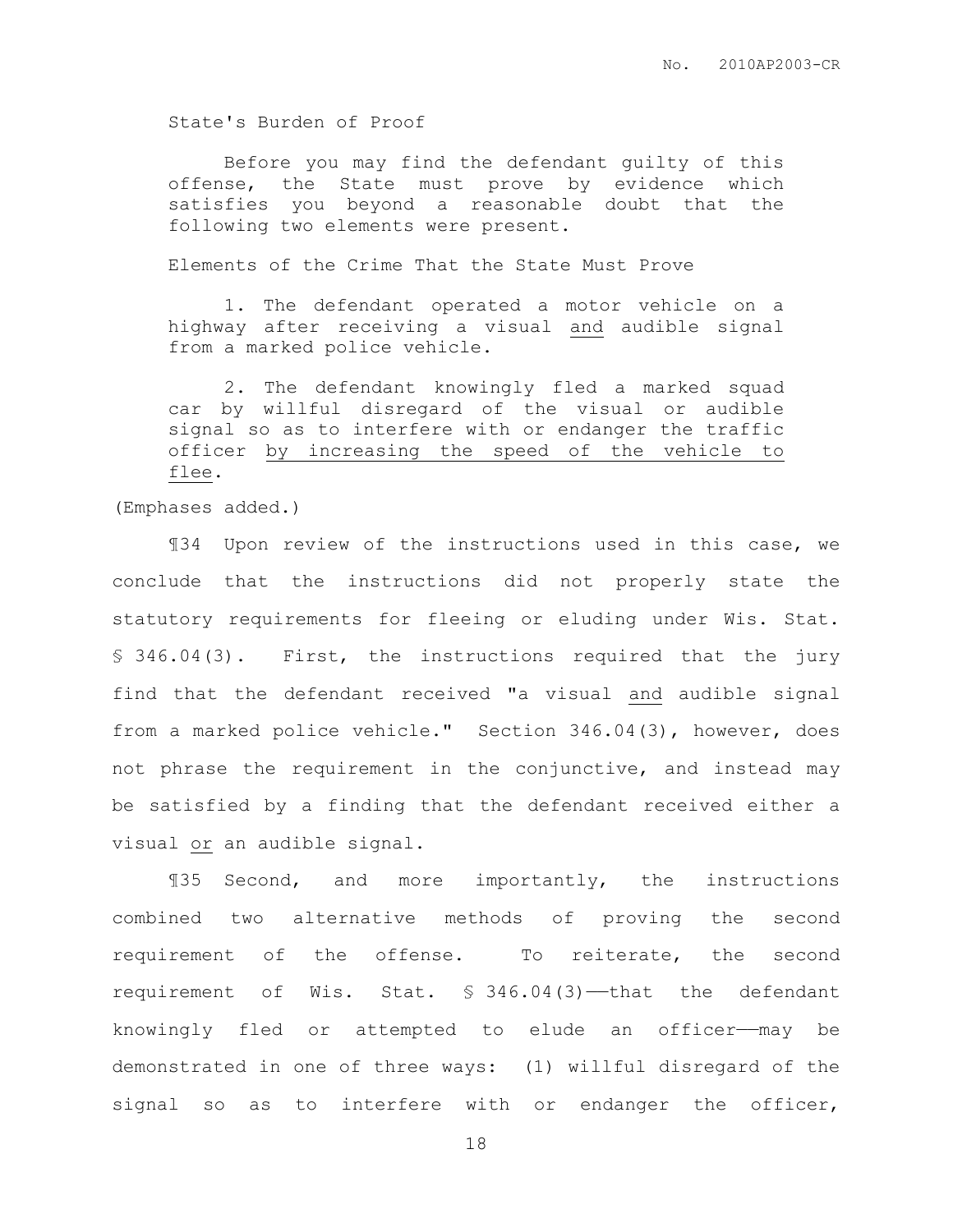vehicles, or pedestrians; (2) increasing the speed of the vehicle; or (3) extinguishing the lights of the vehicle. In the instructions in Beamon's case, the first and second methods of showing that the defendant knowingly fled or attempted to elude were erroneously set out as though both were required. The jury was therefore asked not only whether Beamon fled or attempted to elude by his willful disregard of the signal so as to interfere with or endanger, but also whether such interference or endangerment was in turn caused by Beamon having increased the speed of his vehicle.

¶36 The jury instructions for proving the second statutory requirement by two different factual predicates had the effect of creating an additional requirement for the offense of fleeing or eluding. This is contrary to the legislature's clear separation of the methods by which the State could show that a defendant's conduct satisfied the second statutory requirement of fleeing or attempting to elude an officer. The legislature chose alternative methods by which Wis. Stat. § 346.04(3) may be contravened; and therefore, we conclude that the instructions' requirement of proof by two methods was erroneous.

¶37 Because the jury instructions were erroneous, we determine whether the error was harmless. Under the totality of the circumstances, as shown in the record, we are satisfied that the erroneous jury instructions were harmless: it is clear beyond a reasonable doubt that the jury would have convicted Beamon of fleeing or eluding if proper instructions had been given.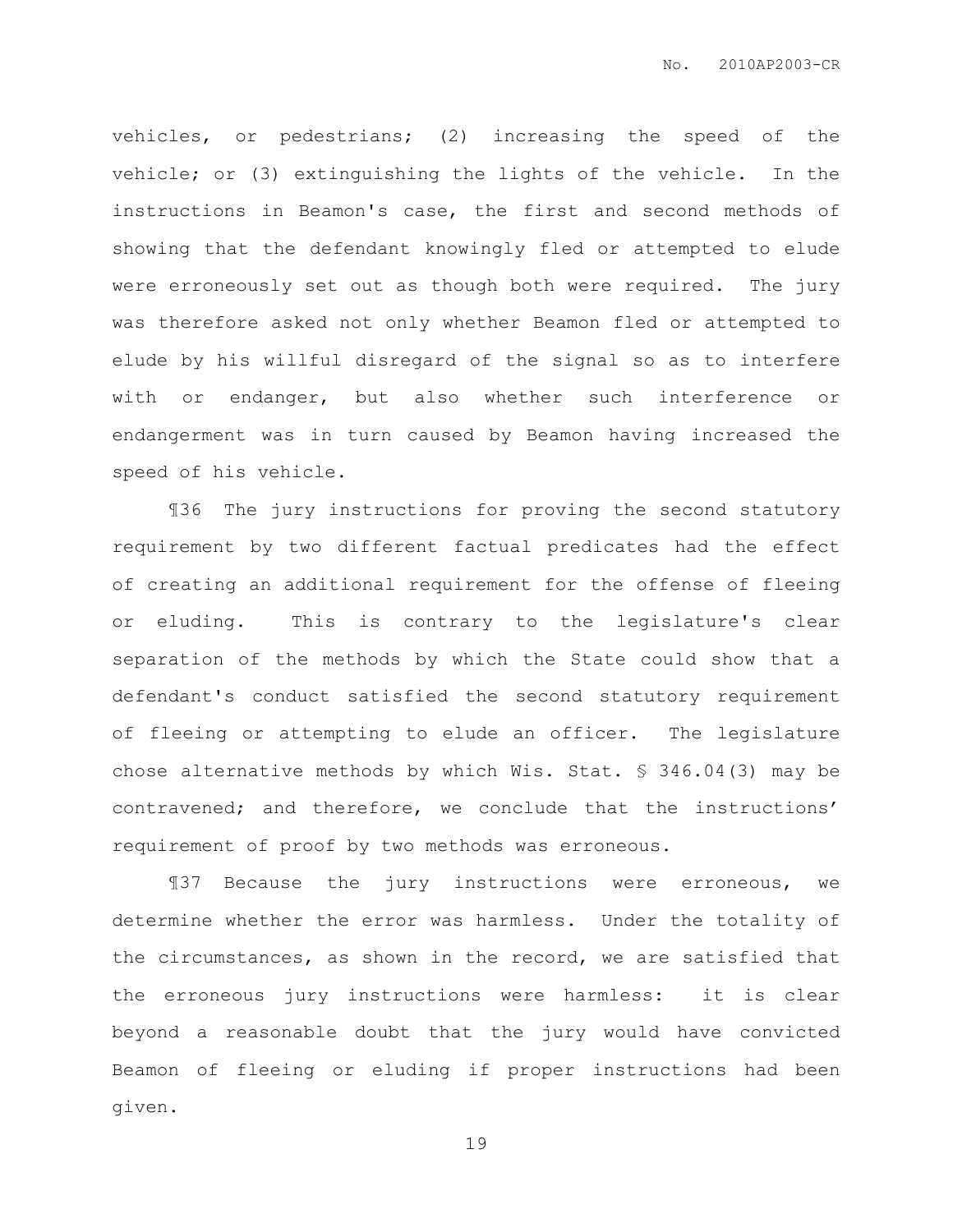¶38 We first note that the erroneous jury instructions were not the only statement of the law of fleeing or eluding that the jury received; and therefore, it may be said that the effect of the erroneous instructions were ameliorated by the jury having heard multiple correct statements of the law. That is, the jury was twice read the charge as set forth in the information, which properly stated the statutory requirements of Wis. Stat. § 346.04(3). Notably, one of those readings came immediately before the court read the erroneous instructions. This is noteworthy because the verdict form that the jury was required to submit directed the jurors' attention to the criminal information, rather than the jury instructions, and stated that "We the jury find the defendant, Courtney C. Beamon, Guilty of Operating a Motor Vehicle to Flee or In an Attempt to Elude an Officer as charged in Count One of the Information." (Emphasis added.) Accordingly, the multiple instances in which the jury was properly told the statutory requirements are a factor in our harmless error analysis.

¶39 Furthermore, the jury heard in-depth accounts of the events of November 19, including Officer Miller's statements about seeing Beamon's vehicle speeding away from the shooting scene with its lights extinguished; the officer's activating the squad's emergency lights and siren; and his following Beamon's vehicle closely during the car chase. Officer Miller related Beamon's rolling out of his moving car after running a stop sign and then seeing the driverless car run into a parked car. The jury also heard Beamon's version of the events, which did not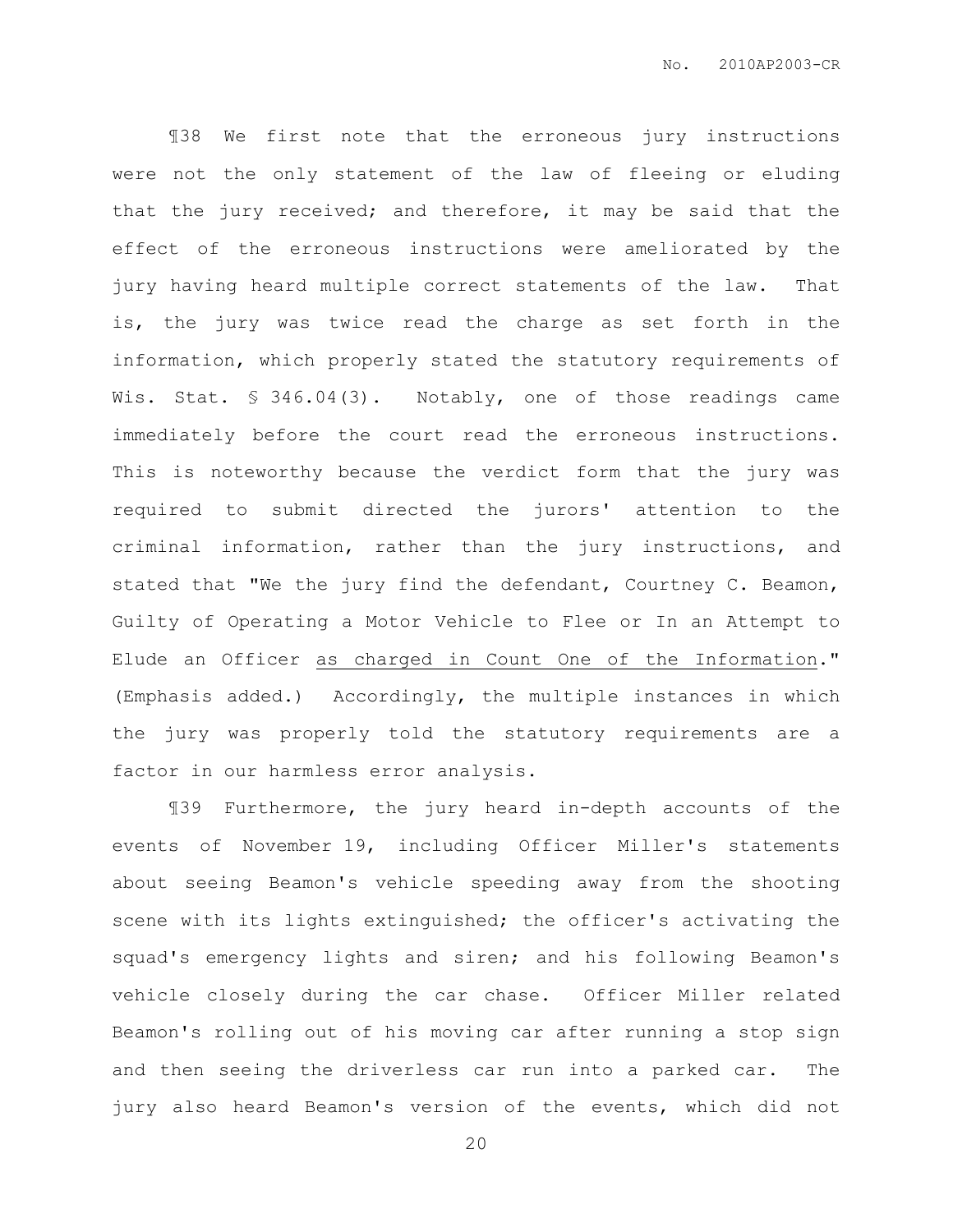attempt to discredit the officers' accounts of the chase, but instead simply attempted to cast Beamon's actions in a more favorable light by suggesting that, when he left the scene of the shooting he was merely trying to get home to his family. In light of all the testimony, we conclude that it is clear beyond a reasonable doubt that a rational jury, properly instructed on the statutory requirements of fleeing or eluding, would have found Beamon guilty.

¶40 Accordingly, as we shift our analysis to Beamon's sufficiency of the evidence challenge, we conclude that the jury instructions cannot provide the proper standard for analysis. Rather, Beamon's challenge must be reviewed in the context of the statutory requirements of fleeing or eluding under Wis. Stat. § 346.04(3). Applying those requirements, Beamon's challenge does not meet the high standard for reversal of a jury's verdict under a sufficiency of the evidence review. That is, in light of the facts adduced at trial, it cannot reasonably be said "as a matter of law that no trier of fact, acting reasonably, could have found guilt beyond a reasonable doubt" for the alleged violation of § 346.04(3). See Poellinger, 153 Wis. 2d at 501. Therefore, Beamon's challenge to the sufficiency of the evidence must fail.

¶41 Nonetheless, we briefly address Beamon's two primary arguments, which are that (1) our decision in State v. Wulff, 207 Wis. 2d 143, 557 N.W.2d 813 (1997), requires reversal of Beamon's conviction; and (2) the State's proffering of the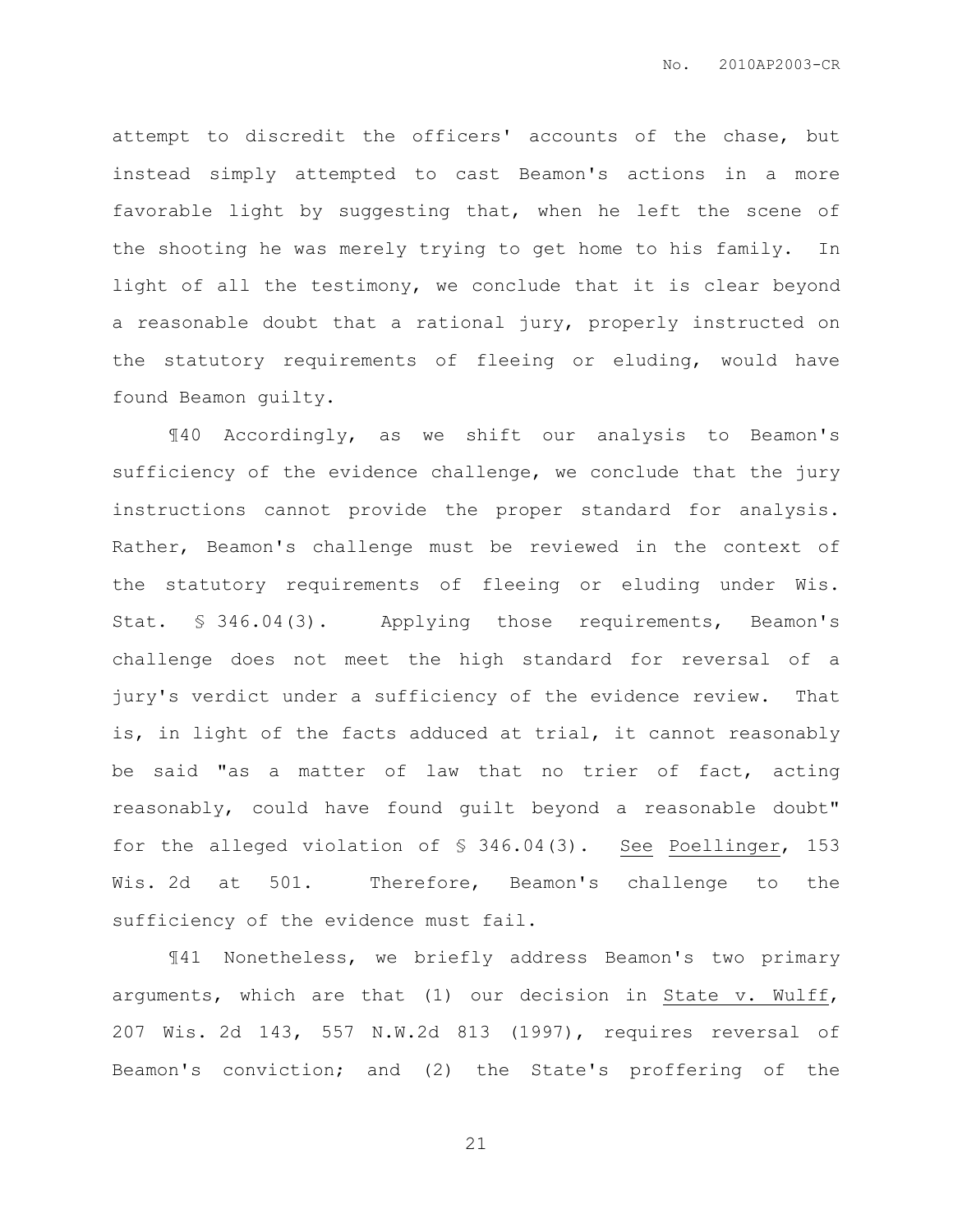erroneous instructions constituted forfeiture of its challenge to the instructions as erroneous.

¶42 First, Beamon argues that reversal is required based on our statement in Wulff that, in the context of a sufficiency of the evidence challenge, we would uphold the defendant's conviction "only if there was sufficient evidence to support guilt on the charge submitted to the jury in the instructions." Id. at 153. Although our statement in Wulff seems facially contradictory to our holding today, our decision in Wulff is distinguishable from this case on at least two bases.

¶43 In Wulff, the jury was presented with evidence regarding an alleged sexual assault, including some evidence that the defendant had attempted fellatio with the victim, which constitutes sexual intercourse under Wis. Stat. § 940.225(5)(b). However, there was no evidence that the defendant had attempted genital or anal intrusion. See id. at 152. Notwithstanding the trial testimony, the jury instructions asked whether the defendant committed second-degree sexual assault by attempted genital or anal intrusion, but not whether the assault was committed by attempted fellatio. See id. at 147–49. Nonetheless, the jury returned a verdict of guilty on the charge of attempted sexual assault by genital or anal intrusion. See id. at 149. Based on the lack of any evidence of attempted genital or anal intrusion, this court reversed Wulff's conviction. See id. at 154.

¶44 The primary distinction between Wulff and our decision today is the nature of the jury instructions in each case. In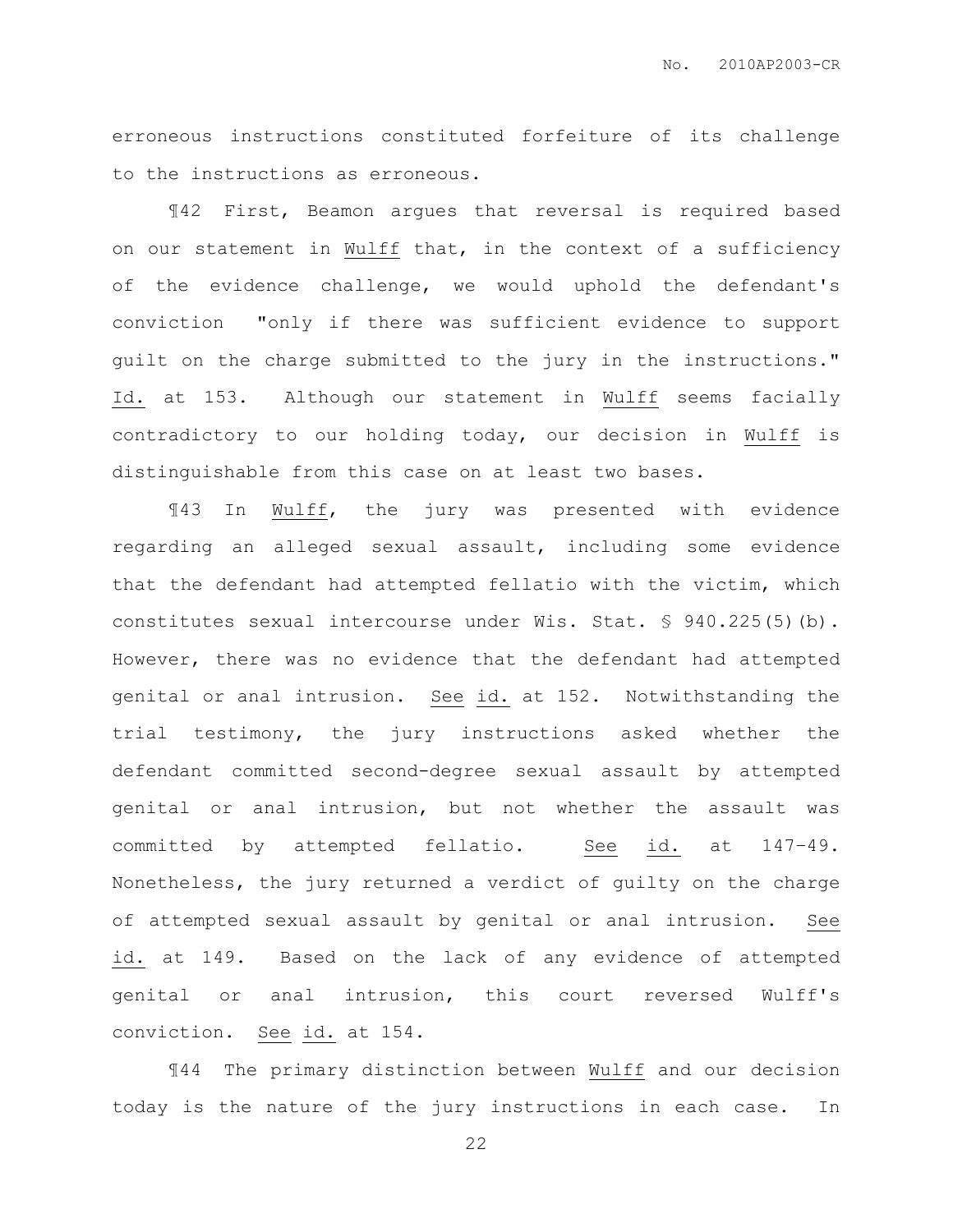Wulff, the instructions did not add a requirement to the applicable law; instead, the instructions properly stated one of the methods by which a defendant could commit second-degree sexual assault and completely omitted the method for which there was testimony. Therefore, in Wulff, the jury was asked to apply the correct law to the facts adduced at trial, and reached a conclusion contrary to the evidence. In that situation, the proper standard for evaluating the sufficiency of the evidence was the jury instructions, because the instructions conveyed a correct statement of the law, and thereby informed the jury of the requirements of an actual statutory offense. Under that standard, the court concluded that "no trier of fact, acting reasonably, could have found guilt beyond a reasonable doubt" for the offense upon which the jury was instructed. Poellinger, 153 Wis. 2d at 507.

¶45 In contrast to Wulff, in which we stated that we could uphold the conviction "only if there was sufficient evidence to support guilt on the charge submitted to the jury," 207 Wis. 2d at 153, here, the addition of a requirement created a charge that does not exist in the statutes. If we evaluated sufficiency of the evidence against the instructions given, we would be sanctioning the creation of a new crime that was not created by the legislature. This is contrary to Wis. Stat. § 939.10, which outlaws common law crimes. Therefore, sufficiency of the evidence in Beamon's case cannot justifiably be measured against the jury instructions.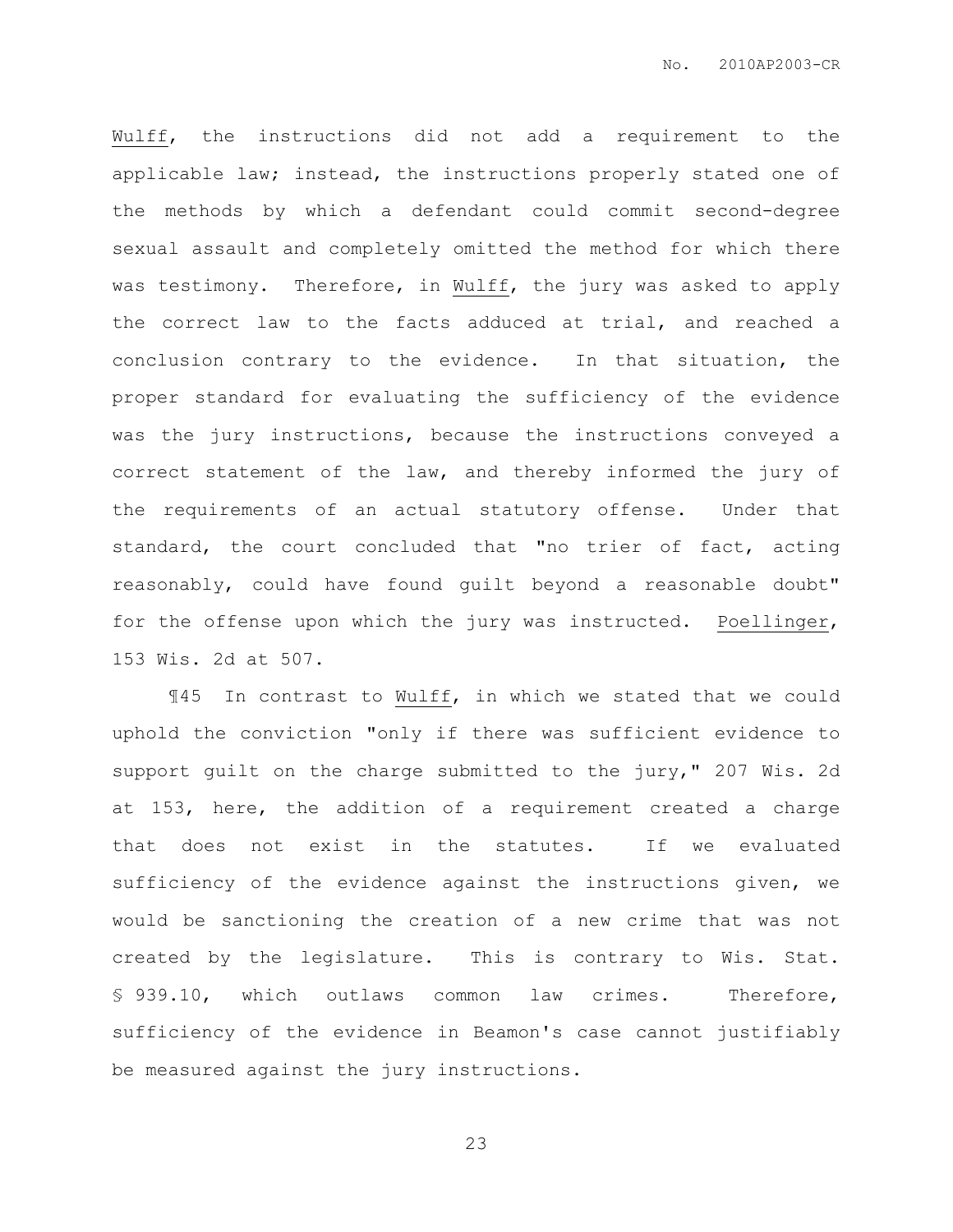¶46 Second, Wulff is distinguishable because the decision did not address harmless error. Although we need not decide here whether the jury instructions in Wulff would be subject to harmless error analysis, we note that Wulff preceded our decision in Harvey, 254 Wis. 2d 442, ¶49, in which we adopted the now-controlling standard for harmless error analysis. Indeed, our analysis in this case rests largely on the harmlessness of the erroneous jury instructions, in that it is clear beyond a reasonable doubt that a rational jury, properly instructed on the statutory requirements of the offense of fleeing or eluding, would have found Beamon guilty. $6$  Therefore, the evidence was sufficient to convict him on that charge.

¶47 Beamon's final argument in support of analyzing his sufficiency of the evidence challenge under the erroneous jury instructions is that the State forfeited its argument that the instructions were erroneous, first by proffering the instructions and then by failing to object at the instructions conference. Beamon relies upon Wis. Stat.  $\frac{1}{5}$  805.13(3),<sup>7</sup> which is entitled "Instruction and Verdict Conference," and provides that "[f]ailure to object at the conference constitutes a waiver of

 $\overline{a}$ 

 $6$  The applicability of the harmless error doctrine distinguishes this criminal case from the multiple civil cases in which we may have suggested that sufficiency of the evidence "is evaluated in light of the jury instructions." See D.L. Anderson's Lakeside Leisure Co. v. Anderson, 2008 WI 126, ¶22, 314 Wis. 2d 560, 757 N.W.2d 803.

 $7$  Wisconsin Stat. § 805.13(3) is made applicable to criminal cases by operation of Wis. Stat. § 972.11(1).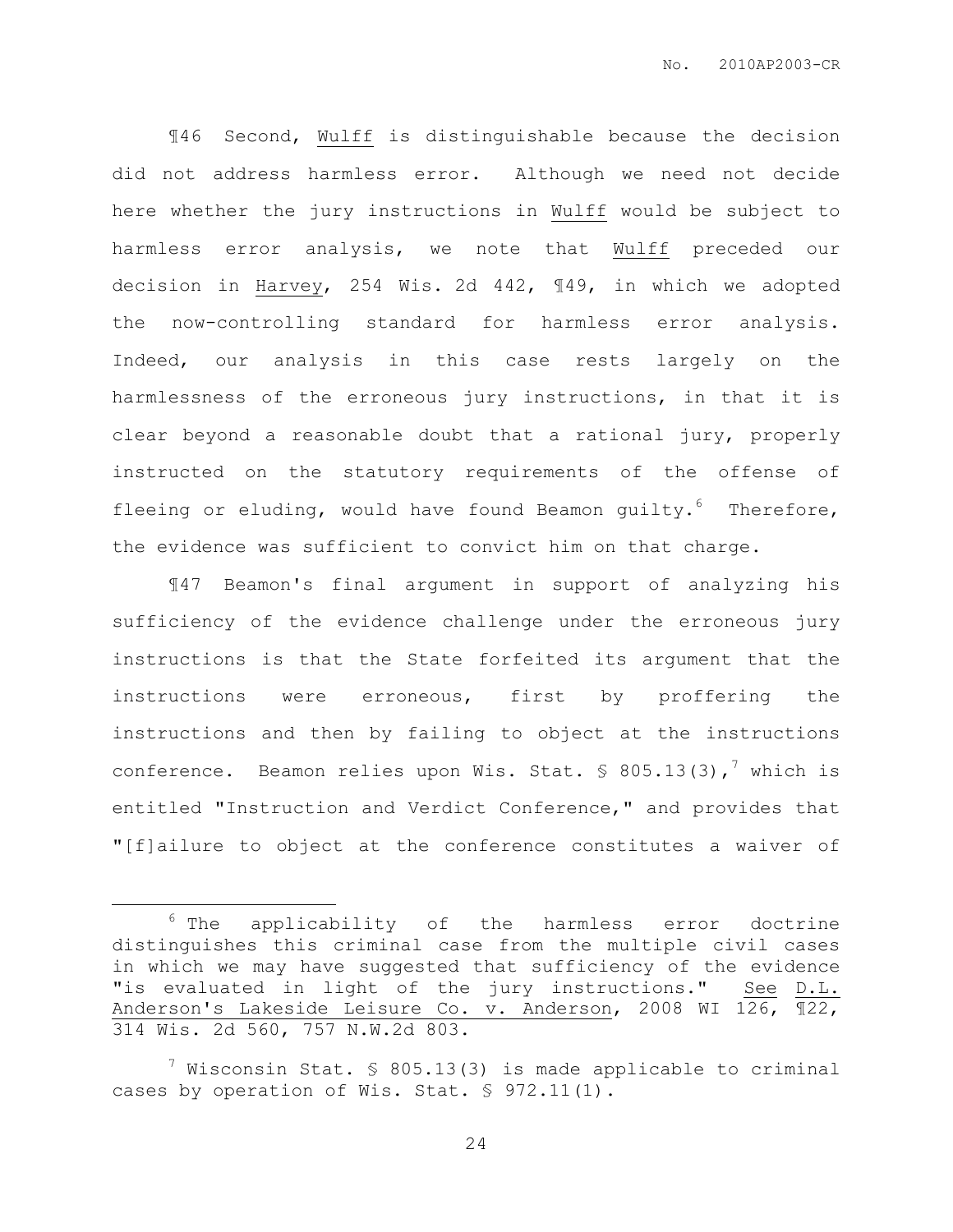any error in the proposed instructions or verdict."<sup>8</sup> We decline to adopt Beamon's forfeiture argument for two reasons.

¶48 First, allowing the instructions to control would cause the instructions' erroneous statement to create a criminal statute. This is contrary to the legislature's exclusive authority to enact criminal statutes, and would undermine the precept that there are no common law crimes in Wisconsin. Second, as the state court of last resort, our responsibility is "to oversee and implement the statewide development of the law." See State v. Schumacher, 144 Wis. 2d 388, 405, 424 N.W.2d 672 (1988) (quoting State v. Mosley, 102 Wis. 2d 636, 665, 307 N.W.2d 200 (1981)) (internal quotation marks omitted). As we recognized in Schumacher, the "power to review an error, even one technically waived, is essential for this court to properly discharge its functions." Id. at 406. Therefore, we have a responsibility to declare what the correct law is, and we need not deny review of an important question of law based on a party's failure to raise the issue below. See id. "This does not mean, however, that we will use this broad discretionaryreview power indiscriminately." Id. at 407.

 $\overline{a}$ 

<sup>8</sup> Based on our case law discussing the doctrines of waiver and forfeiture, we conclude that such failure to object is more properly labeled forfeiture than waiver. See State v. Ndina, 2009 WI 21, ¶29, 315 Wis. 2d 653, 761 N.W.2d 612 ("Whereas forfeiture is the failure to make the timely assertion of a right, waiver is the intentional relinquishment or abandonment of a known right.") (quoting United States v. Olano, 507 U.S. 725, 733 (1993)) (internal quotation marks omitted).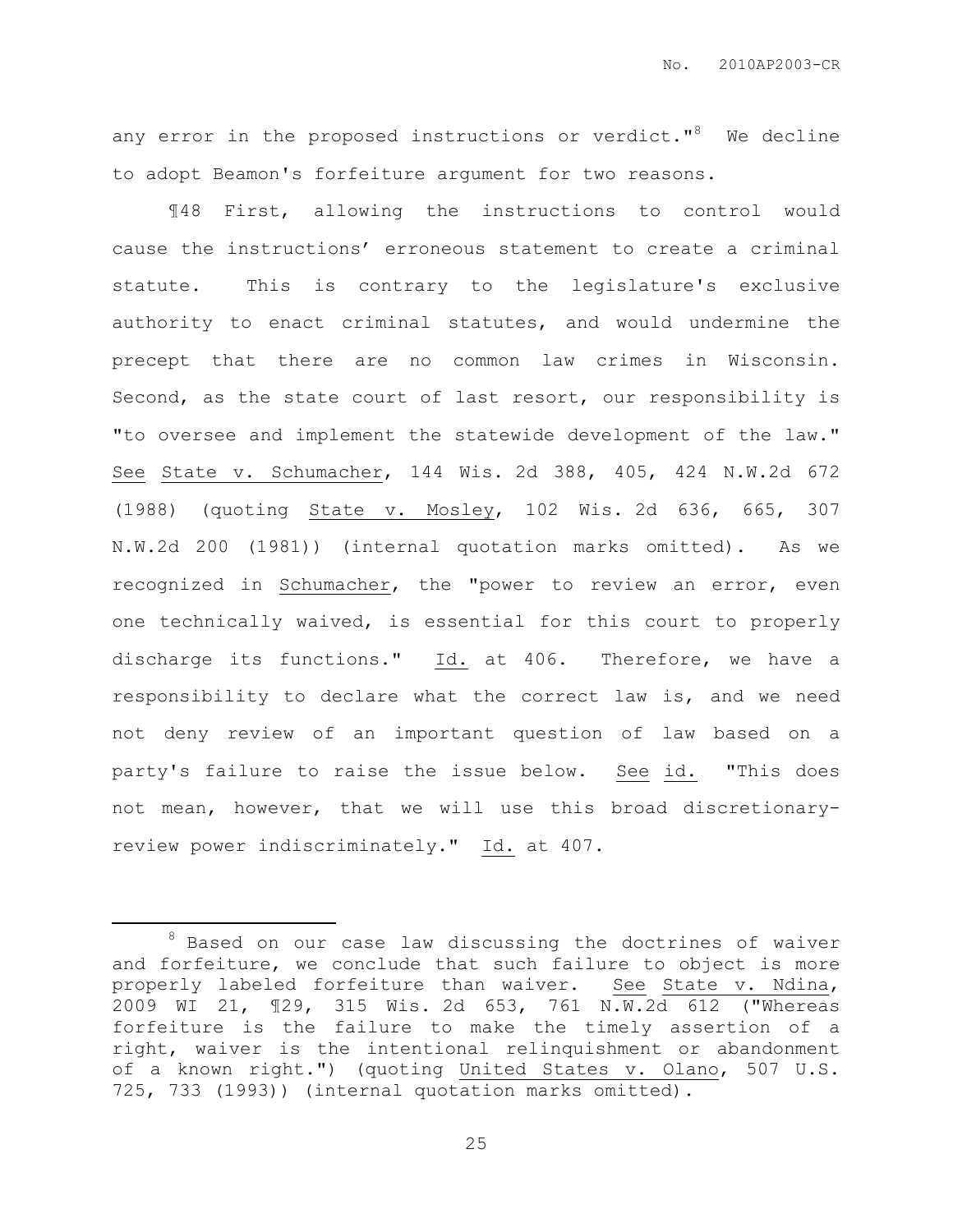¶49 Accordingly, an unobjected-to but erroneous statement of the law in the jury instructions is not per se unreviewable by this court where the parties failed to raise the issue in the trial court. See Zelenka, 130 Wis. 2d at 43–45. Rather, we have discretion to disregard alleged forfeiture or waiver and consider the merits of any issue because the rules of forfeiture and waiver are rules of "administration and not of power." See State v. Riekkoff, 112 Wis. 2d 119, 124, 332 N.W.2d 744 (1983); see also Zelenka, 130 Wis. 2d at 44. Therefore, we decline to apply the doctrine of forfeiture to the situation presented in this case.

#### III. CONCLUSION

¶50 We conclude that jury instructions that add requirements to what the statute sets out as necessary to prove the commission of a crime are erroneous; and therefore, we examine the sufficiency of the evidence in this case by comparison to what the statute requires and not by comparison to an additional requirement in the jury instructions actually given. Furthermore, jury instruction errors are subject to harmless error analysis, which we apply here. A harmless error analysis asks whether, based on the totality of the circumstances, it is clear beyond a reasonable doubt that a rational jury, properly instructed, would have found the defendant guilty.

¶51 We conclude that under the totality of circumstances, it is clear beyond a reasonable doubt the jury would have found Beamon guilty of fleeing or attempting to elude an officer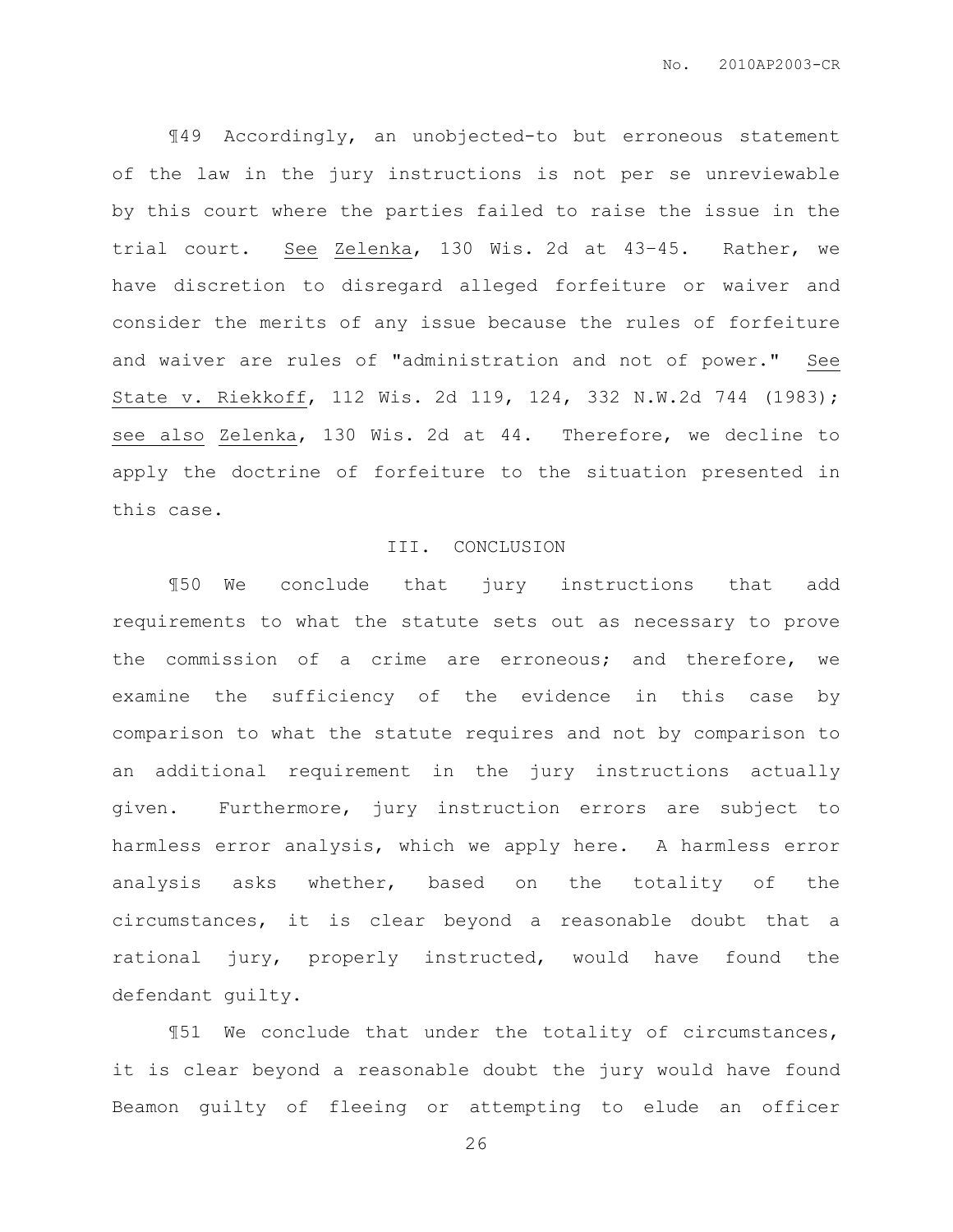absent the erroneous jury instruction. The evidence at trial unquestionably supported the jury's verdict that Beamon violated the fleeing or eluding statute. Accordingly, we conclude that there was sufficient evidence to convict Beamon, and we affirm the decision of the court of appeals.

*By the Court.*—The decision of the court of appeals is affirmed.

¶52 DAVID T. PROSSER, J., did not participate.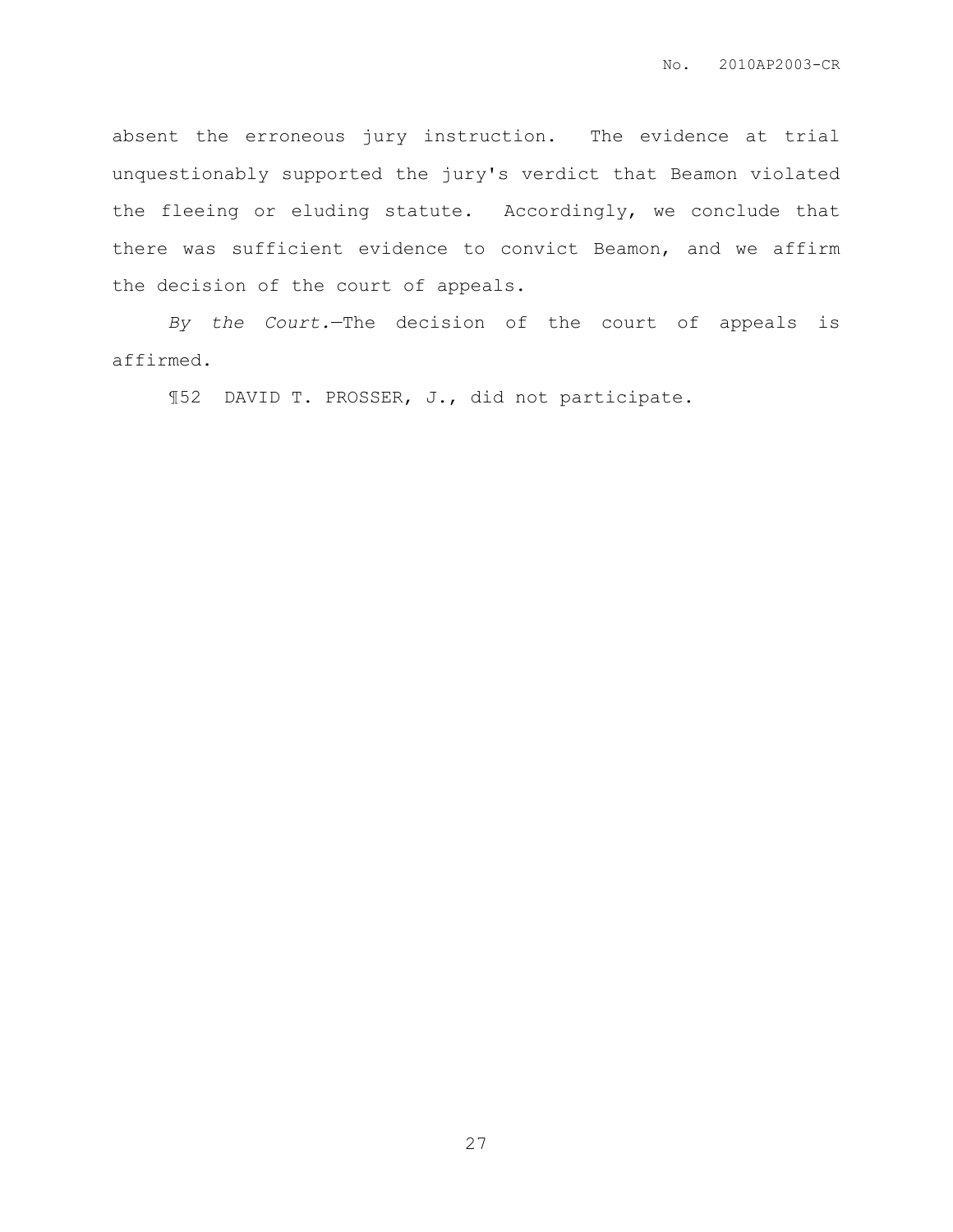¶53 ANN WALSH BRADLEY, J. *(dissenting).* The precipitating error at trial lies not in the wording of a jury instruction. Rather, the precipitating error at trial lies in the State's decision to request a jury instruction that contains a factual theory of prosecution for which there was no supporting evidence.

¶54 The majority compounds that error by treating a factual theory of prosecution as an element of the offense, thus concluding that the jury instruction is erroneous. It is not.

¶55 Week in and week out, courts throughout this state regularly give jury instructions that contain factual theories of prosecution. To transform a factual theory of prosecution into an element of the offense calls into question the legitimacy of that regular statewide practice.

¶56 Even if the jury instruction is to be considered erroneous, the majority additionally compounds any error by changing the law when it untethers the sufficiency of the evidence analysis from the jury's verdict by measuring the claim against the statutory elements rather than the given instruction. Thus, it affirms a criminal conviction not by reviewing the jury's verdict but on the basis of a theory not presented to the jury.

¶57 In addition to the flaws of altering statewide practice and changing the law, the consequences of the majority's misplaced analysis are substantial: (1) it undermines the integrity of the judicial process because it permits the jury to ignore the circuit court's instruction so long as an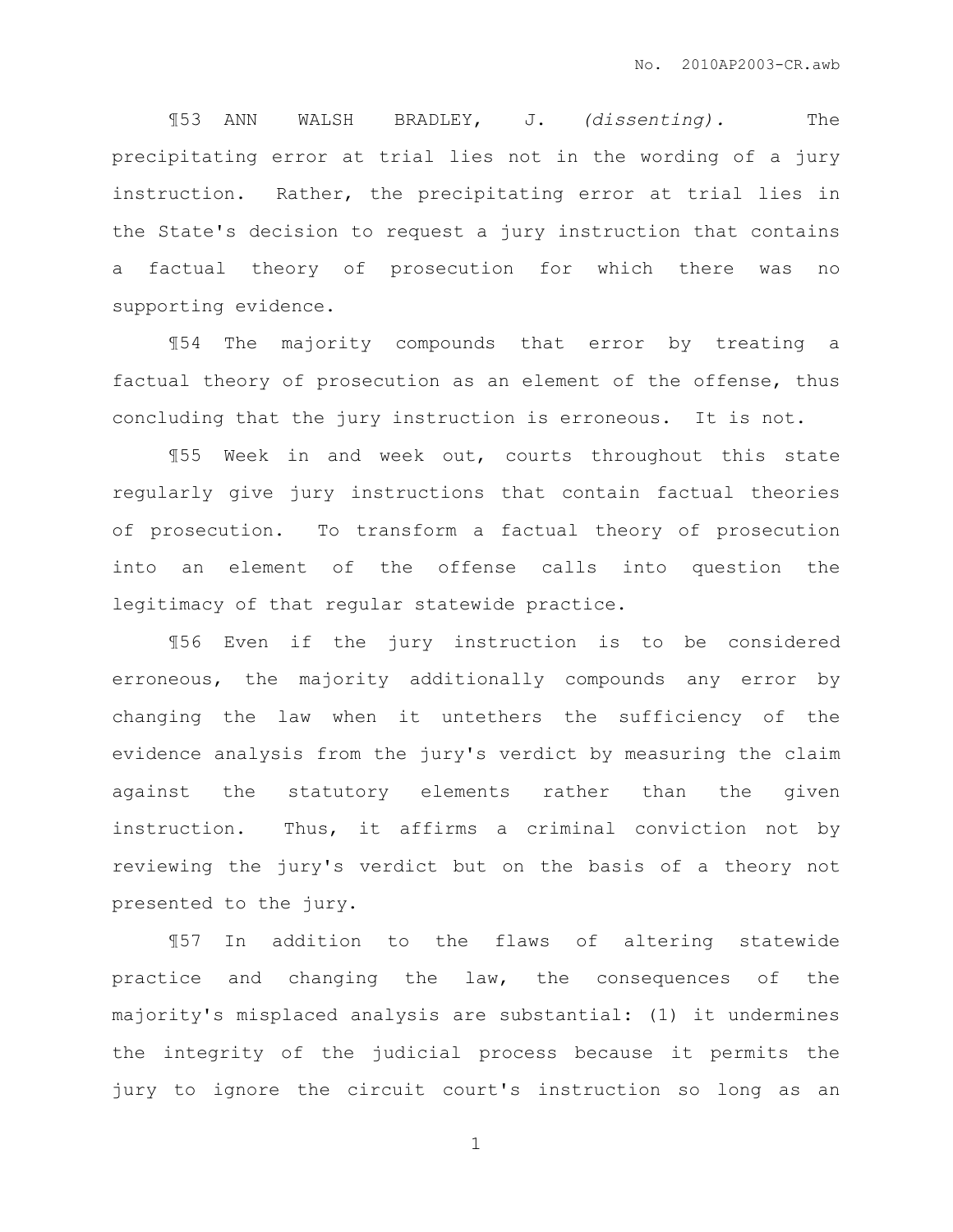appellate court at some later date determines that the given instruction is erroneous and (2) it violates the constitutional right to a trial by jury which requires that a jury, rather than a subsequent appellate court, reach the requisite finding of "guilty."

¶58 This case is challenging. Because it is clear that there was sufficient evidence to prove the elements required by the underlying criminal statute, it is tempting to conclude that the instruction is not harmful and then proceed to measure the sufficiency of the evidence against the elements required by the statute rather than those given by the court to the jury. Such an analysis, however, undermines the integrity of the process and is not the law in Wisconsin.

¶59 I conclude that the integrity of the process depends on the jury following the court's instruction which establishes the law of the case. As judges, we expect and indeed command the jury to follow the instruction of the law as given to it by the court. Now the majority is saying that, in essence, "sometimes you have to follow the court's instruction on the law, and sometimes you don't." The integrity of the process also requires that as courts we act as guardians charged with protecting the basic constitutional right of trial by jury. The majority fails in both regards. Accordingly, I respectfully dissent.

I

¶60 After correctly identifying the standard for a sufficiency of the evidence analysis, the majority opinion turns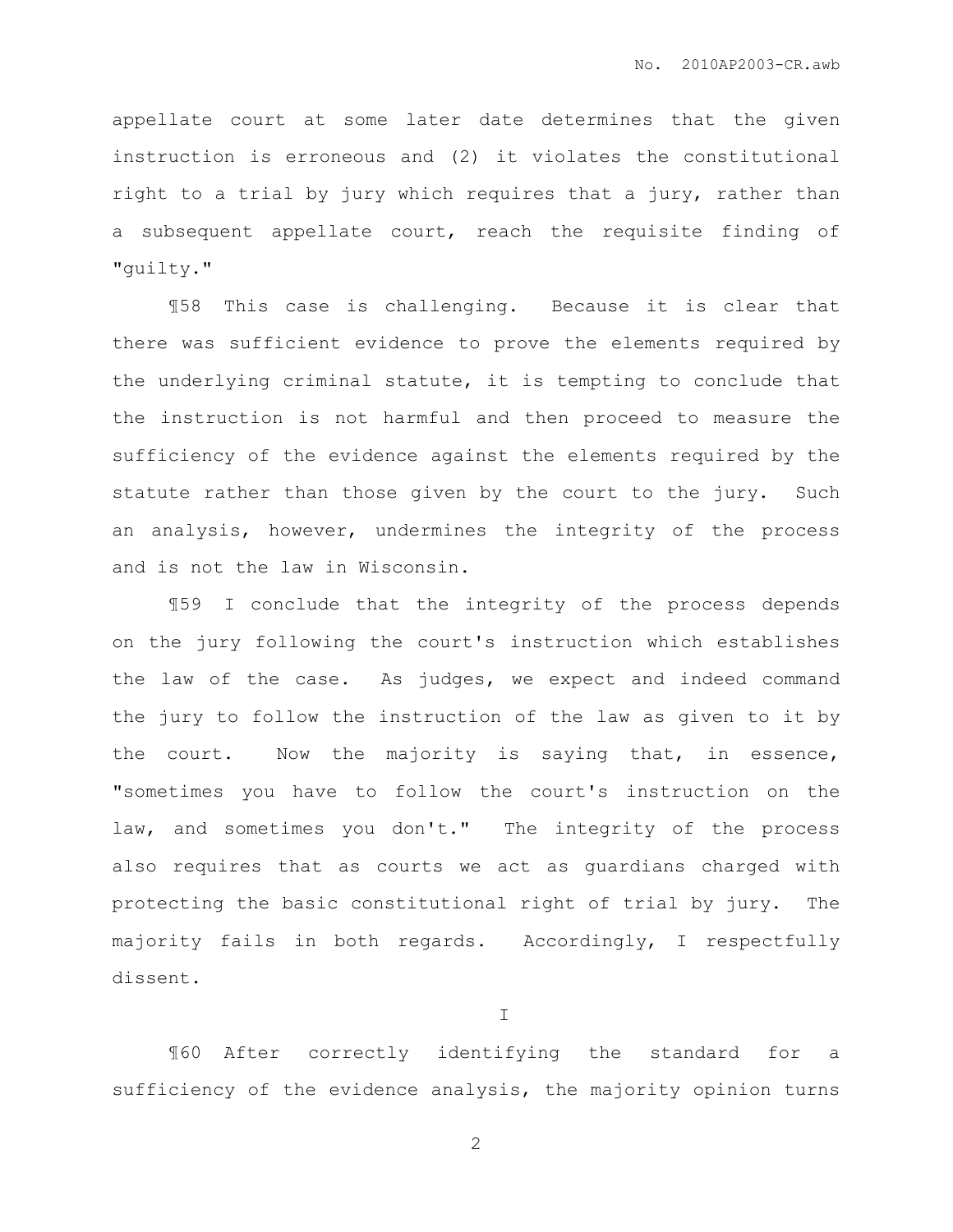to evaluating whether the sufficiency of the evidence claim should be measured against the given instruction or the statutory elements. Majority op., ¶22. It acknowledges that the general rule is to compare the evidence to the instruction used at trial. Id.

¶61 However, it states that "where the jury instructions do not accurately reflect the statute enacted by the legislature, we cannot review the sufficiency of the evidence with the jury instructions as our standard." Id., ¶22. This is because relying on an "erroneous statement of the statute . . . would, in effect, allow the parties and the circuit court in that case to define an ad hoc, common law crime." Id., ¶23.

¶62 Upon reviewing the elements of Wis. Stat. § 346.04(3) and comparing them to the jury instruction, the majority determines that "the instructions [in this case] did not properly state the statutory requirements for fleeing or eluding under Wis. Stat. § 346.04(3)." Id., 134. It concludes that the instruction effectively added an element to the offense when it set forth an additional requirement of proving interference or endangerment "by increasing the speed of the vehicle to flee." Id., ¶¶33, 35. Consequently, the majority opines that the instruction is erroneous because it creates "an additional requirement for the offense of fleeing or eluding" that is contrary to the legislature's clear intent. Id., ¶36.

¶63 In its subsequent analysis of whether the evidence is sufficient, the majority determines that Beamon's challenge fails when it compares the evidence to the elements of Wis.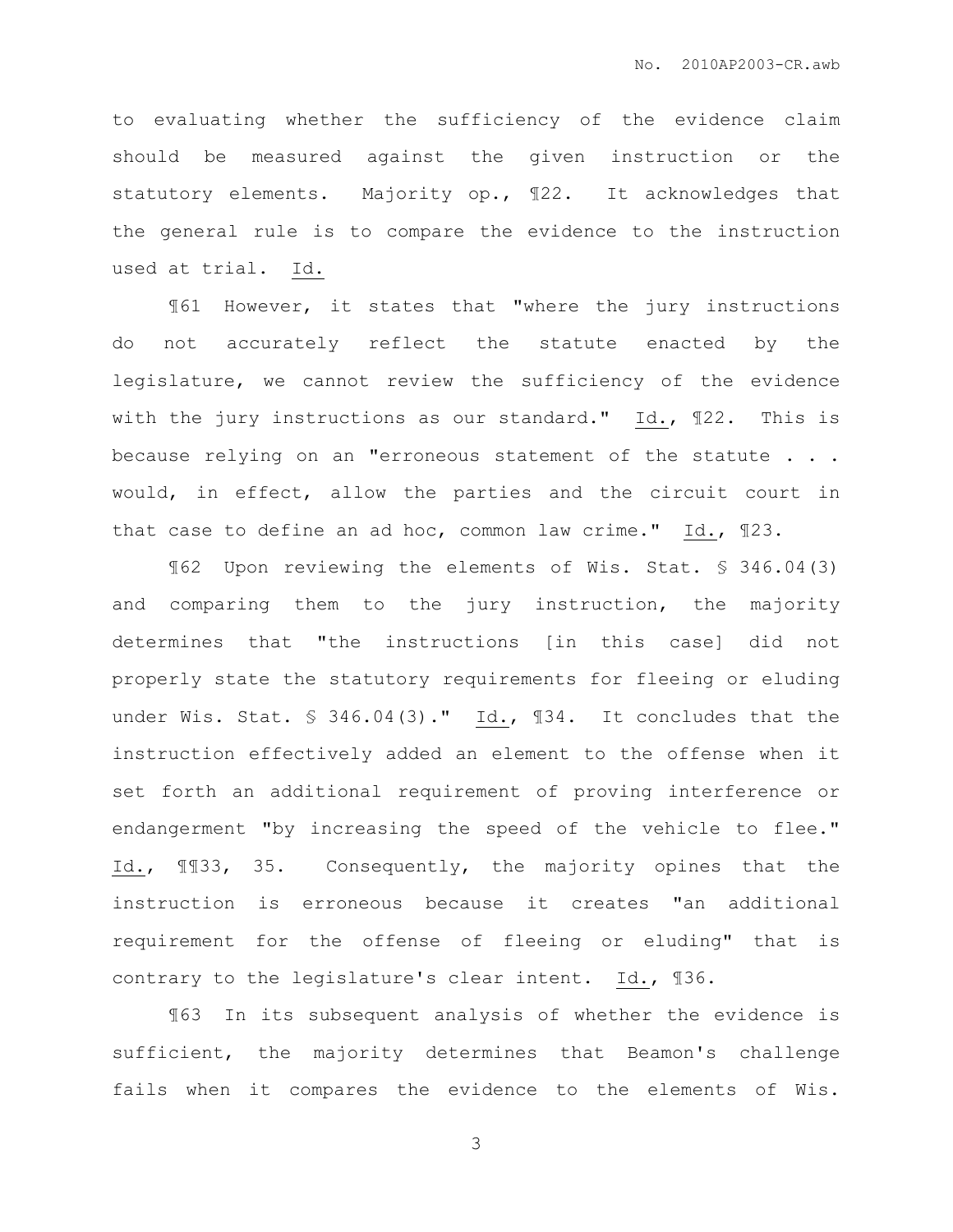Stat. § 346.04(3). Id., ¶40. Ultimately, it concludes that the erroneous jury instruction is harmless. Id., ¶51.

#### II

#### A.

¶64 Although the majority opinion refers to the constituent parts of the crime of fleeing or eluding as "requirements," its use of the word "requirements" obfuscates what it is really doing. The word "requirement" is synonymous with what are commonly defined as "elements" of the crime. See Black's Law Dictionary 538 (7th ed. 1999) (defining "elements of crime" as "[t]he constituent parts of a crime . . . that the prosecution must prove to sustain a conviction."); majority op., ¶23 (describing the constituent parts of a crime as "the requirements necessary to constitute a crime").

¶65 The majority errs when it treats a factual theory of prosecution as an element of the offense and thus erroneously concludes that something is wrong with the jury instruction.

¶66 Beamon was charged with a violation of fleeing or eluding an officer contrary to Wis. Stat.  $\$346.40(3)$ .<sup>1</sup> The instruction requested by the State provided that the second

 $\overline{a}$ 

 $1$  Wisconsin Stat. § 346.04(3) states the following:

<sup>(3)</sup> No operator of a vehicle, after having received a visual or audible signal from a traffic officer, or marked police vehicle, shall knowingly flee or attempt to elude any traffic officer by willful or wanton disregard of such signal so as to interfere with or endanger the operation of the police vehicle, or the traffic officer or other vehicles or pedestrians, nor shall the operator increase the speed of the operator's vehicle or extinguish the lights of the vehicle in an attempt to elude or flee.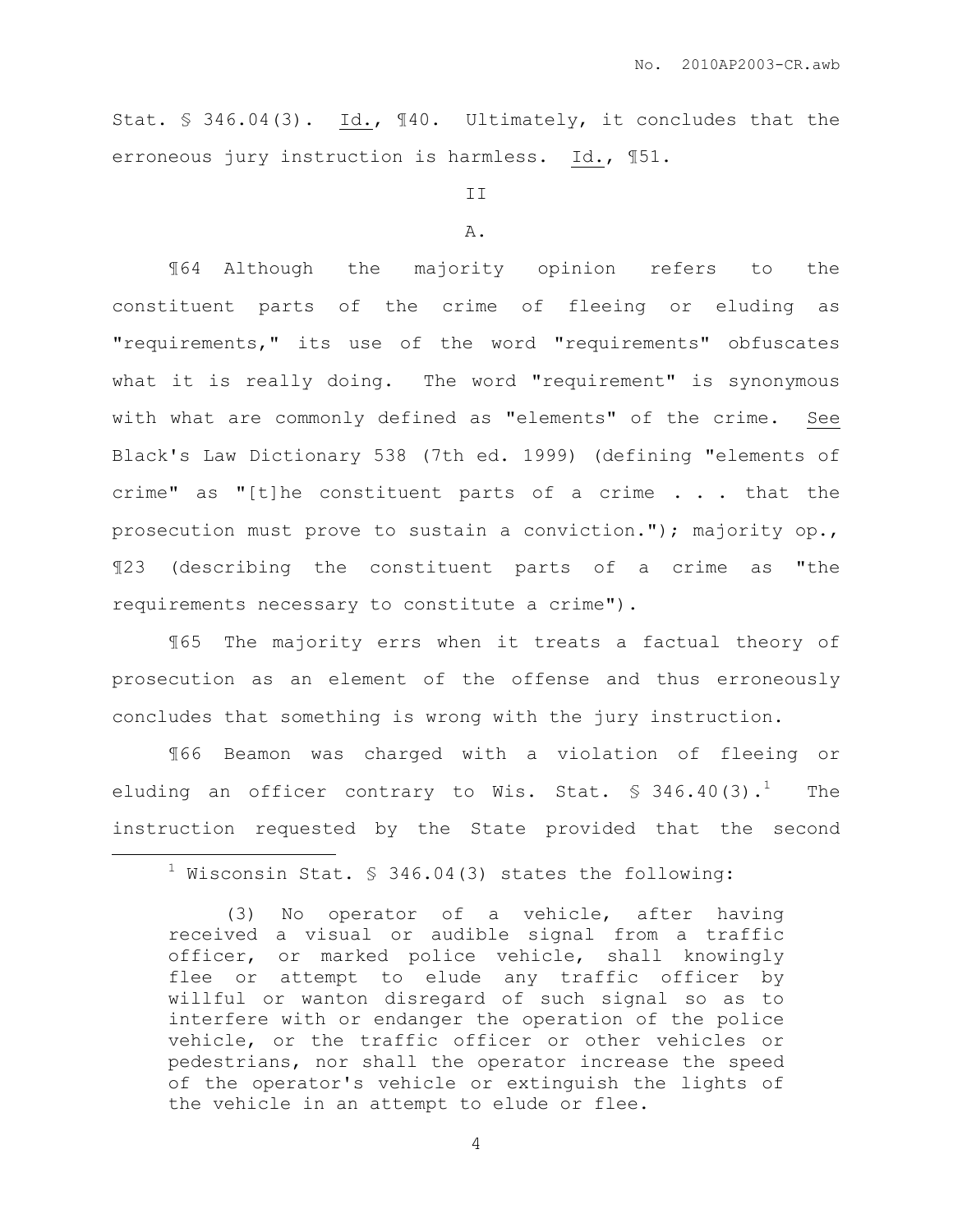element of the offense may be proven only if the jury found that Beamon acted in "willful disregard of the visual or audible signal so as to interfere with or endanger the traffic officer" and that he did so "by increasing the speed of the vehicle to flee. $"^2$ 

¶67 Even though it may not be required by the statute, the factual theory of prosecution requested by the State was that Beamon interfered with or endangered the traffic officer "by increasing the speed of the vehicle to flee." The State could have employed other factual theories of prosecution. As the court of appeals observed, the State could have argued that the traffic officer was interfered with or endangered by Beamon failing to "stop, yield or slow when [the officer] was pursuing him" or by Beamon "blast[ing] right through[] a four-way stop sign." State v. Beamon, 2011 WI App 131, ¶9 n.2, 336 Wis. 2d 438, 804 N.W.2d 706. The State, however, chose this one instead. Subsequent insufficient evidence to support this factual theory of prosecution does not render the jury instruction incorrect.

¶68 The following exchange from oral argument underscores that the request made by the State subsequently proved to be contrary to its interest. It chose to request a jury instruction with a factual theory of prosecution that required it to prove the manner in which Beamon interfered with or

 $\overline{a}$ 

 $2$  The second element of the offense of fleeing or eluding an officer is that the defendant must "knowingly flee or attempt to elude any traffic officer." Wis. Stat. § 346.04(3).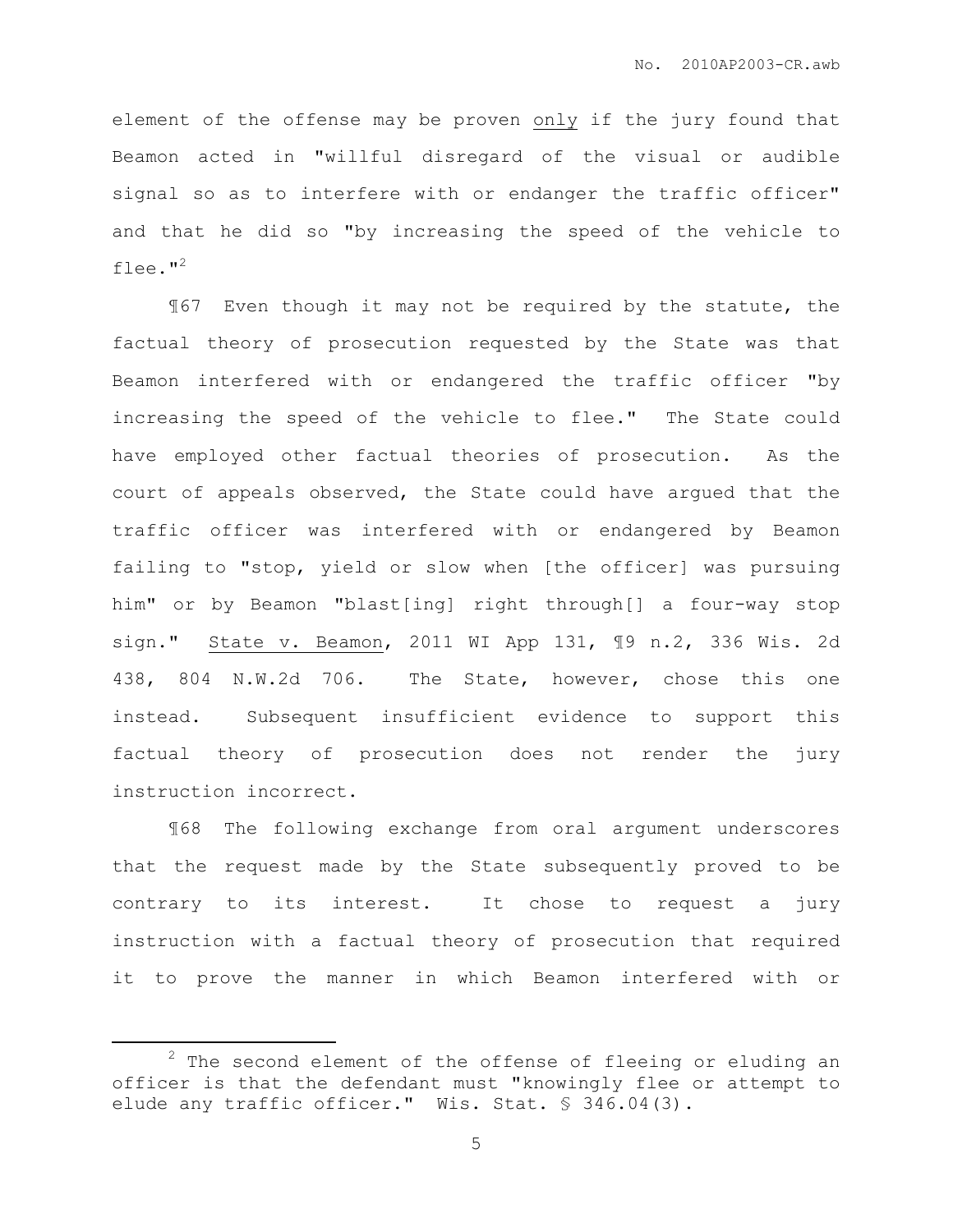endangered the traffic officer-"by increasing the speed of his vehicle":

Justice Ziegler: Why do you think the State would want to tie its hands like that?  $\ldots$  . I mean, you as a prosecutor, you could prove this case five, six different ways, I think. Why would they limit it to increased speed? I don't get that.

Defense Counsel: I can't read the district attorney's mind. I don't know why. The only thing I can think of is that the district attorney anticipated . . . that there would be testimony that he further increased his speed once the warning signals were given. That didn't happen. . . . It may be that the district attorney anticipated testimony that didn't come. But then what she should have done is ask to have the jury instruction changed at the end and did not.

Justice Ziegler: Right, the instructions come at the end, after all the testimony is in. A lot of times, they conform to the testimony as it comes in. I just don't get why they would want to stick with this one way to prove the case. You don't know?

Defense Counsel: I don't know.<sup>3</sup>

 $\overline{a}$ 

¶69 Week in and week out, circuit courts throughout this state give tailored jury instructions that contain factual theories of prosecution. Questions at oral argument appropriately recognized that tailoring a jury instruction to fit the theory of prosecution does not make the instruction erroneous:

Justice Ziegler: The only thing that's different, I mean if it stopped after "police or traffic officer," period, and didn't have the phrase "by increasing the

<sup>&</sup>lt;sup>3</sup> A video recording of oral argument is available at http://www.wiseye.org/Programming/VideoArchive/EventDetail.aspx? evhdid=6868 (last visited May 3, 2013). The quoted exchange occurs at 1:08:40.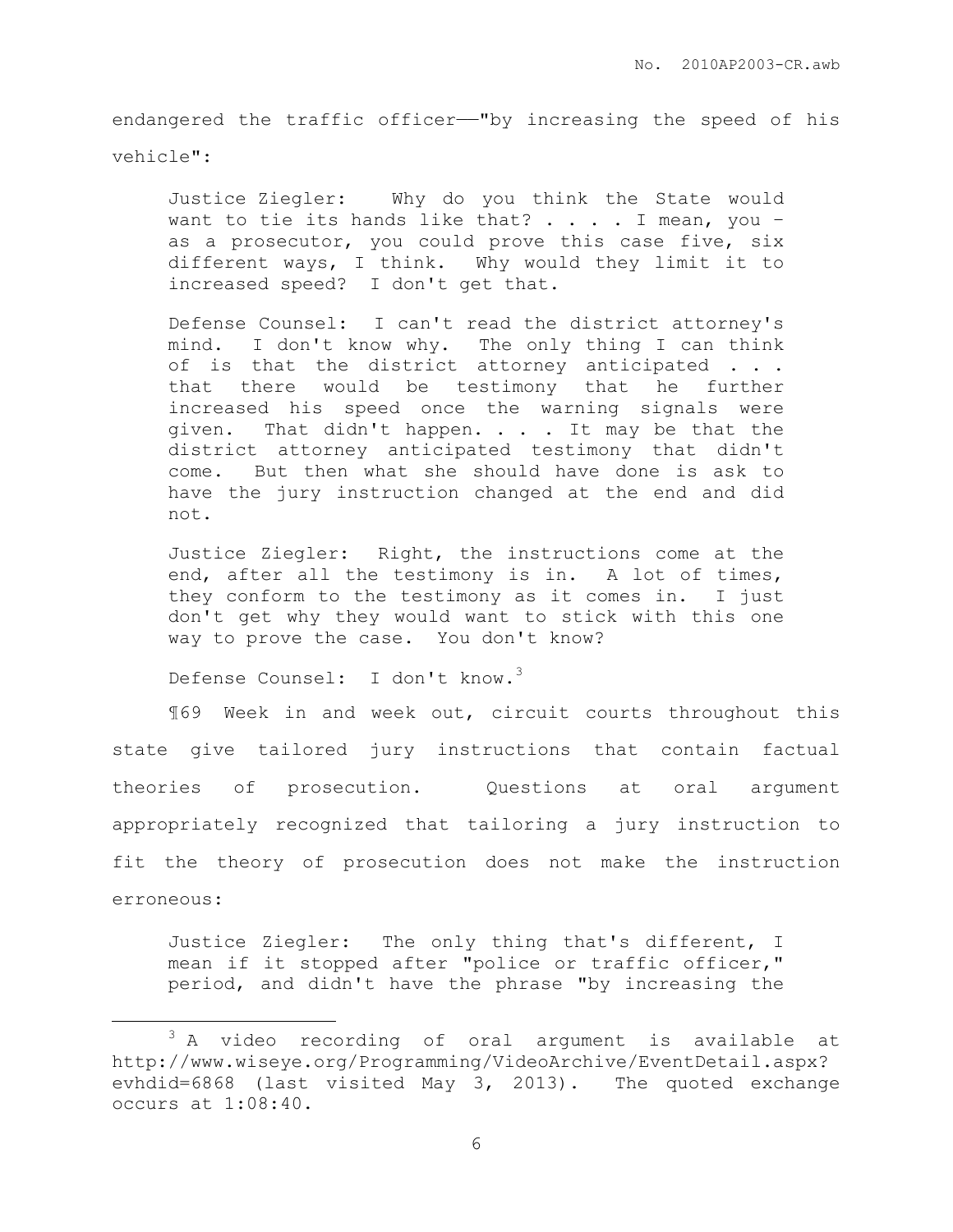speed of the vehicle to flee," that would be basically a standard instruction.

Counsel for the State: Right.

 $\overline{a}$ 

Justice Ziegler: So isn't it just that they are explaining to the jury []"here's the State's theory of the case?" I mean, a lot of times you have to pick specific language to conform to the facts of the case or to show how the State's going to prove its case. That happens in a lot of different trials. So, why does that make it wrong?<sup>4</sup>

¶70 The majority's analysis calls this common practice into question. It is now unclear to what extent circuit courts should deviate from a standardized, pattern jury instruction in each individual case lest the factual theory of prosecution be transformed into an element of the offense and the instruction thereby be deemed erroneous.<sup>5</sup>

B.

¶71 Even if the jury instruction is to be considered erroneous, the majority compounds any error by untethering the sufficiency of the evidence analysis from the jury's verdict by measuring the claim against the statutory elements rather than the given instruction. A court "cannot affirm a criminal conviction on the basis of a theory not presented to the jury."

<sup>&</sup>lt;sup>4</sup> A video recording of oral argument is available at http://www.wiseye.org/Programming/VideoArchive/EventDetail.aspx? evhdid=6868 (last visited May 3, 2013). The quoted exchange occurs at 1:12:20.

 $5$  Circuit courts have been cautioned against relying solely on a pattern jury instruction instead of fashioning a specific jury instruction: "Standard jury instructions are to assist the court but should not be used as a substitute for the court developing appropriate instructions relating to the specific facts of each case." Anderson v. Alfa-Laval Agri, Inc., 209 Wis. 2d 337, 345-46, 564 N.W.2d 788 (Ct. App. 1997).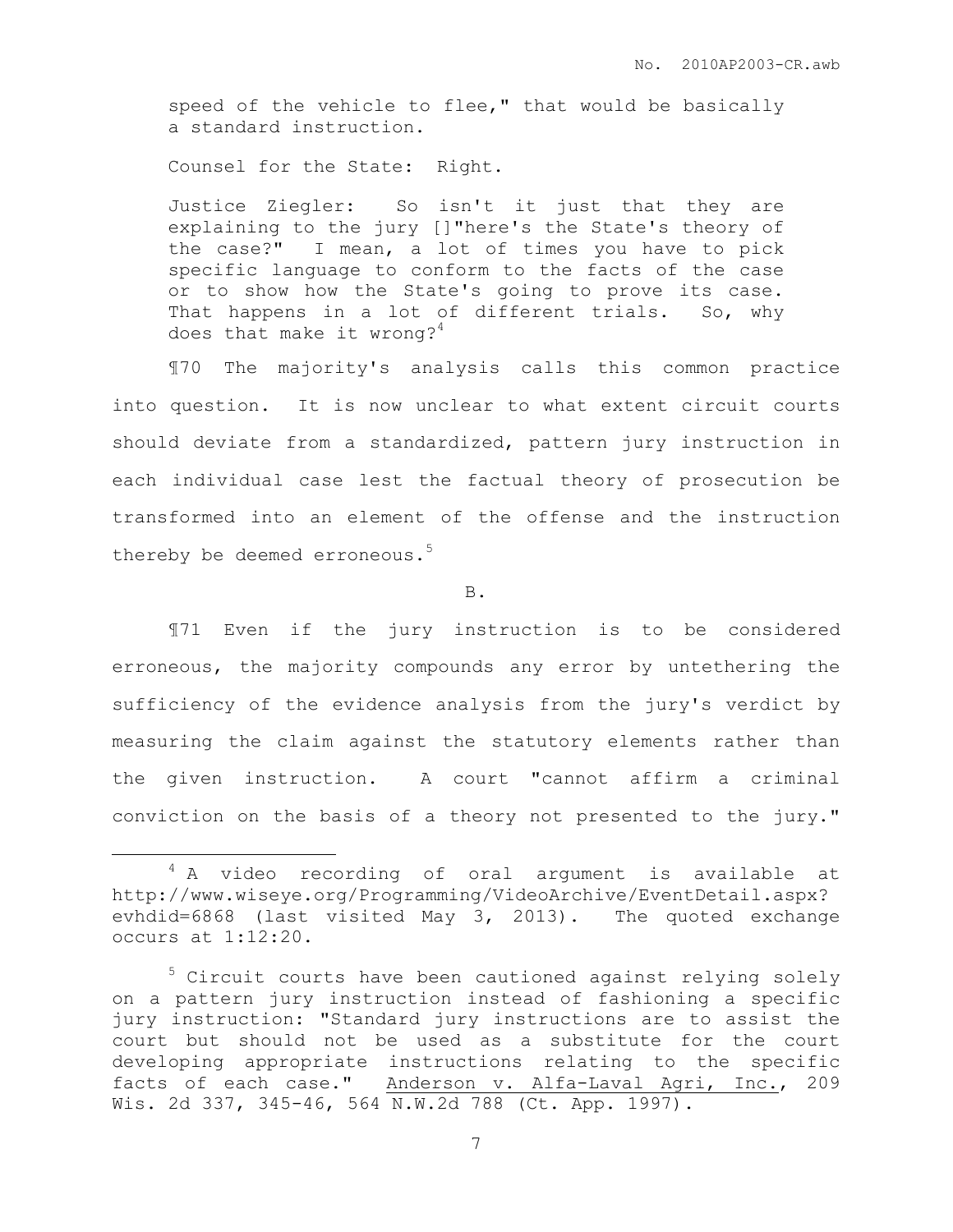Chiarella v. United States, 445 U.S. 222, 236 (1980). Yet that is exactly what the majority appears to do by ignoring the law of the case in favor of a sufficiency of the evidence analysis that uses another theory of prosecution not presented to the jury.

¶72 A court's instruction to the jury establishes the law of the case, which the jury must accept in making its findings. State v. Truax, 151 Wis. 2d 354, 362, 444 N.W.2d 432 (Ct. App. 1989) ("We presume that the jury follows the instructions given to it."). Indeed, the jury in this case was instructed to base its verdict on the law that the circuit court set forth in its instructions:

Members of the jury, the court will now instruct you upon the principles of law which you are to follow in considering the evidence and in reaching your verdict. It is your duty to follow all of these instructions, regardless of any opinion you may have about what the law is or ought to be. You must base your verdict on the law I give you in these instructions.

Apply that law to the facts in the case which have been properly proven by the evidence. Consider only the evidence received during this trial and the law as given to you by these instructions and from these alone, guided by your soundest reason and best judgment, reach your verdict.

If any member of the jury has an impression of my opinion as to whether the defendant is guilty or not guilty, disregard that impression entirely and decide the issues of fact solely as you view the evidence.

# You, the jury, are the sole judges of the facts, and the Court is the judge of the law only.

The circuit court's instruction followed Wis-JI Criminal 100 (2000), a pattern jury instruction that is regularly given in criminal trials throughout the state.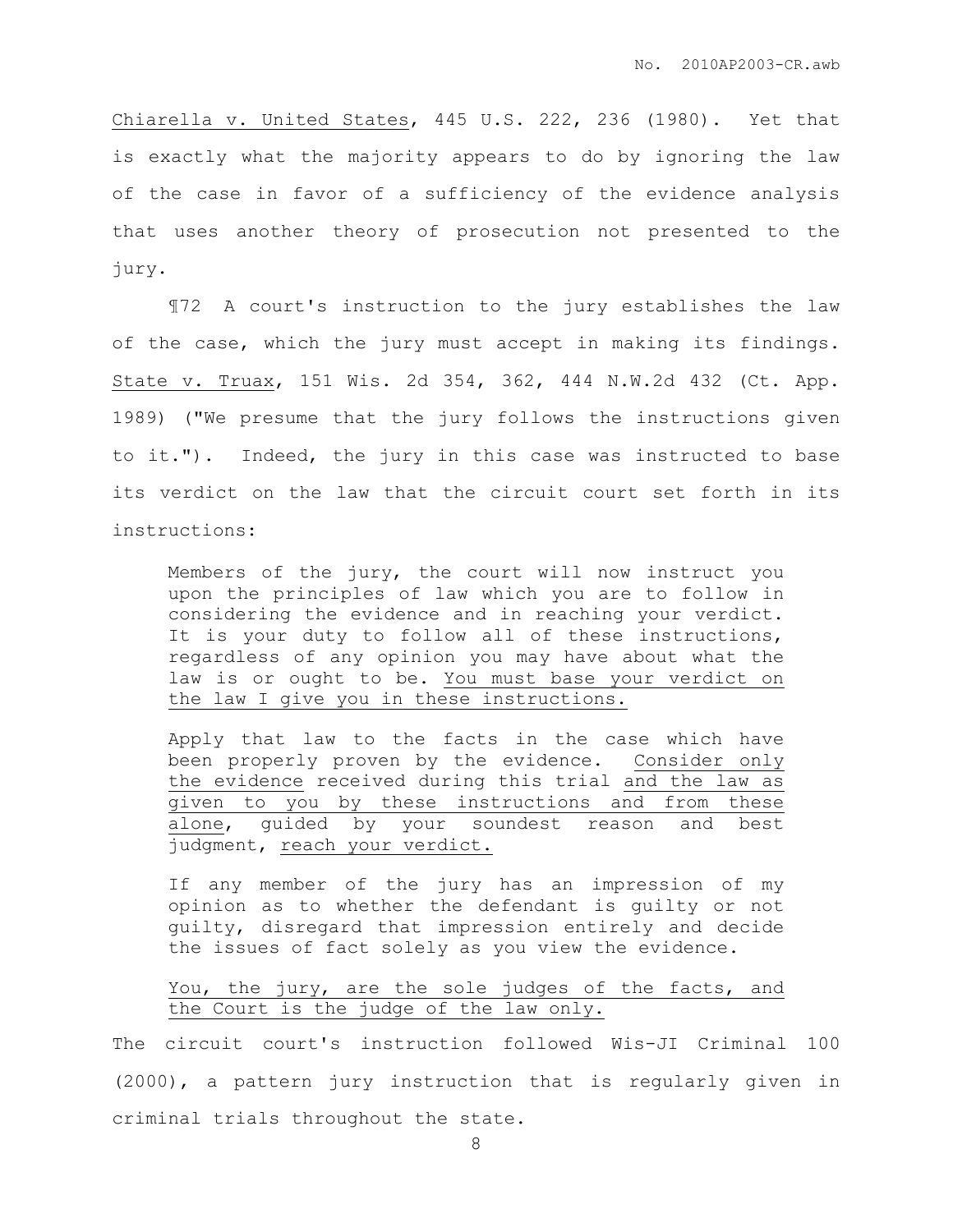¶73 In State v. Courtney, 74 Wis. 2d 705, 247 N.W.2d 714 (1976), the court conducted a sufficiency of the evidence analysis against a jury instruction even when the jury instruction added an element to the offense. It applied the principle that juries must follow the law as they are instructed by the circuit court. Id. Likewise, as State v. Wulff, 207 Wis. 2d 143, 557 N.W.2d 813 (1997) demonstrates, a jury instruction should be the basis for a sufficiency of the evidence analysis even if the evidence is sufficient to support a conviction under another theory of prosecution not given to the jury.

¶74 In Wulff, which involved an allegation of seconddegree sexual assault, the jury was instructed to return a verdict of "guilty" if it found that the defendant had attempted one of multiple methods by which a person can commit sexual assault. Id. at 149. The State presented three different theories of prosecution at trial, but none of them was related to the theory on which the jury was instructed. Id. As a result, the State did not meet its burden to produce sufficient evidence at trial. Id. The jury convicted Wulff despite the State's failure to meet its burden. Id.

¶75 In analyzing the sufficiency of the evidence, this court acknowledged that had the jury been instructed on the State's alternative theories, there was sufficient evidence to sustain the conviction. Id. at 152. However, despite the fact that a broader sufficiency of the evidence analysis would require it to affirm the conviction, the Wulff court explained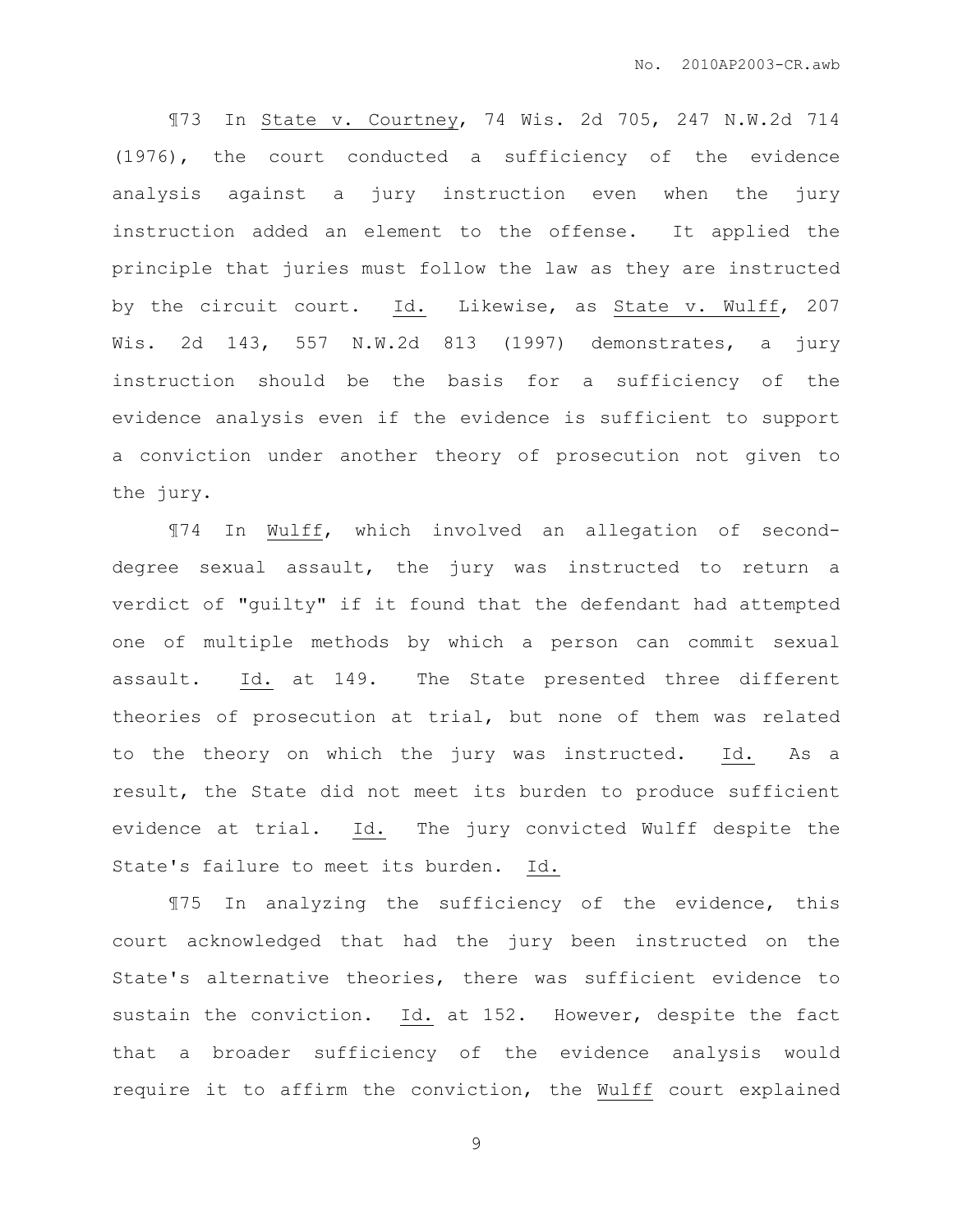that it could "uphold Wulff's conviction only if there was sufficient evidence to support guilt on the charge submitted to the jury in the instructions."<sup>6</sup> Id. at 153.

¶76 As recently as last year, this court explained that even where a jury instruction is "misleading," the sufficiency of the evidence must be considered in the context of the instruction given to the jury where the instruction received no objection at trial. Best Price Plumbing, Inc. v. Erie Ins. Exchange, 2012 WI 44, ¶40, 340 Wis. 2d 307, 814 N.W.2d 419 (citing Kovalic v. DEC International, Inc., 161 Wis. 2d 863, 873 n.7, 469 N.W.2d 224 (Ct. App. 1991)); see also D.L. Anderson's Lakeside Leisure Co., Inc. v. Anderson, 2008 WI 126, ¶22, 314 Wis. 2d 560, 757 N.W.2d 803 (when the accuracy of a jury instruction is not properly contested on appeal, a challenge to the sufficiency of the evidence is evaluated "in light of the jury instruction[].").

¶77 Without any citation to authority the majority suggests that the law of the case doctrine does not apply in criminal cases in Wisconsin. Majority op., ¶46 n.6. As

 $\overline{a}$ 

<sup>6</sup> The United States Supreme Court recently analyzed a similar situation in the context of a double jeopardy issue in Evans v. Michigan, 568 U.S. \_\_\_ (2013). In that case, the trial court, using an erroneous interpretation of the law, determined that the evidence was insufficient to sustain a conviction. Id. at 6. The trial court's ruling was predicated on a "clear misunderstanding" of the law because it required an element of an offense that "was not actually a required element at all." Id. at 1, 6. Despite the error that added an element to the offense, the United States Supreme Court determined that the trial court's ruling constituted an acquittal that precluded retrial. Id.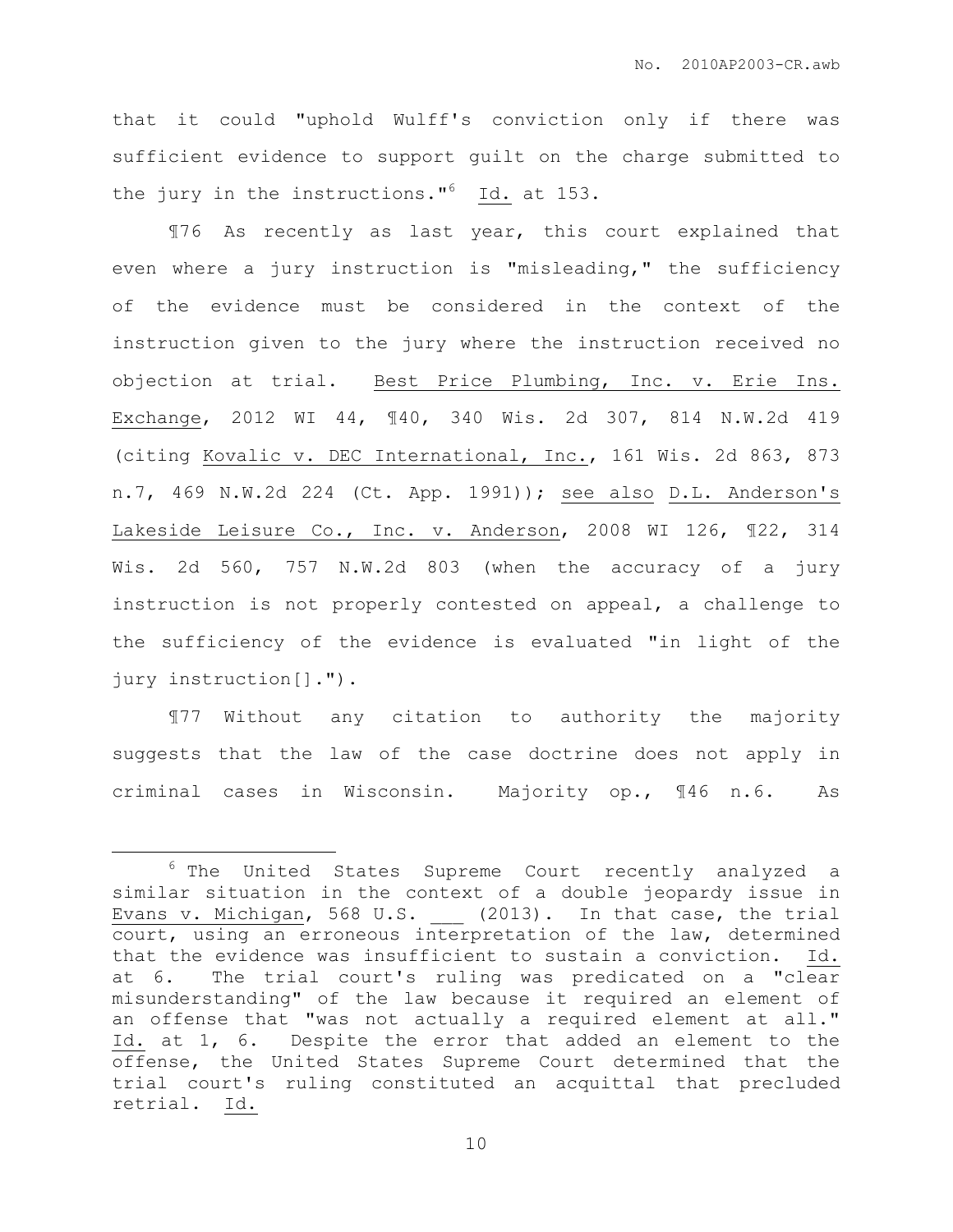explained above, both Courtney and Wulff are criminal cases that rely on law of the case principles. Additionally, this court has acknowledged in criminal proceedings that a previous court of appeals decision or a previous decision of this court may establish the law of the case. State v. Moeck, 2005 WI 57, 280 Wis. 2d 277, 695 N.W.2d 783; State v. Stuart, 2003 WI 73, 262 Wis. 2d 620, 664 N.W.2d 82. Likewise, the United States Supreme Court has recognized that in criminal cases, the law of the case may be established by instructing the jury. U.S. v. Wells, 519 U.S. 482, 487 (1997) (acknowledging that the law of the case may be established by jury instructions); see also United States v. Killip, 819 F.2d 1542, 1548-49 (10th Cir. 1987); United States v. Tapio, 634 F.2d 1092, 1094-95 (8th Cir. 1980); United States v. Spletzer, 535 F.2d 950, 954 (5th Cir. 1976).<sup>7</sup>

 $\overline{a}$ 

 $7$  Wisconsin Stat. § 805.18, a civil procedure statute, sets forth a harmless error standard. It is made applicable to criminal cases by Wis. Stat. § 972.11(1). In State v. Harvey, 2002 WI 93, ¶39, 254 Wis. 2d 442, 647 N.W.2d 189, a criminal case, this court recognized that Wisconsin's harmless error standard flows from Wis. Stat. § 805.18. See also State v. Sherman, 2008 WI App 57, ¶8, 310 Wis. 2d 248, 750 N.W.2d 500.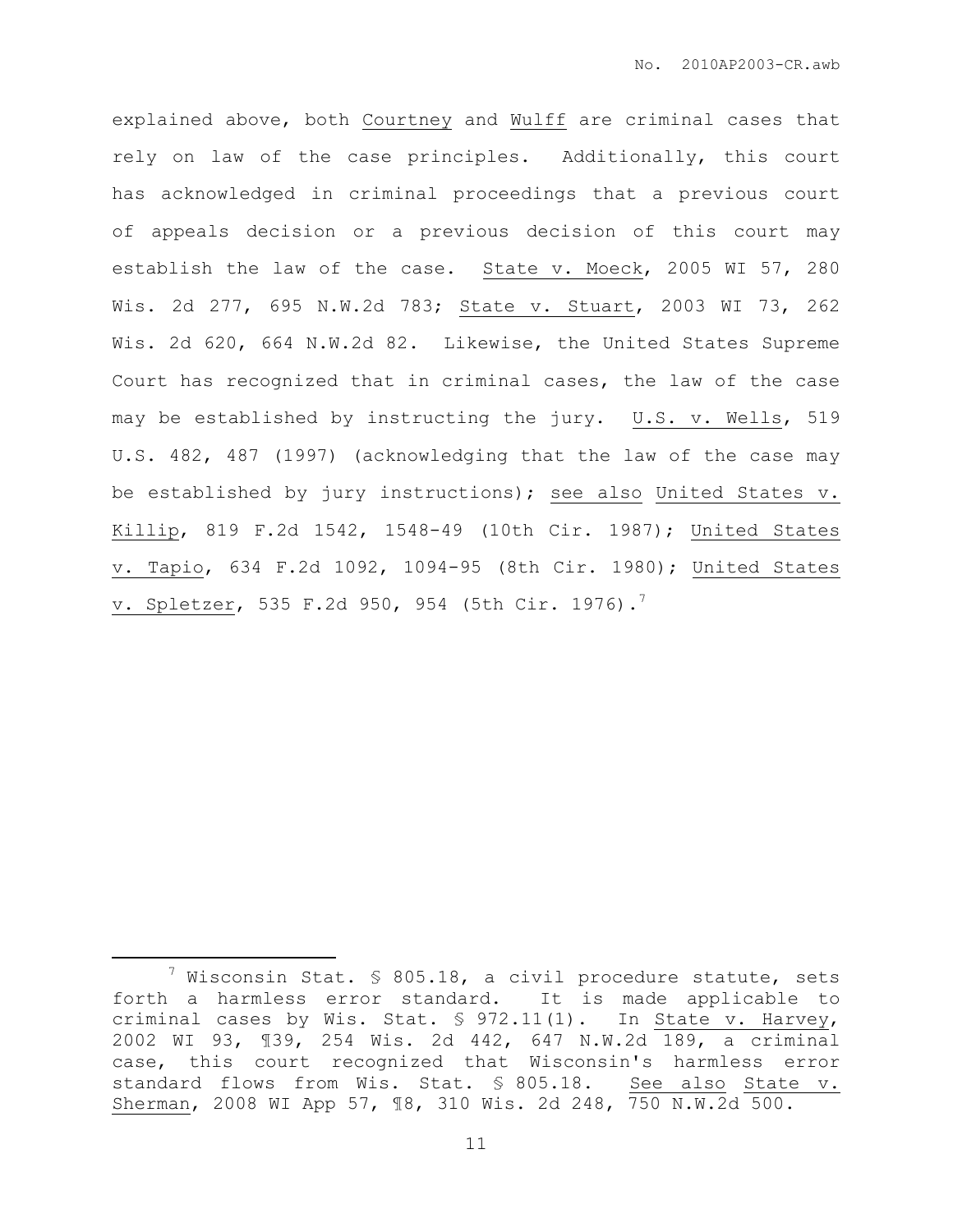¶78 All of the above cases indicate that jury instructions become the law of the case in Wisconsin. $8$  This court should not change the law and should not affirm a conviction based upon a theory of prosecution that was never heard by the jury. Erroneous or not, the jury instruction is the law of the case and must be the basis for evaluating the sufficiency of the evidence.

C.

 ¶79 The consequences of the majority's misplaced analysis are substantial. To begin, it undermines the integrity of the judicial process because it permits the jury to ignore the circuit court's instruction so long as an appellate court at some later date determines the given instruction is erroneous.

¶80 The circuit court clearly and forcefully advised the jury that "you must base your verdict on the law that I give to you in these instructions" and that in reaching a verdict the jury shall consider only the evidence and "the law as given to

 $\overline{a}$ 

<sup>8</sup> Multiple state and federal courts have additionally concluded that the law of the case may be established even where a jury instruction is erroneous. See, e.g., United States v. Zanghi, 189 F.3d 71 (1st Cir. 1999); United States v. Johnson, 652 F.3d 918, 922 n.2 (8th Cir. 2011); United States v. Williams, 376 F.3d 1048, 1051 (10th Cir. 2004) ("[T]he government [has] the burden of proving each element of a crime as set out in a jury instruction to which it failed to object, even if the unchallenged jury instruction goes beyond the criminal statute''s requirements."); State v. Azure, 186 P.3d 1269, 1275 (Mont. 2008) (a failure to object to a proposed jury instruction becomes the law of the case once delivered, whether or not it includes an unnecessary element); State v. Willis, 103 P.3d 1213, 1217 (Wash. 2005); State v. Rogers, 730 N.W.2d 859, 863 (N.D. 2007) (an unchallenged jury instruction becomes the law of the case); see also Weeks v. Angelone, 528 U.S. 225, 234 (2000) ("A jury is presumed to follow its instructions.").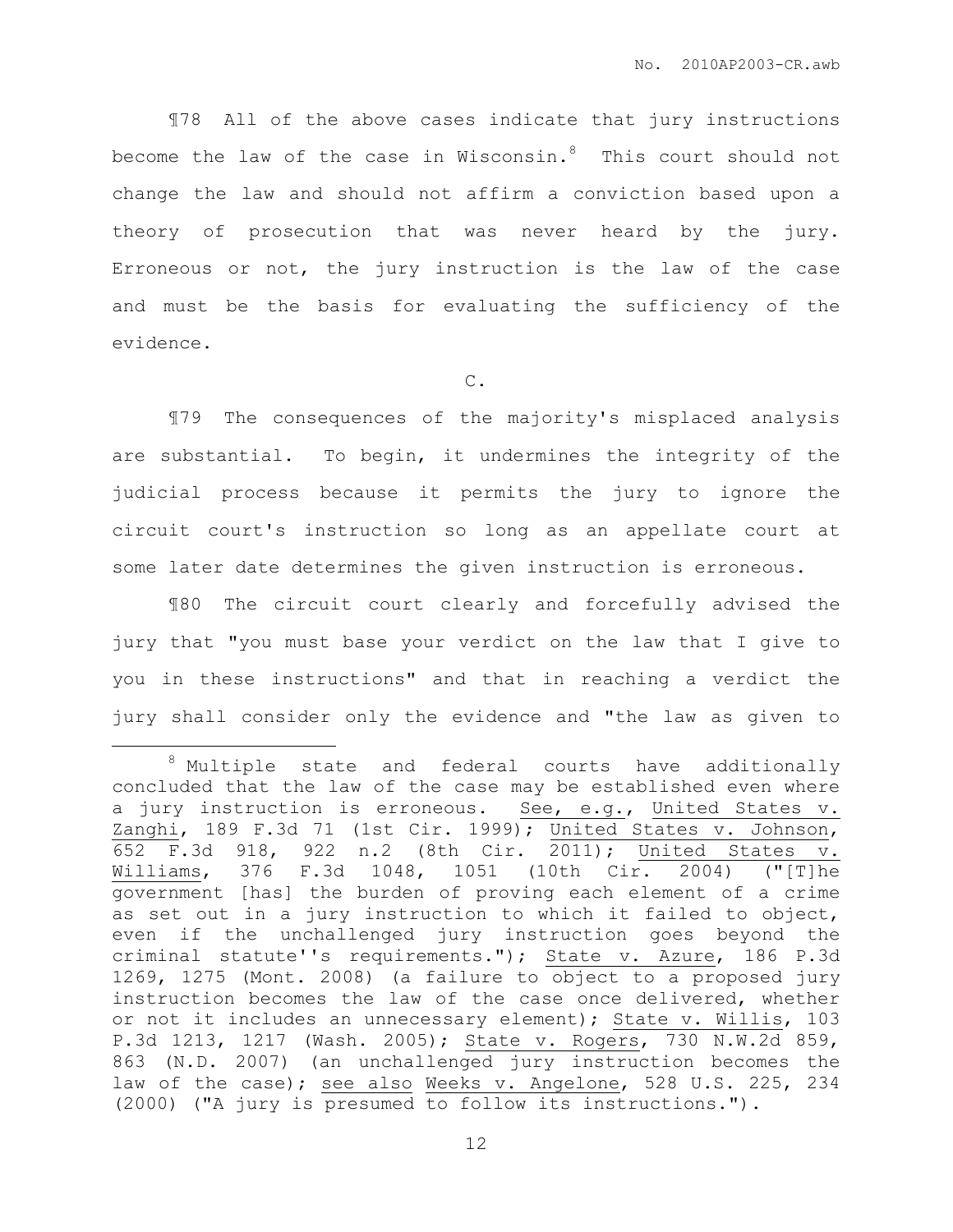you by these instructions." Nevertheless, the majority in essence concludes that sometimes a jury has to follow the instructions and sometimes it doesn't——and here, it need not follow the circuit court's instruction.

¶81 The premise that it is the court's responsibility to instruct the jury on the law, and that the jury must apply the law as instructed, is a firmly-established principle of American jurisprudence, and we should continue to follow that principle. As early as 1895, Justice Harlan, writing for the United States Supreme Court, warned against the perils of allowing a jury to ignore the court's instruction of the law:

Public and private safety alike would be in peril if the principle be established that juries in criminal cases may, of right, disregard the law as expounded to them by the court, and become a law unto themselves.

. . . .

We must hold firmly to the doctrine that in the courts of the United States it is the duty of juries in criminal cases to take the law from the court, and apply that law to the facts as they find them to be from the evidence. Upon the court rests the responsibility of declaring the law; upon the jury, the responsibility of applying the law so declared to the facts as they, upon their conscience, believe them to be.

Sparf v. United States, 156 U.S. 51, 101-03 (1895).

 ¶82 In this case, some of Justice Harlan's admonitions are on full display. All acknowledge that there is no evidence whatsoever of an increase in speed after the siren and lights were activated. The only question at trial which addressed the issue resulted in a resounding negative: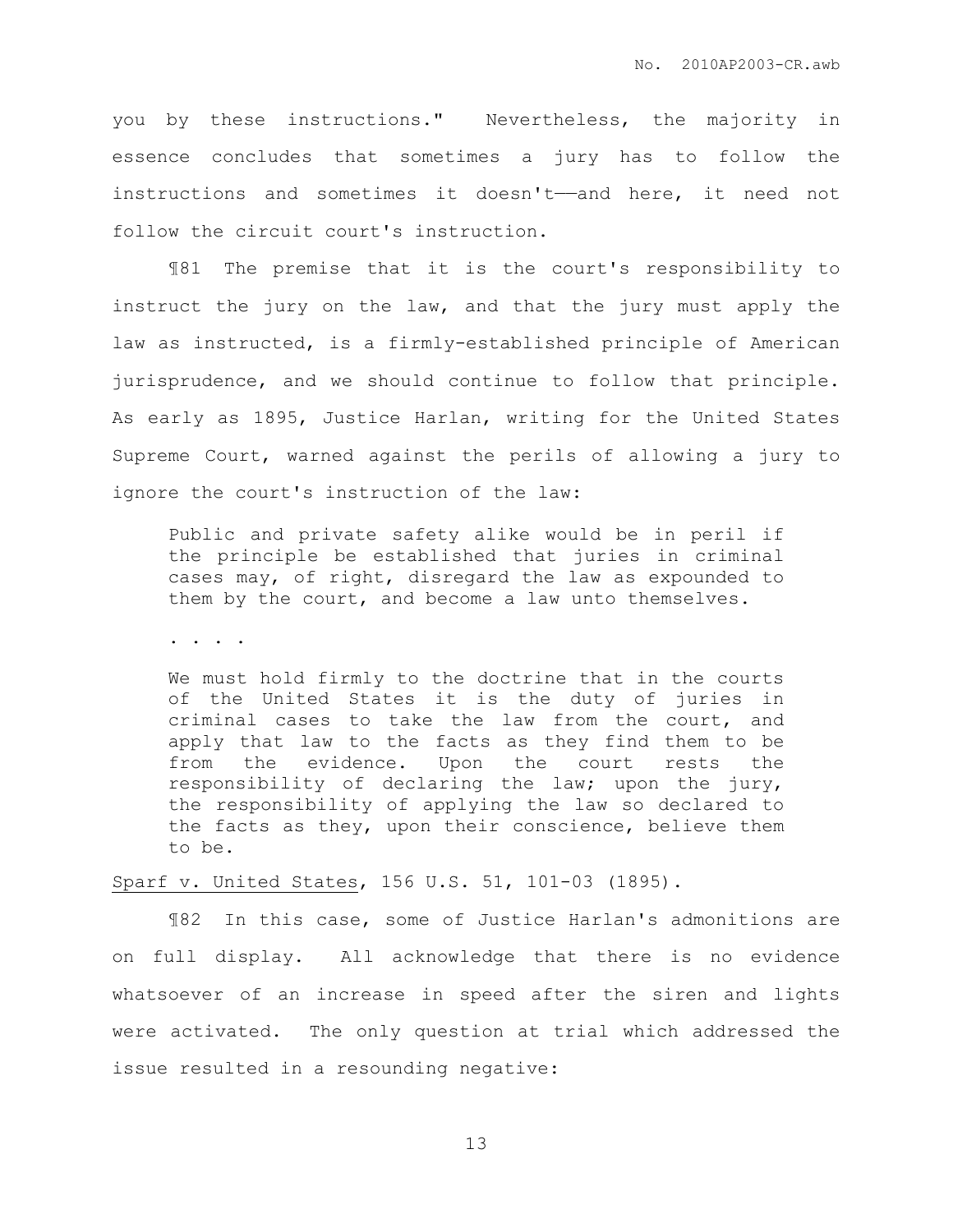Defense Counsel: And you stated that the car was already speeding. So in your opinion, did the car speed up any quicker once you got behind the car?

Officer Miller: No, it was -– it's – I don't believe it sped up any more once I got behind the vehicle. No, sir.

Although there was a complete absence of any testimony or other evidence indicating that Beamon increased the speed of his vehicle, the jury still returned a verdict of "quilty."<sup>9</sup> It did so despite the circuit court's instruction that in order to find Beamon "guilty," it must find that Beamon increased the speed of his vehicle after the lights and sirens were activated.

¶83 Under the majority's analytical framework, the jury is free to disregard the circuit court's instruction. How can such sanctioned disregard be harmless to the integrity of the judicial process?

¶84 Likewise, how can it be harmless when there is a violation of Beamon's right to have a jury determine whether he is guilty? The majority's analysis has the additional consequence of violating the constitutional right to a trial by jury which requires that a jury, rather than a subsequent appellate court, reach the requisite finding of "guilty." The Sixth Amendment right of trial by jury includes "as its most important element, the right to have the jury, rather than the judge, reach the requisite finding of 'guilty.'" State v. Harvey, 2002 WI 93, ¶20, 254 Wis. 2d 442, 647 N.W.2d 189 (quoting Sullivan v. Louisiana, 508 U.S. 275, 277 (1993)).

 $\overline{a}$ 

<sup>&</sup>lt;sup>9</sup> The State has conceded on appeal that the evidence at trial did not satisfy the jury instruction. State v. Beamon, 2011 WI App 131, ¶6, 336 Wis. 2d 438, 804 N.W.2d 706.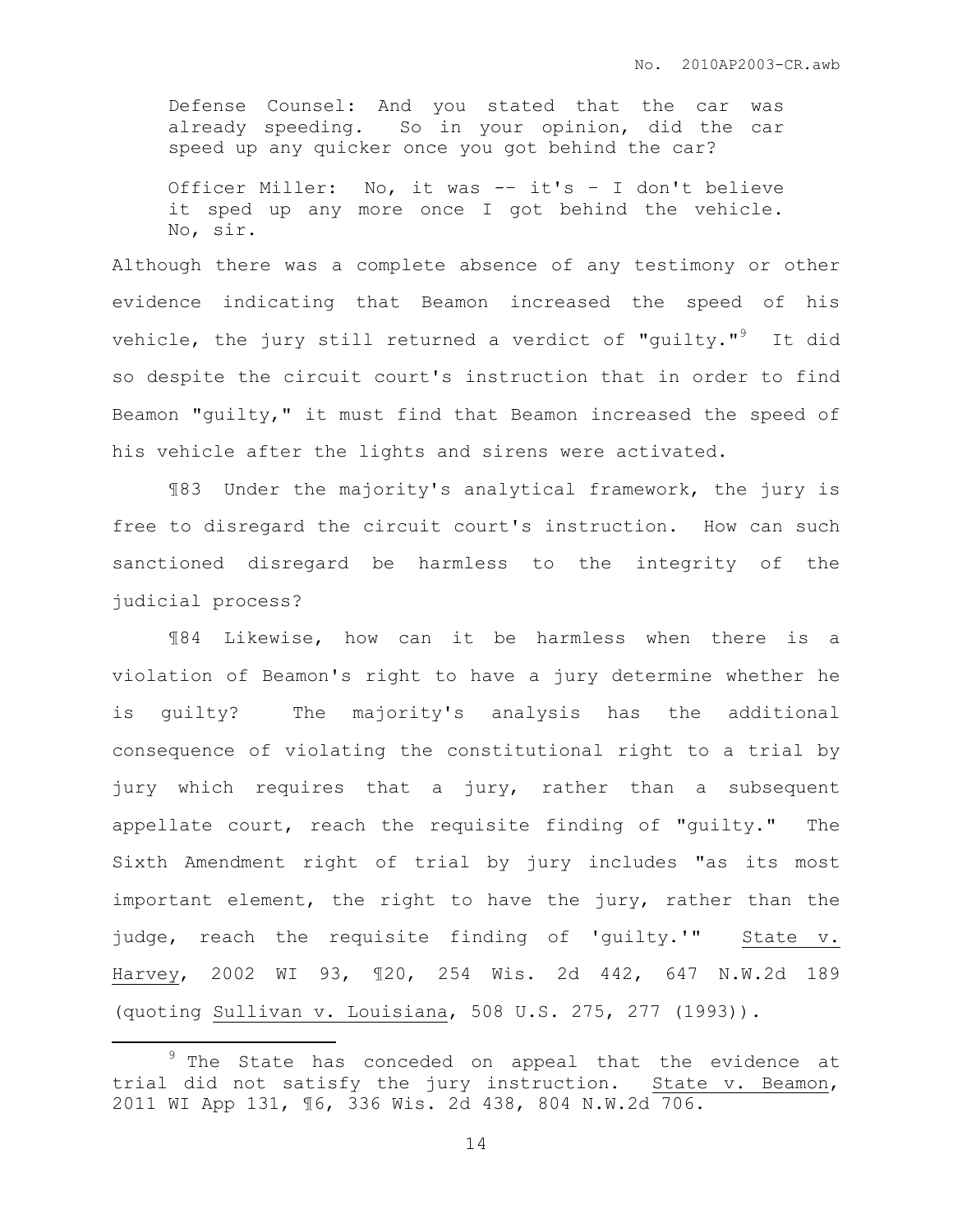¶85 It is the jury that ultimately found Beamon "guilty," supposedly on the evidence presented. Accordingly, an appellate court should affirm his conviction in a sufficiency of the evidence analysis only if the evidence at trial was sufficient to convict on the theory of prosecution as set forth in the jury instruction that was requested by the State. Wulff, 207 Wis. 2d at 152.

¶86 Affirming the conviction on a theory of prosecution not presented to the jury requires the majority to speculate what the jury might have done if given another hypothetical instruction. In essence it allows the appellate court to make the finding of "guilty" on behalf of the jury.

¶87 The jury found Beamon "guilty" based on the instruction of the circuit court, not on any other theory of prosecution. This court may not affirm a verdict that the jury did not render. To do so violates Beamon's right to a finding of "guilty" by the jury itself.

¶88 The substantial consequences of the majority's misplaced analysis are all the more glaring because of the extraordinary steps it takes in order to review the accuracy of the jury instruction in the first place. Here, the State requested the instruction it now argues is erroneous. The purported error received no objection before the circuit court. Furthermore, Beamon never asserted any error in the instruction and in fact relies on it. On appeal, he asserted only an insufficiency of the evidence. Curiously, it is the State that raised the issue before the court of appeals, abandoning the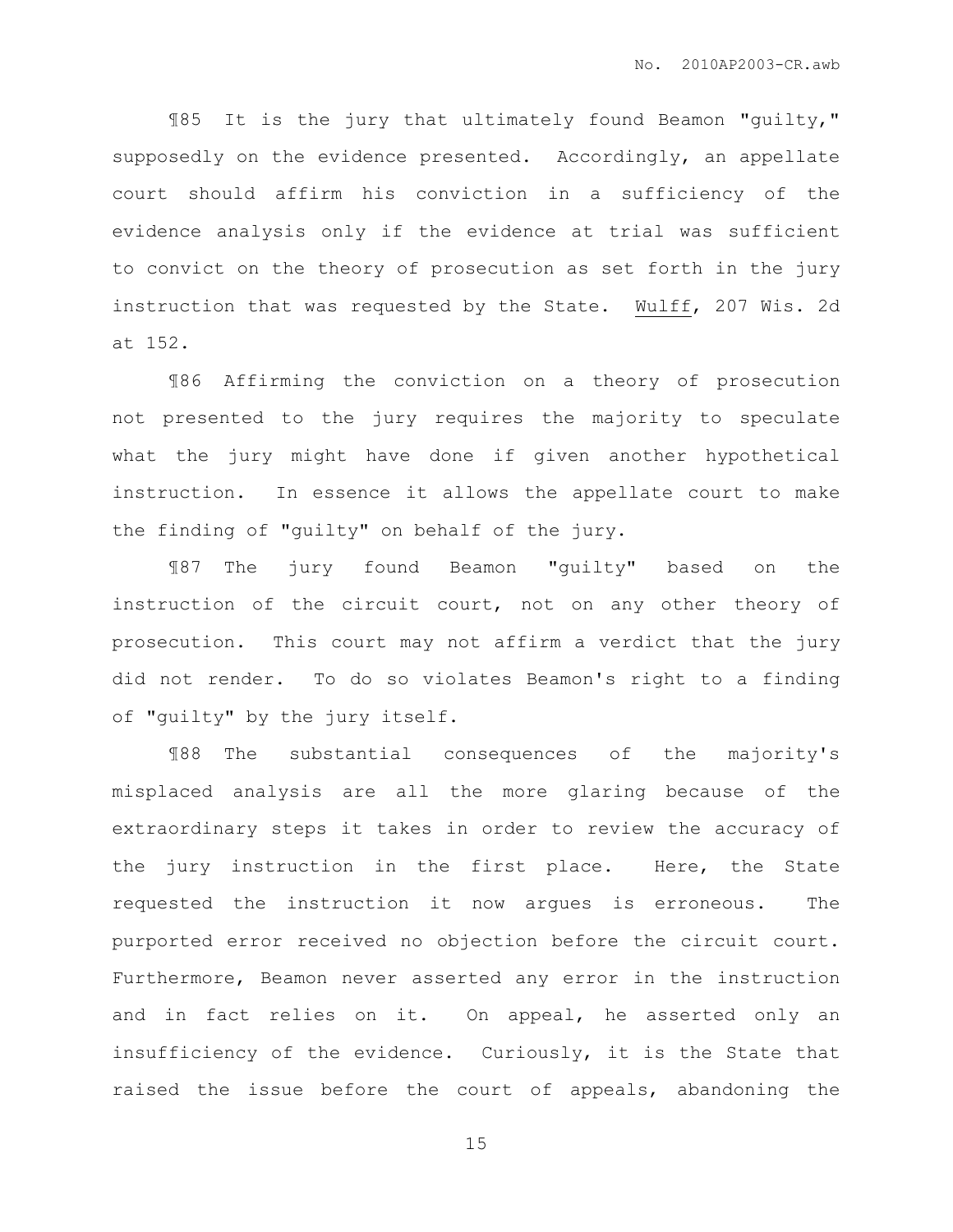same instruction that it previously embraced when it specifically requested that the circuit court tailor the instruction to fit the State's factual theory of prosecution.

¶89 The legislature has mandated that a "[f]ailure to object at the [jury instruction] conference constitutes a waiver of any error in the proposed instructions or verdict." Wis. Stat. § 805.13(3). However, rather than follow that statutory directive, the majority takes the extraordinary step of exercising this court's power of discretionary review. State v. Schumacher, 144 Wis. 2d 388, 407, 424 N.W.2d 672 (1988). The power of this court to review issues that are waived is not to be used "indiscriminately," but instead "it is a power to be used sparingly, and only in exceptional circumstances." Id. (emphasis added).

¶90 It is the majority's decision to review the jury instruction in this case that is exceptional, not the circumstances of the case itself. Beamon was charged with eight counts arising from the automobile chase and its aftermath. He was convicted on all eight counts and challenges only one on appeal. Of the eight counts, the fleeing or eluding charge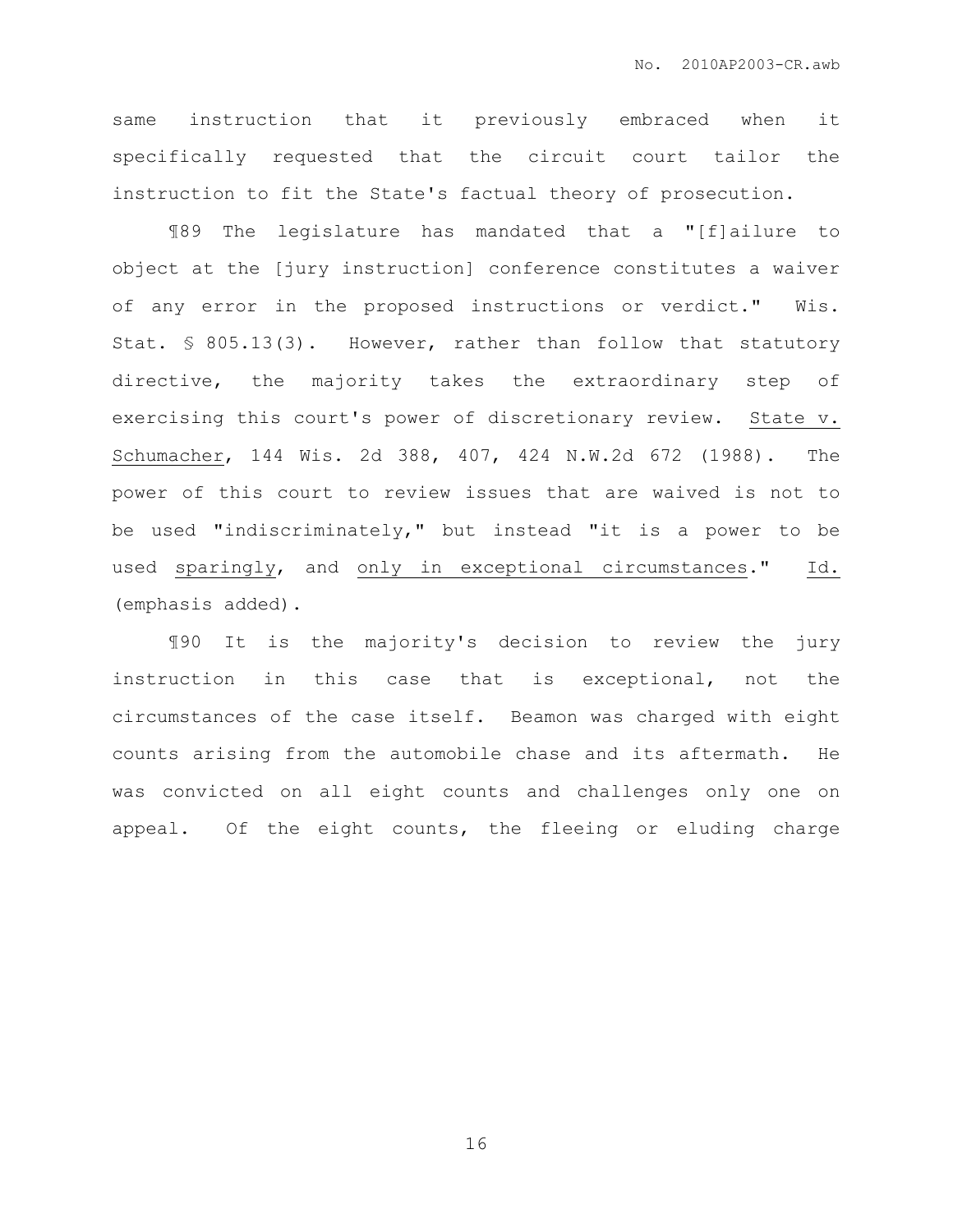ranks among the least egregious examples of Beamon's criminal conduct.<sup>10</sup>

¶91 By choosing to review the jury instruction, the majority lowers the bar, effectively defining an "exceptional circumstance" to include a mine-run criminal conviction. It indiscriminately utilizes this court's discretion in order to affirm what is arguably the least egregious of eight convictions. This court should not go to such extraordinary lengths to avoid a sufficiency of the evidence analysis measured against a jury instruction that is, in the end, a correct statement of the law.

#### III

¶92 The issue that Beamon raised on appeal, whether the evidence is sufficient to convict him, is easily addressed. Here, the jury was instructed that in order to return a verdict of "guilty" for fleeing or eluding an officer, it must find that Beamon "knowingly fled a marked squad car by willful disregard of the visual or audible signal so as to interfere with or endanger the traffic officer by increasing the speed of the vehicle to flee." There is no evidence suggesting that Beamon increased the speed of his vehicle.

 $\overline{a}$ 

 $10$  Beamon was charged with the following: fleeing or eluding an officer contrary to Wis. Stat. § 346.04(3), possession of a short-barreled shotgun contrary to Wis. Stat. § 941.28(2), resisting an officer contrary to Wis. Stat. § 946.41(1), attempting to disarm a peace officer contrary to Wis. Stat. § 941.21, obstructing an officer contrary to Wis. Stat. § 946.41(1), unauthorized use of an entity's identifying information contrary to Wis. Stat. § 943.203, possession of a firearm by a felon contrary to Wis. Stat. § 941.29(2), and criminal damage to property contrary to Wis. Stat. § 943.01(1).